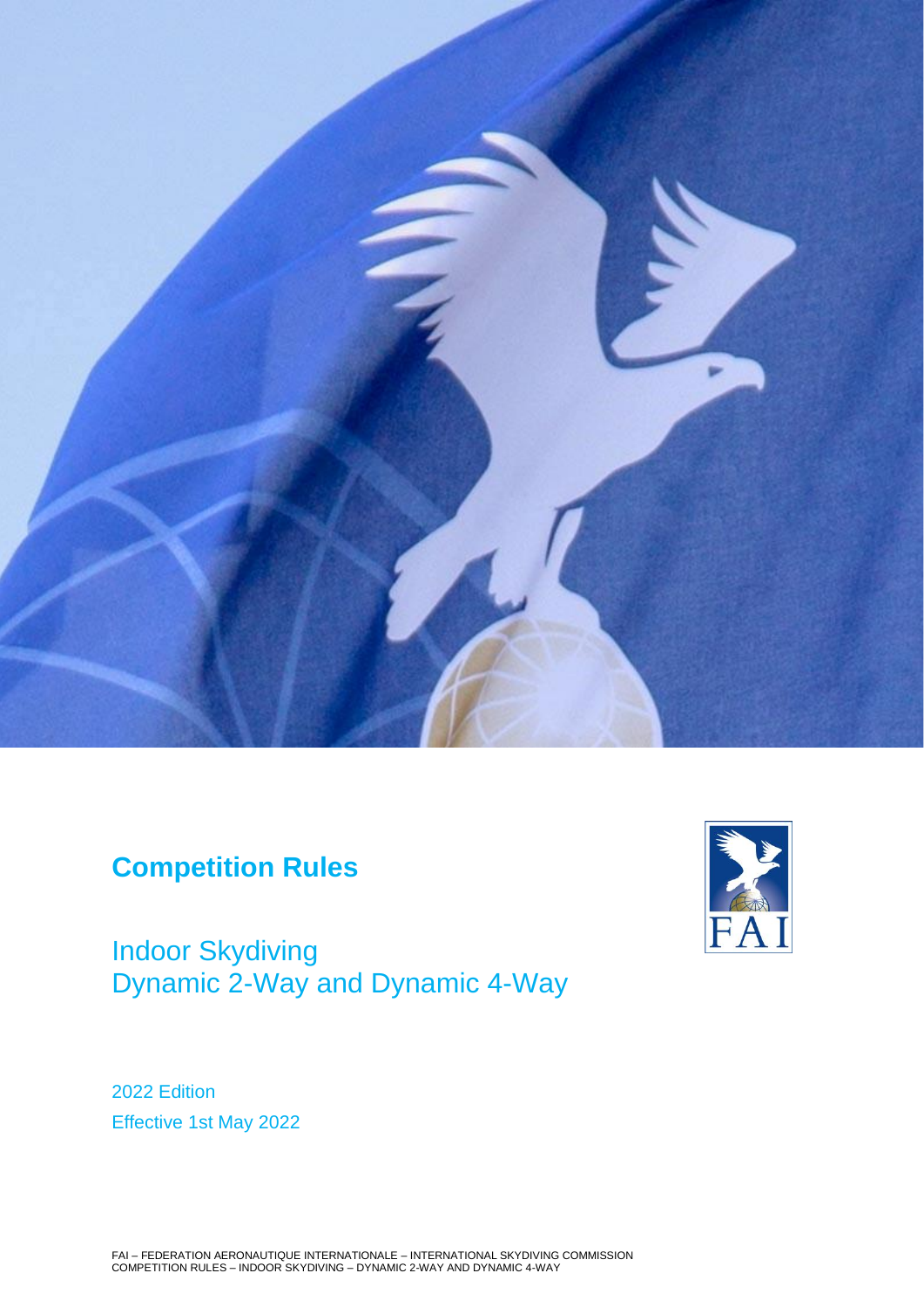# **Copyright 2022**

All rights reserved. Copyright in this document is owned by the Fédération Aéronautique Internationale (FAI). Any person acting on behalf of the FAI or one of its Members is hereby authorised to copy, print, and distribute this document, subject to the following conditions :

- **1. The document may be used for information only and may not be exploited for commercial purposes.**
- **2. Any copy of this document or portion thereof must include this copyright notice.**
- **3. Regulations applicable to air law, air traffic and control in the respective countries are reserved in any event. They must be observed and, where applicable, take precedence over any sport regulations**

Note that any product, process or technology described in the document may be the subject of other Intellectual Property rights reserved by the Fédération Aéronautique Internationale or other entities and is not licensed hereunder.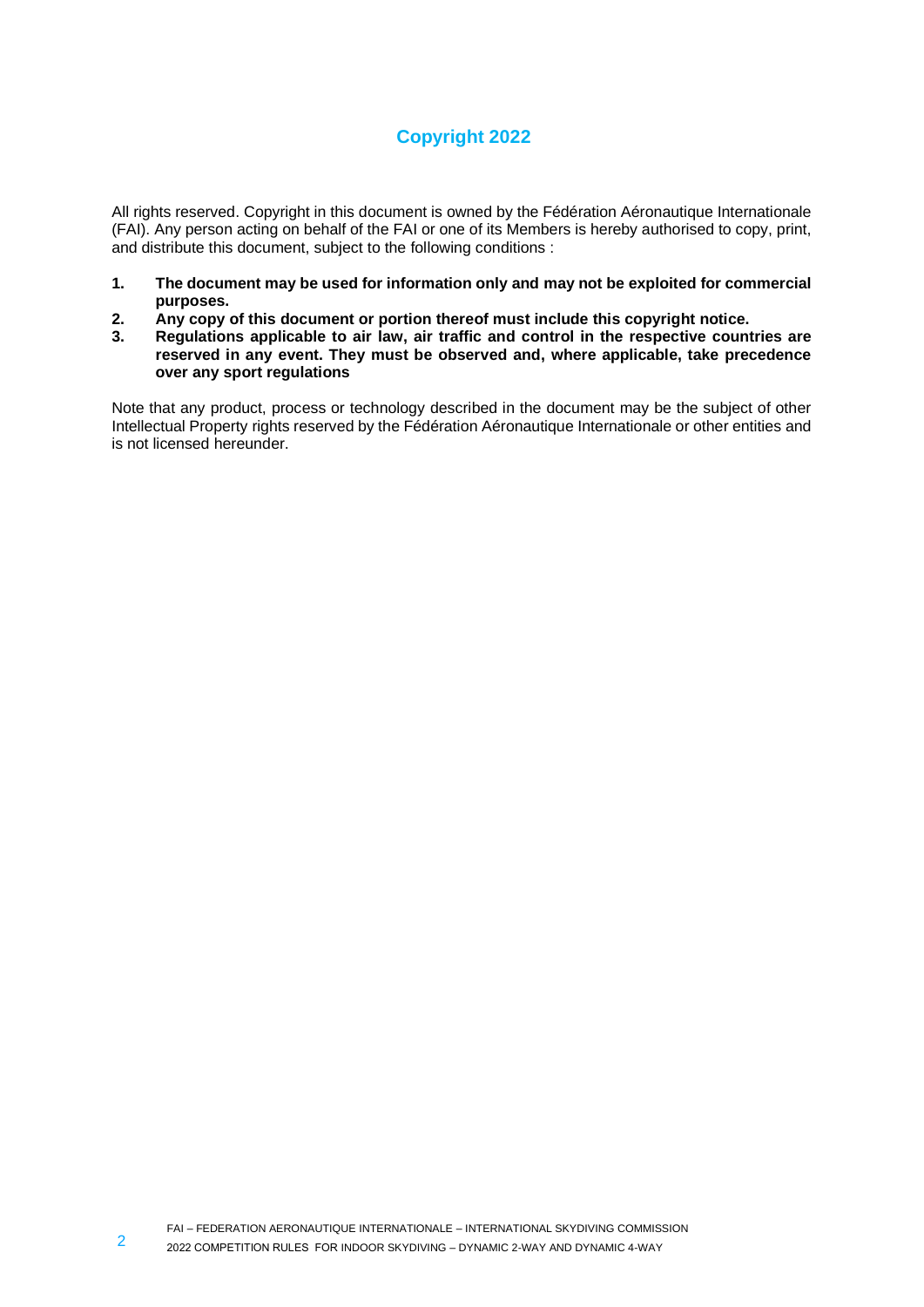# **RIGHTS TO FAI INTERNATIONAL SPORTING EVENTS**

All international sporting events organised wholly or partly under the rules of the Fédération Aéronautique Internationale (FAI) Sporting Code1 are termed *FAI International Sporting Events2*. Under the FAI Statutes<sup>3</sup>. FAI owns and controls all rights relating to FAI International Sporting Events. FAI Members<sup>4</sup> shall, within their national territories<sup>5</sup>, enforce FAI ownership of FAI International Sporting Events and require them to be registered in the FAI Sporting Calendar<sup>6</sup>.

An event organiser who wishes to exploit rights to any commercial activity at such events shall seek prior agreement with FAI. The rights owned by FAI which may, by agreement, be transferred to event organisers include, but are not limited to advertising at or for FAI events, use of the event name or logo for merchandising purposes and use of any sound, image, program and/or data, whether recorded electronically or otherwise or transmitted in real time. This includes specifically all rights to the use of any material, electronic or other, including software, that forms part of any method or system for judging, scoring, performance evaluation or information utilised in any FAI International Sporting Event<sup>7</sup>.

Each FAI Air Sport Commission<sup>8</sup> may negotiate agreements, with FAI Members or other entities authorised by the appropriate FAI Member, for the transfer of all or parts of the rights to any FAI International Sporting Event (except World Air Games events<sup>9</sup>) in the discipline<sup>10</sup>, for which it is responsible<sup>11</sup> or waive the rights. Any such agreement or waiver, after approval by the appropriate Air Sport Commission President, shall be signed by FAI Officers<sup>12</sup>.

Any person or legal entity that accepts responsibility for organising an FAI Sporting Event, whether or not by written agreement, in doing so also accepts the proprietary rights of FAI as stated above. Where no transfer of rights has been agreed in writing, FAI shall retain all rights to the event. Regardless of any agreement or transfer of rights, FAI shall have, free of charge for its own archival and/or promotional use, full access to any sound and/or visual images of any FAI Sporting Event. The FAI also reserves the right to arrange at its own expense for any and all parts of any event to be recorded.

<sup>1</sup> FAI Statutes, ............................................Chapter 1, .......para 1.6

<sup>2</sup> FAI Sporting Code, Gen. Section, ...........Chapter 4, .......para 4.1.2

<sup>3</sup> FAI Statutes, ............................................Chapter 1, .......para 1.8.1

<sup>4</sup> FAI Statutes, ............................................Chapter 2, .......para 2.1.1; 2.4.2; 2.5.2 and 2.7.2

<sup>5</sup> FAI By-Laws, ...........................................Chapter 1, .......para 1.2.1 6 FAI Statutes, ............................................Chapter 2, .......para 2.4.2.2.5

<sup>7</sup> FAI By-Laws, ...........................................Chapter 1, .......paras 1.2.2 to 1.2.5

<sup>8</sup> FAI Statutes, ............................................Chapter 5, .......paras 5.1.1, 5.2, 5.2.3 and 5.2.3.3

<sup>9</sup> FAI Sporting Code, Gen. Section, ...........Chapter 4, .......para 4.1.5

<sup>10</sup> FAI Sporting Code, Gen. Section, ...........Chapter 2, .......para 2.2

<sup>11</sup> FAI Statutes, ............................................Chapter 5, .......para 5.2.3.3.7

<sup>12</sup> FAI Statutes, ............................................Chapter 6, .......para 6.1.2.1.3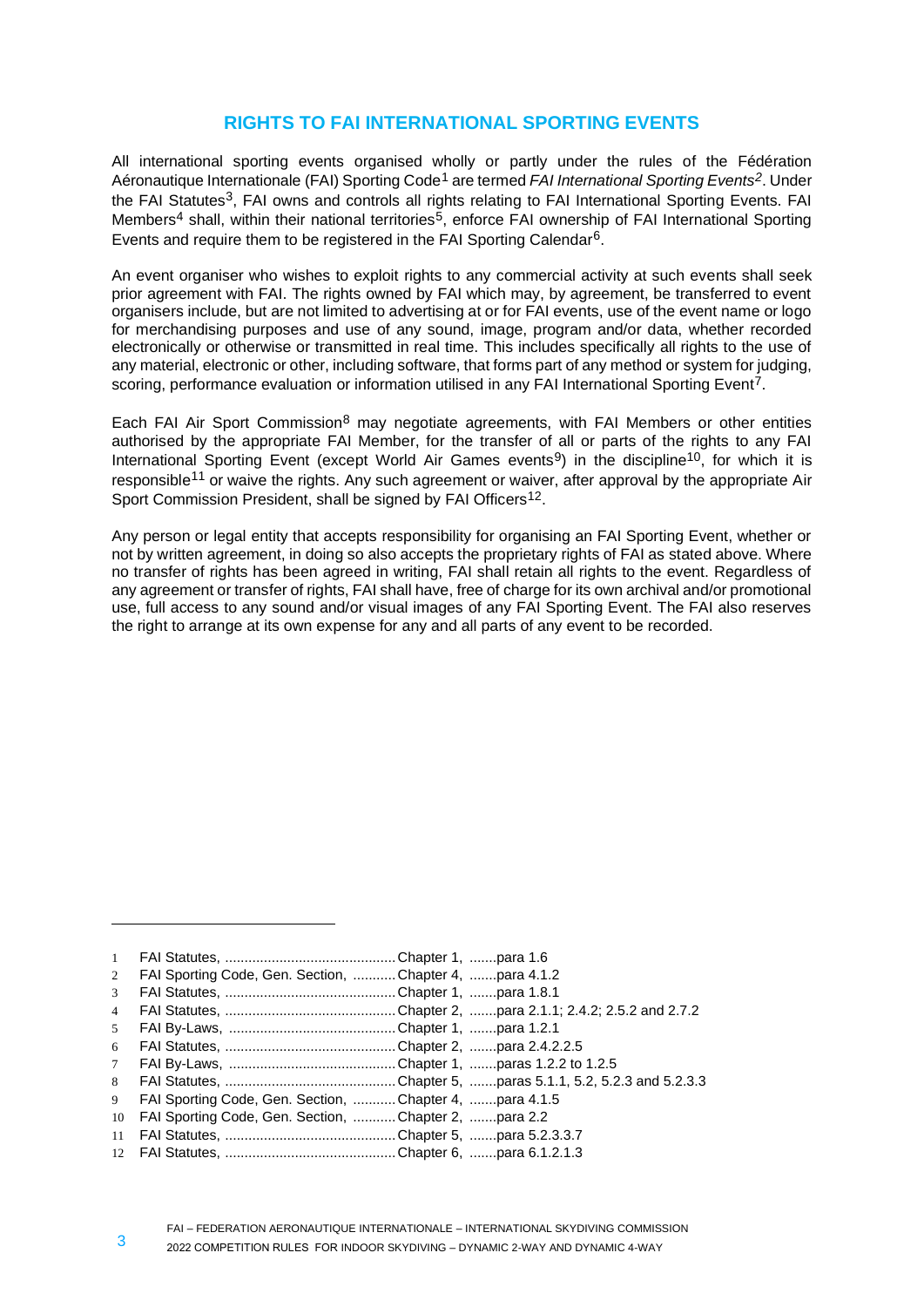# **TABLE OF CONTENTS**

This document, the Competition Rules for Indoor Skydiving – Dynamic 2-Way and Dynamic 4-Way, 2022 Edition, takes effect on the 1<sup>st</sup> May 2022. The 2022 Edition differs from the 2021 Edition in those paragraphs with a vertical bar in the margin.

| 1              |     | <b>FAI AUTHORITY</b>                                        | 6               |
|----------------|-----|-------------------------------------------------------------|-----------------|
| $\overline{2}$ |     | DEFINITIONS OF WORDS AND PHRASES USED IN THESE RULES        | $6\phantom{1}6$ |
|                | 2.1 | Performers                                                  | 6               |
|                | 2.2 | <b>Body</b>                                                 | 6               |
|                | 2.3 | Move                                                        | 6               |
|                | 2.4 | Pattern                                                     | 6               |
|                | 2.5 | Sidelines                                                   | 6               |
|                | 2.6 | Centreline                                                  | 6               |
|                | 2.7 | Ring                                                        | 6               |
|                | 2.8 | Antechamber                                                 | 6               |
|                | 2.9 | Flight                                                      | $\overline{7}$  |
|                |     | 2.10 Routine                                                | $\overline{7}$  |
|                |     | 2.11 Battle                                                 | $\overline{7}$  |
|                |     | 2.12 Working Time                                           | $\overline{7}$  |
| 3              |     | <b>DISCIPLINE, EVENT AND CATEGORIES</b>                     | 7               |
|                | 3.1 | Discipline                                                  | $\overline{7}$  |
|                | 3.2 | Objective of the Events                                     | 8               |
|                | 3.3 | <b>World Champions</b>                                      | 8               |
| 4              |     | <b>GENERAL RULES</b>                                        | 8               |
|                | 4.1 | Equipment                                                   | 8               |
|                | 4.2 | Wind Tunnel Equipage                                        | 8               |
|                | 4.3 | <b>Official Speed Setting Flights and Training Flights:</b> | 9               |
|                | 4.4 | The Draw                                                    | 10              |
|                | 4.5 | Order of Flights                                            | 10              |
|                | 4.6 | Flight Chamber Entry and Speed Settings                     | 10              |
|                | 4.7 | <b>Flight Abortion</b>                                      | 11              |
|                | 4.8 | Re-flights                                                  | 11              |
|                | 4.9 | Freefall                                                    | 11              |
| 5              |     | <b>RULES SPECIFIC TO THE EVENT</b>                          | 11              |
|                | 5.1 | Teams                                                       | 11              |
|                | 5.2 | Routines                                                    | 11              |
|                | 5.3 | Number of rounds                                            | 12              |
|                | 5.4 | Order of the Routines                                       | 12              |
|                | 5.5 | <b>Battles</b>                                              | 12              |
|                | 5.6 | <b>Qualification Rounds</b>                                 | 12              |
|                | 5.7 | The Tournament                                              | 13              |
|                |     |                                                             |                 |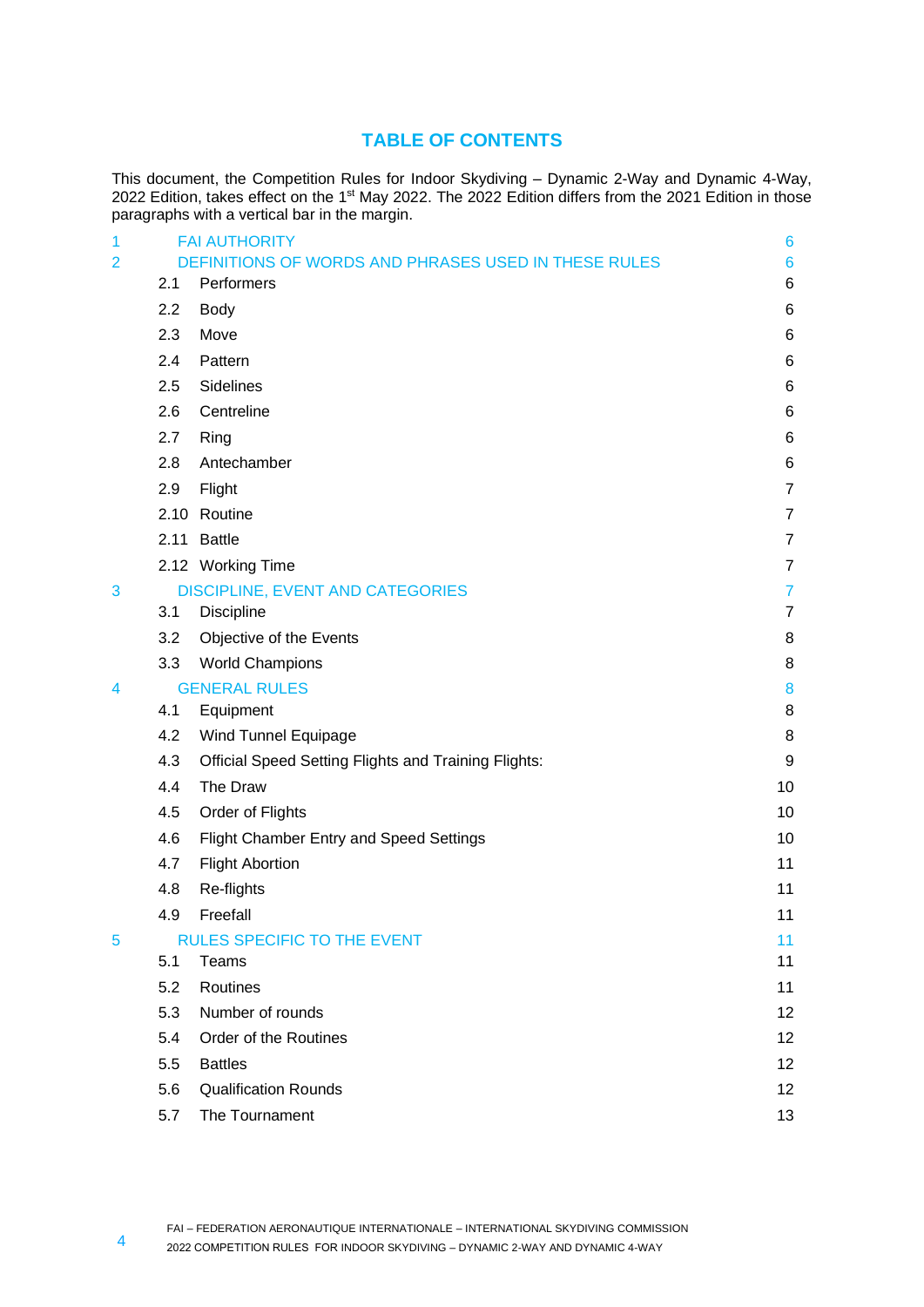| 6 |     | <b>JUDGING AND SCORING</b>               | 13 |
|---|-----|------------------------------------------|----|
|   | 6.1 | General                                  | 13 |
|   | 6.2 | <b>Scoring Free Routines</b>             | 13 |
|   | 6.3 | <b>Scoring Speed Routines</b>            | 15 |
|   | 6.4 | Scores and Results                       | 16 |
|   | 6.5 | Judging rules                            | 17 |
|   |     | <b>RULES SPECIFIC TO THE COMPETITION</b> | 18 |
|   | 7.1 | <b>Composition of Delegations</b>        | 18 |
|   | 7.2 | Competition schedule                     | 18 |
| 8 |     | <b>ADDENDA</b>                           | 19 |

Special Note: The use of the words he or his in this document does not imply gender but is used in place of he/she or his/her.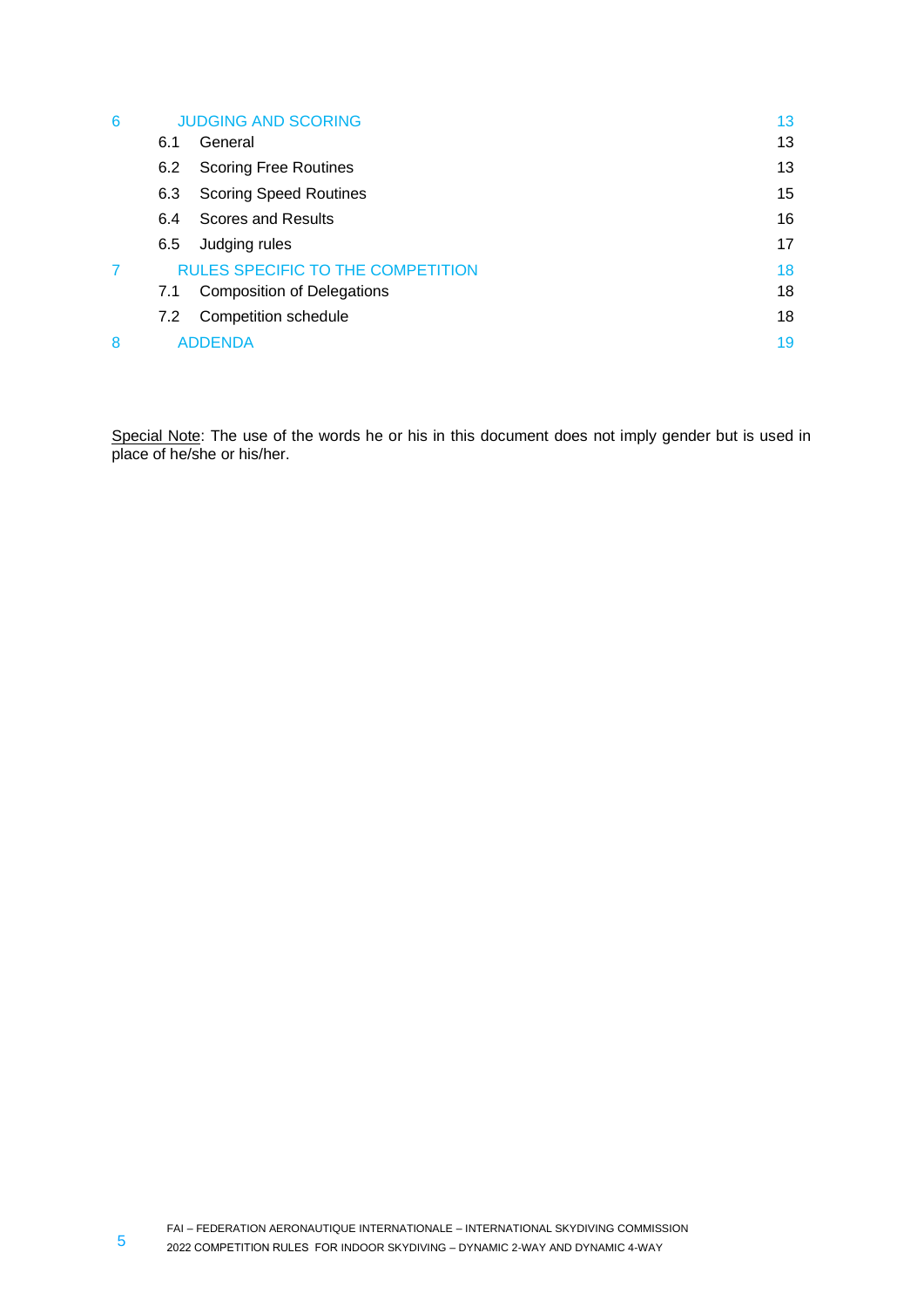# <span id="page-5-0"></span>**1 FAI AUTHORITY**

The competition will be conducted under the authority granted by the FAI, according to the regulations of the Sporting Code of the FAI, General Section, and Section 5 as approved by the ISC and validated by the FAI, and these rules. All participants accept these rules and the FAI regulations as binding by registering in the competition.

# <span id="page-5-1"></span>**2 DEFINITIONS OF WORDS AND PHRASES USED IN THESE RULES**

# <span id="page-5-2"></span>**2.1 Performers**

A Dynamic 2-Way (D2W) Team is composed of two (2) Performers.

A Dynamic 4-Way (D4W) Team is composed of four (4) Performers plus one (1) Alternate.

# <span id="page-5-3"></span>**2.2 Body**

A body consists of the entire Performer and his/her equipment.

# <span id="page-5-4"></span>**2.3 Move**

A change in body position, and/or a rotation around one or more of the three (3) body axes, or a static pose. See Addendum B.

# <span id="page-5-5"></span>**2.4 Pattern**

A movement sequence during which the Performers' bodies follow pathways, often with embedded moves or intermixing.

2.4.1 Compulsory Pattern: a Pattern with specific performance requirements. See Addenda A.

# <span id="page-5-6"></span>**2.5 Sidelines**

Two (2) vertical lighted lines positioned on the transparent tunnel walls 180° opposite each other to describe a vertical plane that spans across the flight chamber. The Start Sideline is clockwise from the doorway (with respect to top view.)

# <span id="page-5-7"></span>**2.6 Centreline**

A vertical plane that spans across the centre of the flight chamber extending from one (1) vertical line positioned on the transparent tunnel wall 90° offset from the two (2) vertical lighted lines.

# <span id="page-5-8"></span>**2.7 Ring**

A horizontal line that crosses the centre of the flight chamber, two (2) metres above the cable floor, between the two (2) Sidelines.

2.7.1 Ring Plane (for Speed Routines): the plane parallel to the cable floor that spans across the entire flight chamber at the level of the Ring.

# <span id="page-5-9"></span>**2.8 Antechamber**

Area used by Teams as a waiting area for entrance into the flight chamber. This area is separated from public viewing areas and is for the exclusive use of Teams on call.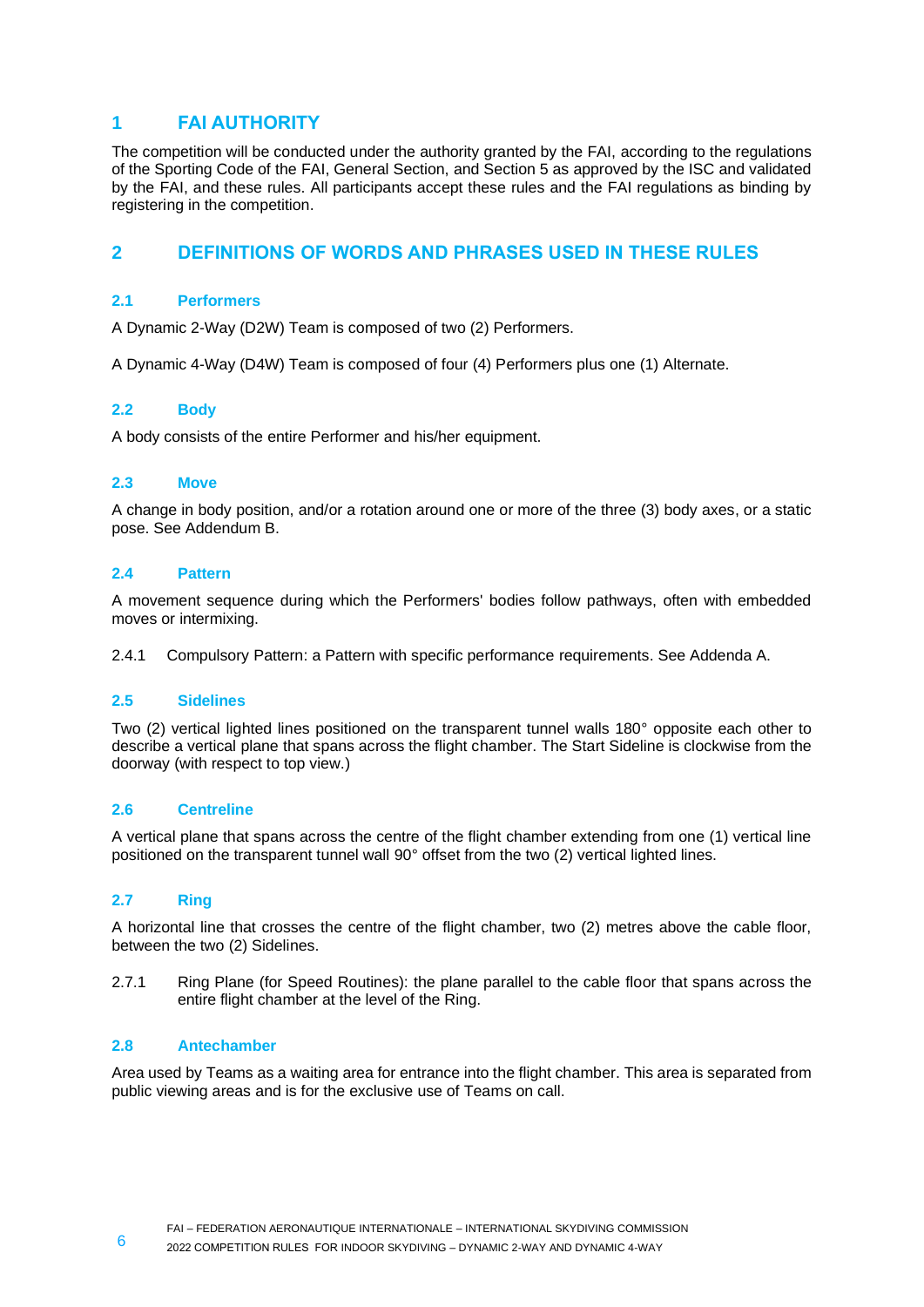# <span id="page-6-0"></span>**2.9 Flight**

A Team's performance in the flight chamber.

# <span id="page-6-1"></span>**2.10 Routine**

A sequence of Moves or Patterns performed during the working time.

- 2.10.1 Speed Routine: a routine composed of three (3) randomly drawn Compulsory Patterns (one from each group, Snakes, Verticals and Mixers, in that order), and Compulsory Transitions, repeated three (3) times, in the fastest time possible. The Speed Routine starts with a compulsory entrance and ends with a compulsory exit sequence.
- 2.10.2 Free Routine: a routine composed of Moves and/or Patterns chosen entirely by the Team.

# <span id="page-6-2"></span>**2.11 Battle**

Two (2) Teams compete against each other performing either a Free Routine or a Speed Routine. One (1) Team wins each Battle. (Battles may consist of more than two Teams)

# <span id="page-6-3"></span>**2.12 Working Time**

The period of time during which a Team may perform a routine during a flight. Performers will wait for a visual signal before entering the flight chamber.

- 2.12.1 Speed Routine Working Time starts when the first Performer crosses through the door's sensor beam and ends when the last Performer crosses through the door's sensor beam, completely exiting through the doorway of the flight chamber.
- 2.12.2 Sensor beam technology must be used to detect the start and end of Speed Routine Working Time.
- 2.12.3 Free Routine Working Time starts when both feet of any Performer leave either the antechamber floor, the cable floor, or any other pre-determined place in the flight chamber.

D2W Free Routine: Working Time is 60 seconds.

D4W Free Routine: Working Time is 90 seconds.

At the end of the Free Routine working time, a visual signal will be given and the Team will have 15 seconds to exit the flight chamber, if they have not already exited.

# <span id="page-6-4"></span>**3 DISCIPLINE, EVENT AND CATEGORIES**

# <span id="page-6-5"></span>**3.1 Discipline**

The Indoor Skydiving Discipline consists in particular of the Dynamic Event, comprising the following categories: Dynamic 2-Way (D2W) Open, Dynamic 2-Way (D2W) Junior, Dynamic 4-Way (D4W) Open, and Dynamic 4-Way (D4W) Junior. There is no gender separation.

3.1.1 Junior Performers, whose 15th birthday occurs during the calendar year of the competition may, if they choose, enter an open category event. Any competitor may only enter one category (Open or Junior) in D2W and one category (Open or Junior) in D4W.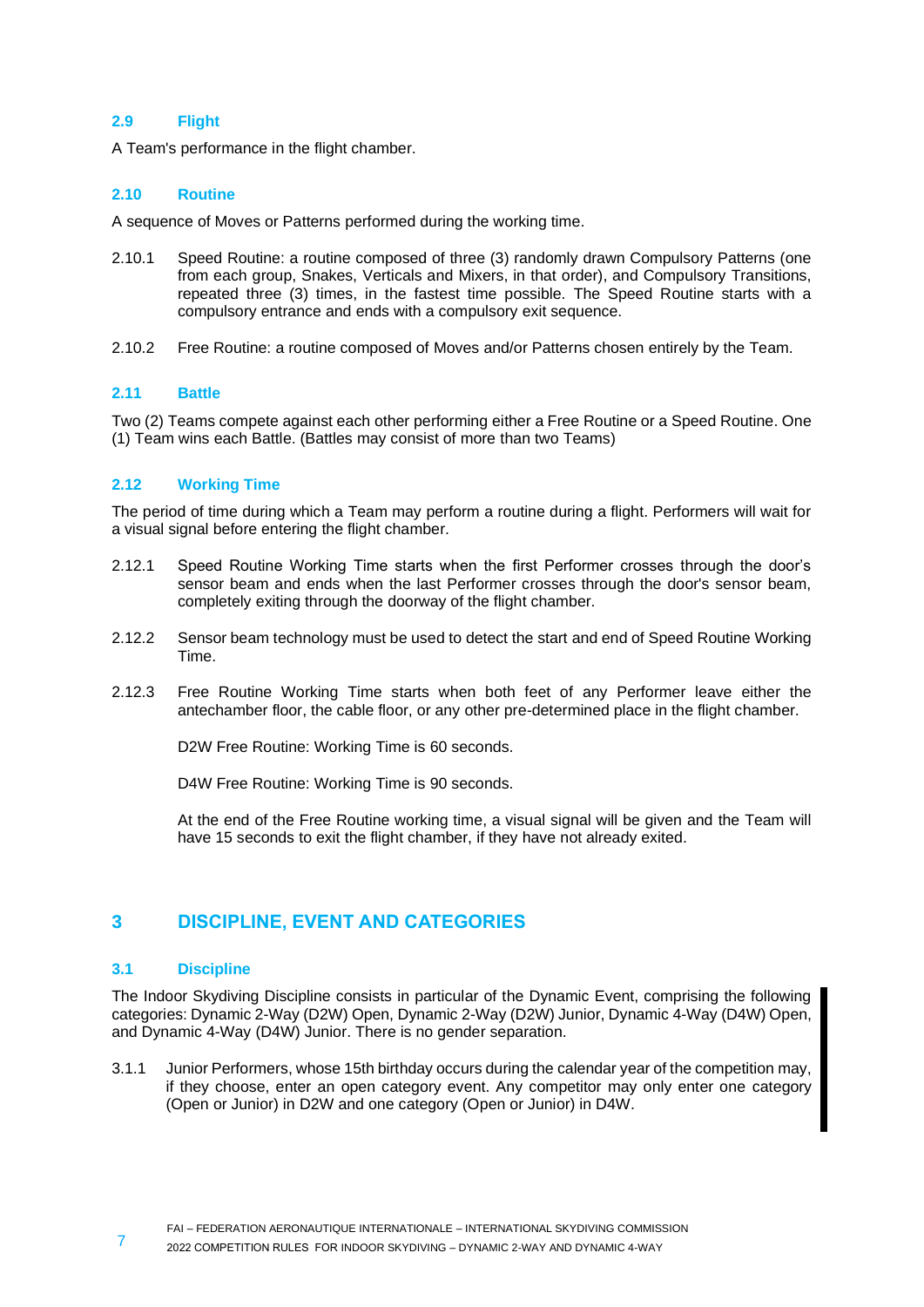# <span id="page-7-0"></span>**3.2 Objective of the Events**

The objective for the Teams is to perform Free Routines with the highest possible merit and Speed Routines in the fastest possible time.

# <span id="page-7-1"></span>**3.3 World Champions**

- 3.3.1 After all completed Rounds and Battles, World Champions in D2W Open, D4W Open, and in Junior categories will be declared.
- 3.3.2 The (Junior) D2W World Champions and the (Junior) D4W World Champions are the Teams winning the top Battle of their category.
- 3.3.3 Ties: If two (2) Teams Battling each other each won a Battle in the last round of the Tournament, for 1st and 2nd place, and/or for 3rd and 4th place, tie-break Speed Routine Battle(s) will be held to determine placings.
- 3.3.4 Prizes and awards are awarded as follows:

All Team Members in the categories will be awarded medals if placed First, Second or Third.

The flags of the countries of the Teams in the categories placed First, Second and Third must be flown and the national anthems of the countries of the Teams placed First must be played.

# <span id="page-7-2"></span>**4 GENERAL RULES**

# <span id="page-7-3"></span>**4.1 Equipment**

Performers are responsible for outfitting themselves in their own suitable clothing and footwear, including flight suits, full face helmets and ear plugs.

4.1.1 No additional equipment intended to artificially enhance the performance of the flyer is allowed (eg: palmed gloves). The event judge must decide whether any equipment is allowed or not. Such decision is no grounds for a protest.

# <span id="page-7-4"></span>**4.2 Wind Tunnel Equipage**

- 4.2.1 The minimum acceptable diameter for the flight chamber is 4.25 metres. The minimum height for the transparent wall is 3.7 metres.
- 4.2.2 The Sidelines must consist of two (2) vertical lines of lights, which must be changeable in colours. The lights may be LED technology. The Sidelines must extend from the floor up to the top of the transparent walls or five (5) metres, whichever is less.
- 4.2.2.1 For Speed Routines, the Start Sideline must be green and the opposite Sideline blue.
- 4.2.3 The two (2) Rings must have a five (5) cm hole. The diameter of the Ring (from outer rim to outer rim) must be between fifteen (15) and eighteen (18) cm. The two (2) Rings must be positioned two (2) metres above the cable floor, one (1) on each Sideline.
- 4.2.3.1 The Ring Plane is materialized on the transparent wall by horizontal lines (adhesive tape affixed or any other equivalent means) of at least fifty (50) cm long, level with the center of the Ring, and starting on either side of the outer diameter of the Ring on both Sidelines.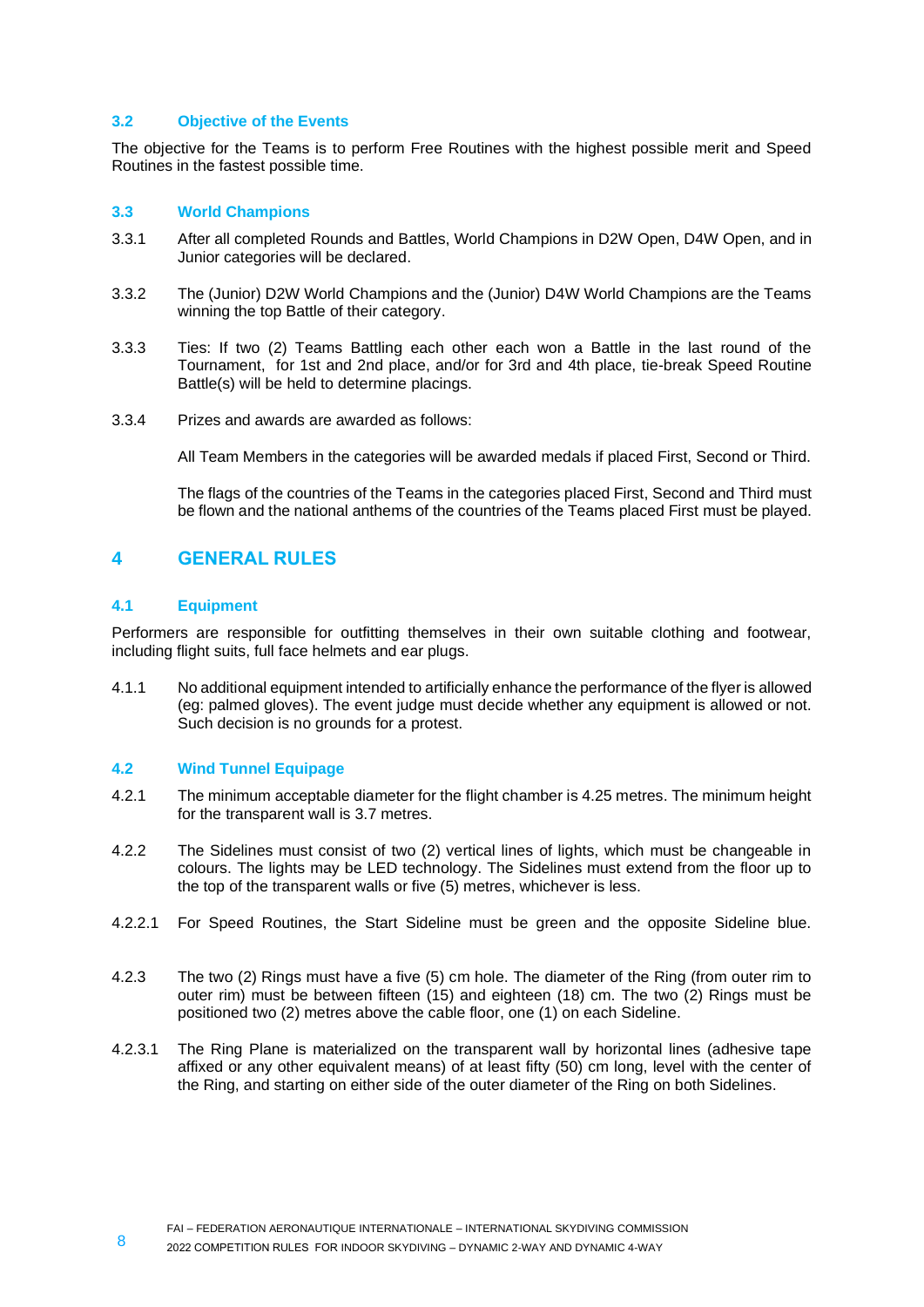- 4.2.4 The Centreline may be a vertical line of lights or adhesive tape affixed to the transparent tunnel wall and must extend from the cable floor (or from the top of the door) up to the top of the transparent walls or five (5) metres, whichever is less.
- 4.2.5 The speed setting will be indicated in the tunnel and must be clearly visible to the Team prior to entering the flight chamber.
- 4.2.6 The colour of the lights for Free Routines and the orientation of the two (2) Sidelines with respect to the flight chamber doorway that will be used for entry and exit will be published not less than 90 days before the start of competition.
- 4.2.7 The wind tunnel equipage and the video judging system must be approved by the Chief Judge prior to the start of the official Training Flights. If any equipment does not meet the requirements as determined by the Chief Judge, this equipment will be deemed to be unusable for the competition.
- 4.2.8 Video Recording: The Organiser must record all competition flights in a High Definition digital video signal with a minimum of 50 frames per second and 720p progressive resolution (1080p recommended).
- 4.2.8.1 For Speed Routines, a minimum of two (2) cameras must record video; one camera positioned at one of the Sidelines and the other camera positioned at the Centreline. If the wind tunnel configuration permits, a third camera may be positioned at the other Sideline. All cameras must be level with the Ring.
- 4.2.8.2 Video recording must allow the Judges to clearly view the cable floor up to at least three (3) metres (or to the top of the transparent wall, whichever is greater) above the Ring.
- 4.2.8.3 For Free Routines, one (1) camera must record video from a position at the centre of the viewing gallery arc.
- 4.2.9 The Organiser must provide the Teams with a way of identification of the Team, which will be included in the video along with the numeric ID for the Battle.

# <span id="page-8-0"></span>**4.3 Official Speed Setting Flights and Training Flights:**

- 4.3.1 Official Speed Setting Flights: Depending on the organizer's irrevocable and indivisible choice expressed in Bulletin 2, either three (3) minutes or two (2) times one (1) minute and thirty (30) seconds per Team will be allocated to each team for speed setting. The lighted Sidelines and Centerline plus the judging and scoring systems to be used in the competition will be used for the official Speed Setting Flights. No score or time will be given by Judges.
- 4.3.2 Each Team in each category, whose official registration duly reaches the Organiser of the competition before its official deadline, will have the opportunity, under the terms and conditions set by the Organiser, to book a maximum of fifteen (15) minutes Training Flights between 8:00 am and 24:00 pm (local time of the competition) to be performed within fortyeight (48) hours prior to Official Speed Setting Flights.
- 4.3.2.1 For the purposes of article 4.3.2, Junior Performers (see para. 3.1.1) must have priority between 08:00 am and 18:00 pm (local time of the competition).
- 4.3.3 Official Speed Setting Flights and Training Flights may only take place prior to the start of the competition.
- 4.3.4 Prior to the Start of the Competition, the Team must deliver to the Event Judge the form set forth in Addendum E to indicate in particular their initial Speed Settings to be retained for the Speed Routines and the Free Routines. A copy of the form will be given to the organizer by a judge designated by the Event Judge.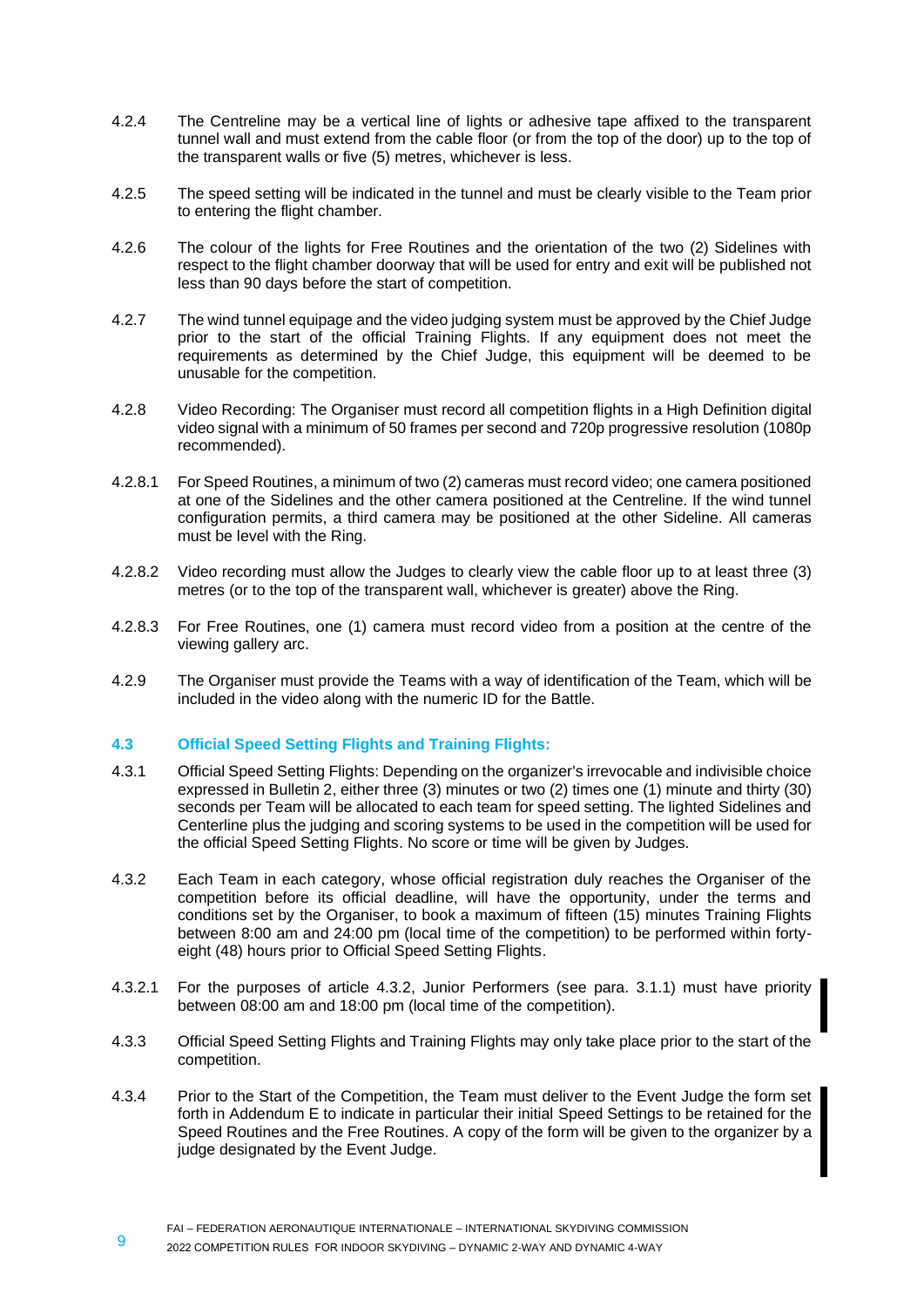# <span id="page-9-0"></span>**4.4 The Draw**

At the Chief Judge's discretion, the Draw for the Compulsory Patterns may be conducted either in accordance with the procedure described below in paragraph 4.4.1, or electronically in accordance with the provisions of article 4.4.2. In both cases, the draw will be done publicly and supervised by the Chief Judge.

- 4.4.1 In case of a non-electronic draw:
- 4.4.1.1 The Compulsory Patterns will be drawn as follows: One (1) Pattern from each group (Snakes, Verticals and Mixers), as shown in Addenda A, will be drawn for each Speed Round.
- 4.4.1.2 All Compulsory Patterns will be singularly placed in three (3) containers, one for each group of Patterns. Individual withdrawal from each container, without replacement, will determine the Patterns to be performed.
- 4.4.2 In case of an electronic draw, only the draw generator accessible via the webpage https://www.dynamicflying.com can be used either by the Chief Judge or the Event judge under the supervision of the Chief judge.
- 4.4.3 In both cases, and for each group of Patterns (Snakes, Verticals and Mixers), once all the Patterns have been drawn, they can all be drawn again singularly without replacement, until all the rounds have the necessary Patterns.
- 4.4.4 Teams will be given not less than two (2) hours notice of the results of the Draw before the competition starts.

# <span id="page-9-1"></span>**4.5 Order of Flights**

During the Qualification Rounds, all Teams will fly each round in Team number order. Team numbers will be randomly drawn. During the Tournament, all Battles will fly in numeric order. (The Tournament Brackets identify each Battle with a unique numeric ID.)

- 4.5.1 The FAI Sporting Code, Section 5, Chapter 5.2.5. requirement for the minimum time between flights will not apply for each Team's second flight in the last round of the Tournament and for any tie-break Battles.
- 4.5.2 The relevant order of flights will be maintained throughout the competition, except for any logistical changes deemed necessary by the Chief Judge and the Meet Director.

# <span id="page-9-2"></span>**4.6 Flight Chamber Entry and Speed Settings**

- 4.6.1 Only one (1) doorway leading into the flight chamber will be used for entries and exits.
- 4.6.2 The Speed setting will be indicated, by any means, in the tunnel and shall be clearly visible to the Performers prior to entering the flight chamber.
- 4.6.3 The tunnel will be set to the correct speed decided in writing by the Team during the Official Speed Setting Flights (see para. 4.3.4) or following any change (see para 4.6.4). Any change will be considered as cancelling the previously decided settings.
- 4.6.4 The Team must use the form set forth in Addendum E for any changes in Speed Settings during the Competition. Such Form must be handed over to the Event Judge at least 20 min before entering the antechamber. No changes will be accepted beyond this time limit.
- 4.6.5 When the tunnel is at the correct speed, a signal will be given to the Team. Before entering the flight chamber (see para. 6.1), the team must indicate by any means to the organizer if the displayed speed is not consistent with their latest peed Settings.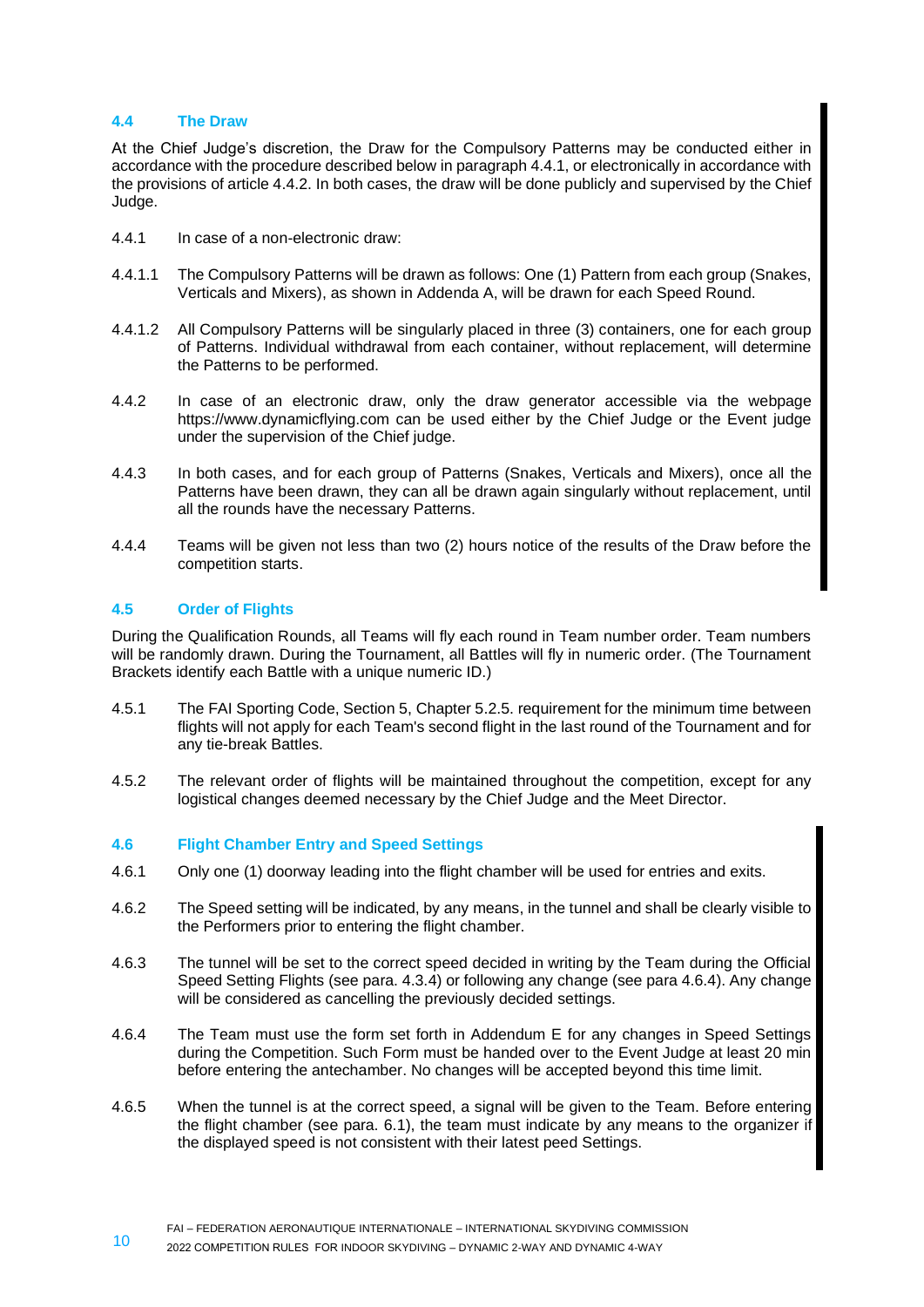4.6.6 The Speed Setting must remain the same throughout any Working Time as defined in para. 2.12.

# <span id="page-10-0"></span>**4.7 Flight Abortion**

If, during any competition flight, one (1) or more of the Performers intentionally leaves the flight chamber for any reason (other than a direct order from the Event Judge or Chief Judge), deliberately stopping the flight early, no re-entrance or re-flight will be allowed.

# <span id="page-10-1"></span>**4.8 Re-flights**

- 4.8.1 A re-flight may be granted if the Event Judge or Chief Judge concludes that the performance of a Team has been adversely affected by any external factor(s). The Event Judge's or Chief Judge's decision is no grounds for a protest.
- 4.8.2 Contact between (a) Performer(s) and/or the tunnel walls/cable floor must not be grounds for a re-flight.
- 4.8.3 Problems with a competitor's equipment must not be grounds for a re-flight.
- 4.8.4 A re-flight will be granted if a tunnel spotter must abort a Team's flight for any safety reason, provided that there was no intentional act on the part of the Team to create a safety problem.
- 4.8.5 For safety reasons, if a Performer demonstrates inadequate flying skills and/or persistent unsafe flying requiring repeated intervention by a tunnel spotter, FAI Sporting Code, Section 5, Chapter 4.8 SAFETY will apply.
- 4.8.6 In accordance with FAI Sporting Code, Section 5, Chapter 5.2.11 (1), a re-flight will be made as soon as possible after the incident giving rise to the re-flight. In all cases, a re-flight must be made with a minimum of a two (2) minute delay starting from the time when the last Performer of the aborted flight completely exits the doorway.

# <span id="page-10-2"></span>**4.9 Freefall**

Competitors are not allowed to freefall from any aircraft or use any freefall simulator or wind tunnel, for flights other than competition flights, after the draw has been published.

# <span id="page-10-3"></span>**5 RULES SPECIFIC TO THE EVENT**

# <span id="page-10-4"></span>**5.1 Teams**

- 5.1.1 Dynamic Teams may consist of either or both sexes.
- 5.1.2 A Team may only represent one (1) NAC.

# <span id="page-10-5"></span>**5.2 Routines**

D2W and D4W are composed of Speed Routines and Free Routines.

- 5.2.1 In D4W, and except for D4W World Championships, the routines must only be composed of Speed Routines.
- 5.2.2 Teams must deliver a video of their Free Routine(s) to the Chief Judge at least two (2) days in advance (48 hours) before the start of the competition. The video must be uploaded to the designated ISC Cloud or as is described in Bulletin 2. Competitors are responsible for the quality of the video delivered. The quality should be at least that described in para. 4.2.8. for a satisfactory scoring of Technical Difficulty by Judges.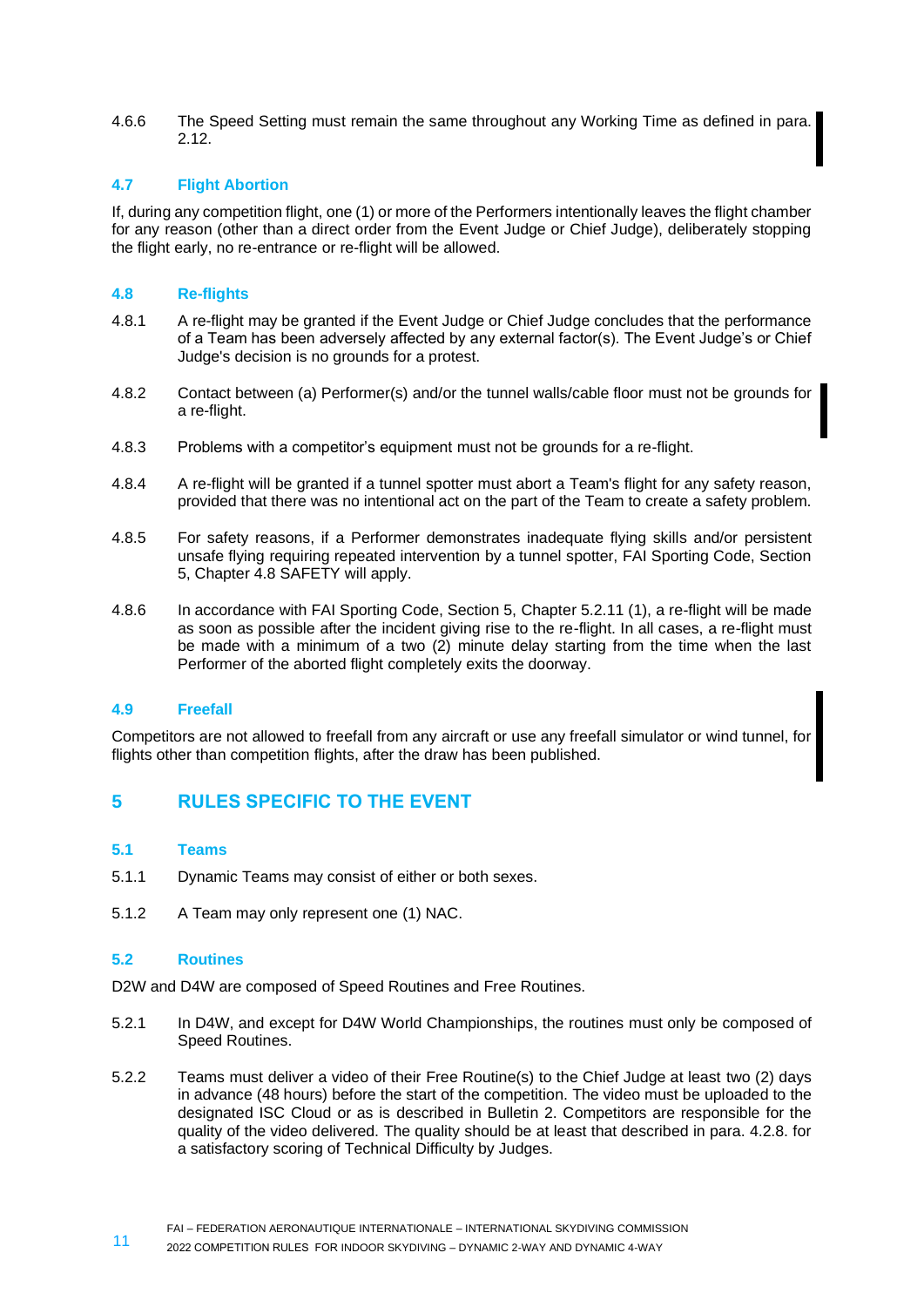- 5.2.3 Failure to provide the video of the Free Routine(s) within the time limit stated in para. 5.2.2 will lead to receiving no credit for Technical Difficulty for all Free Routines.
- 5.2.4 Teams must declare to the Chief Judge where the Free Routine starts and where it ends: the Antechamber floor, the cable floor, or from any other pre-determined place in the flight chamber.
- 5.2.5 Teams may optionally include a written description and/or present and explain their Free Routine(s) to the Judges before the start of the competition. Deviation from the written Free Routine description as set forth in Addendum D form will not influence the scoring.
- 5.2.6 A standard form (see Addendum D) is provided for this purpose.

# <span id="page-11-0"></span>**5.3 Number of rounds**

The Qualification Rounds will have three (3) rounds.

The number of rounds in the Tournament is determined by the number of Teams registered.

# <span id="page-11-1"></span>**5.4 Order of the Routines**

- 5.4.1 During Qualification Rounds, the Order of the Routines must be :
	- Round 1 : Speed Routine
	- Round 2 : Speed Routine
	- Round 3 : Free Routine
- 5.4.2 During the Tournament, the Order of Routines must be determined in accordance with the indications given in the Tournament Bracket (see para. 5.7.1 for the link). Whatever the number of teams and in all cases, Tie-breaks will only be speed routines.

# <span id="page-11-2"></span>**5.5 Battles**

- 5.5.1 For each Battle in the Tournament, the Teams will fly in reverse order of their ranking in the Qualification Rounds.
- 5.5.2 If a Team does not arrive to the Antechamber in time for their Battle (or is withdrawn or disqualified), the other Team in the Battle will win and may choose whether or not they will fly their routine for that Battle.
- 5.5.3 If both Teams (neither of which is withdrawn or disqualified) for a specific Battle do not arrive to the Antechamber in time for their Battle, the winner will be the Team who placed higher in the Qualification Rounds.

# <span id="page-11-3"></span>**5.6 Qualification Rounds**

- 5.6.1 All Teams will fly round 1, then round 2, then round 3.
- 5.6.2 Team placings in the Qualification Rounds will be determined as follows:
	- Speed Routine: The final time, after all penalties have been applied, will be used for this calculation. The fastest Team of the round will receive 100 points. All other Teams will be awarded points based on their time compared with the fastest Team. The fastest final time will be divided by the Team's final time and multiplied by 100 to determine their points.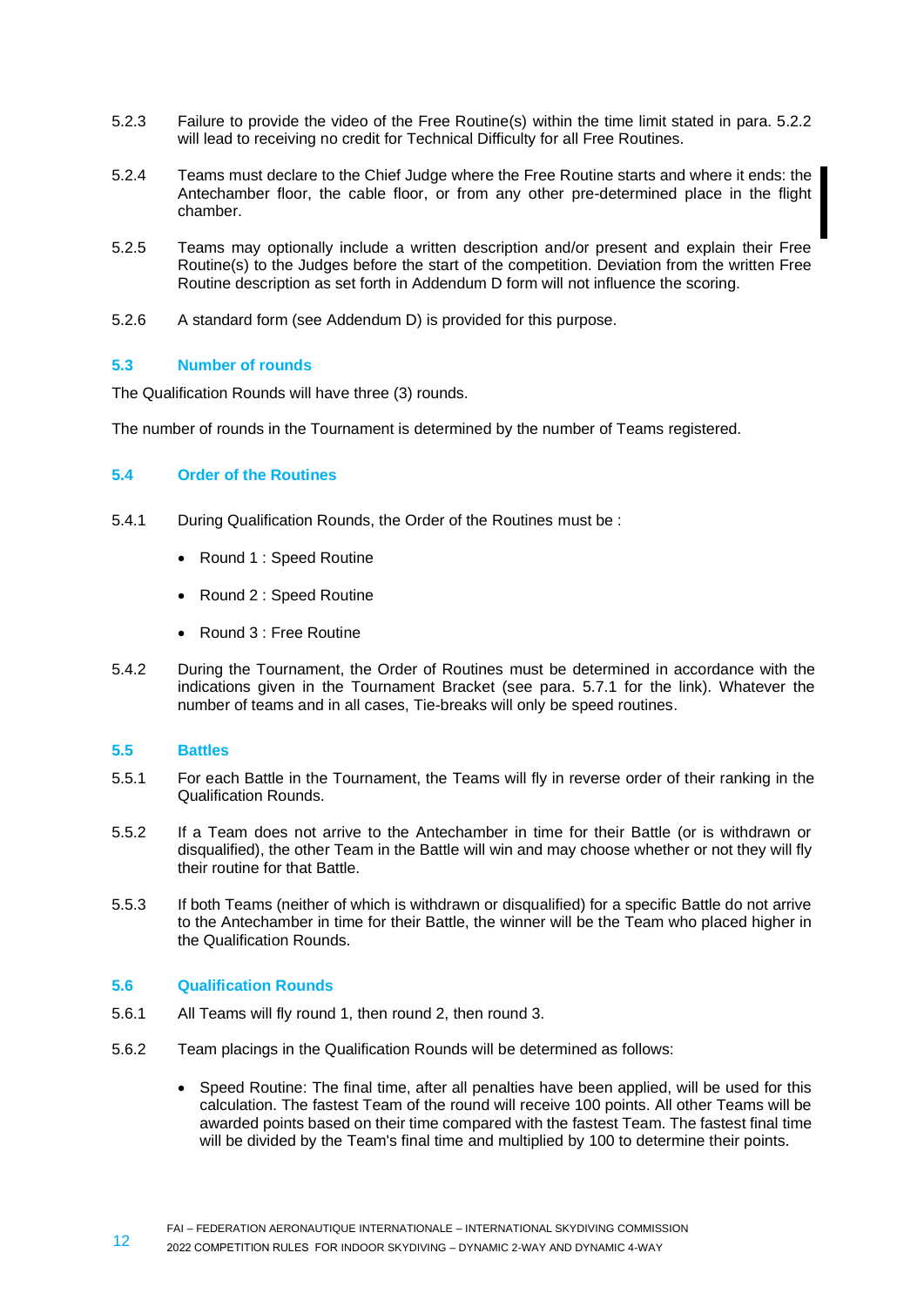- Free Routine: The Team with the highest raw Official Score (see para. 6.2.2.3) will receive 100 points. All other Teams will be awarded a proportional fraction of 100 points based on their raw Official Score as a fraction of that earned by the highest Team. Each Team's raw Official Score will be divided by the highest Team's raw Official Score and multiplied by 100 to determine their points.
- Total scores for the Qualification Rounds are calculated by adding (i) the points accrued for the compulsory rounds and (ii) the free round points (if any) multiplied by two (2). This total is rounded to the first decimal place. For the rounding, intermediate values must be converted from multiple decimal places to one (1), by rounding to the nearest tenth, except where the second decimal digit is exactly halfway between the two values, where it must be rounded to the higher of the two. The maximum possible points is 400.
- The teams will be placed in descending order according to the number of points accrued, the team with the highest number of points being placed first.
- If two (2) or more Teams have equal points, their placings will be determined by adding their two (2) Speed routine times. The Team(s) with the fastest accrued times will earn the higher placing(s).
- 5.6.3 If one or more Team(s) is(are) withdrawn or disqualified during the Qualification Rounds, the Tournament Bracket for the number of remaining Teams will be used.

# <span id="page-12-0"></span>**5.7 The Tournament**

- 5.7.1 Based on their placings from the Qualification Rounds, Teams are put into the appropriate Battles in the Tournament Bracket, as shown for the number of Teams in the Category following the link: http://brackets.dynamicflying.com.
- 5.7.1.1 The maximum number of Teams allowed is thirty-two (32) Teams.
- 5.7.1.2 The Tournament Bracket will be approved by the Event Judge and published before the start of the Tournament. Such approval is no grounds for a protest.
- 5.7.2 If, after the Tournament has started, any Team(s) is(are) withdrawn or disqualified, they will follow the losing pathways for all their remaining Battles in the Tournament.
- 5.7.3 The last round of the Tournament determines the final placings of the Teams and will consist of one (1) Free Routine and one (1) Speed Routine.
- 5.7.3.1 After the completion of the Tournament, for determination of the final placings, any withdrawn and/or disqualified Team(s) will be moved to the lowest placings and then removed.

# <span id="page-12-1"></span>**6 JUDGING AND SCORING**

# <span id="page-12-2"></span>**6.1 General**

Once any Performer has entered the flight chamber, the flight must be evaluated and scored.

# <span id="page-12-3"></span>**6.2 Scoring Free Routines**

6.2.1 Criteria for scoring Free Routines: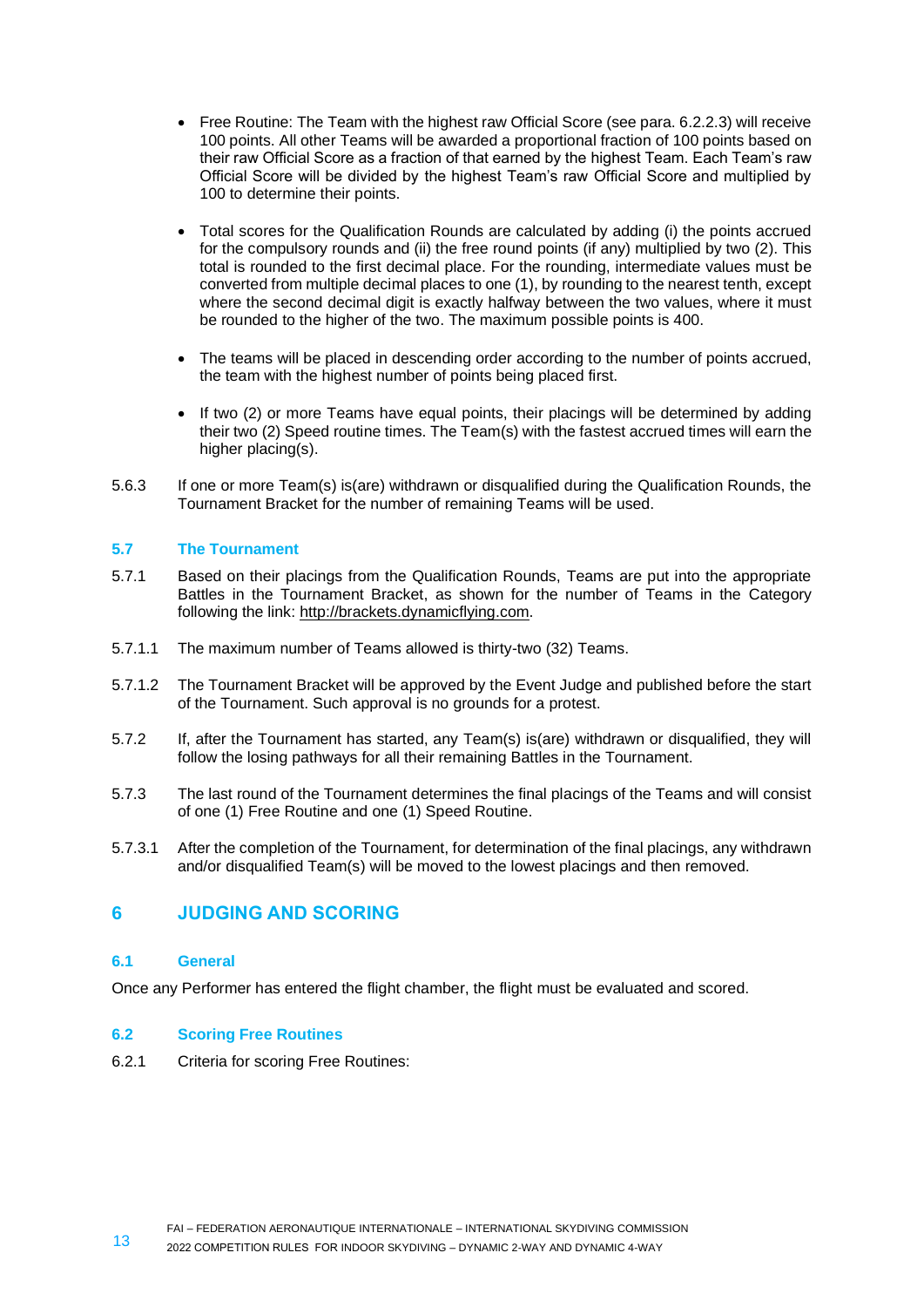Technical Difficulty:

- New original Moves/Patterns are performed.
- Moves/Patterns performed require precision, e.g., head touching to head with no other grips.
- Technicality/complexity of Moves/Patterns performed, e.g., complex intermixing and/or embedded moves.
- Wind loading (tunnel speed setting used).
- Difficulty of Moves and Patterns.
- See Addendum C.

# Execution:

- Full use of working time.
- Moves/Patterns are performed without crashing or loss of balance.
- Use of space in the tunnel.
- Precision of flying (how close are the passes, synchronization between flyers).
- Display of balance.
- Uniformity of body position: Efficient, clean positioning for appropriate power from the wind.

# Presentation:

- Original Moves/Patterns and choreography.
- Variety (of moves/patterns, transitions and orientations).
- Rhythm.
- Use of visual effect(s).
- Choreography, Story-telling.
- Creativity.

# 6.2.1.1 Appropriate use of Working Time

The total working time of each Team must be compared to the Free Routine Working Time, as defined in para. 2.12.3 and controlled as in para. 6.5.3.3.

If the performance of their Free Routine by any Team ends more than two (2,00) seconds before the end of the Free Routine Working Time, hence every second in excess of two (2,00) seconds must trigger a penalty of 0,1.

If the performance of their Free Routine by any Team ends more than two (2,00) seconds after the end of the Free Routine Working Time, hence every second in excess of two (2,00) seconds must trigger a penalty of 0,1.

The total amount of penalties is deducted from the score given by Judges, as explained in para. 6.2.2.3.

- 6.2.2 The Free Round (Third Round) of the Qualification Rounds will be evaluated as follows:
- 6.2.2.1 After watching all the free routines, judges must, by conference, take into account the above criteria, and score each Performance between 0.0 to 10.0, rounded to the first decimal.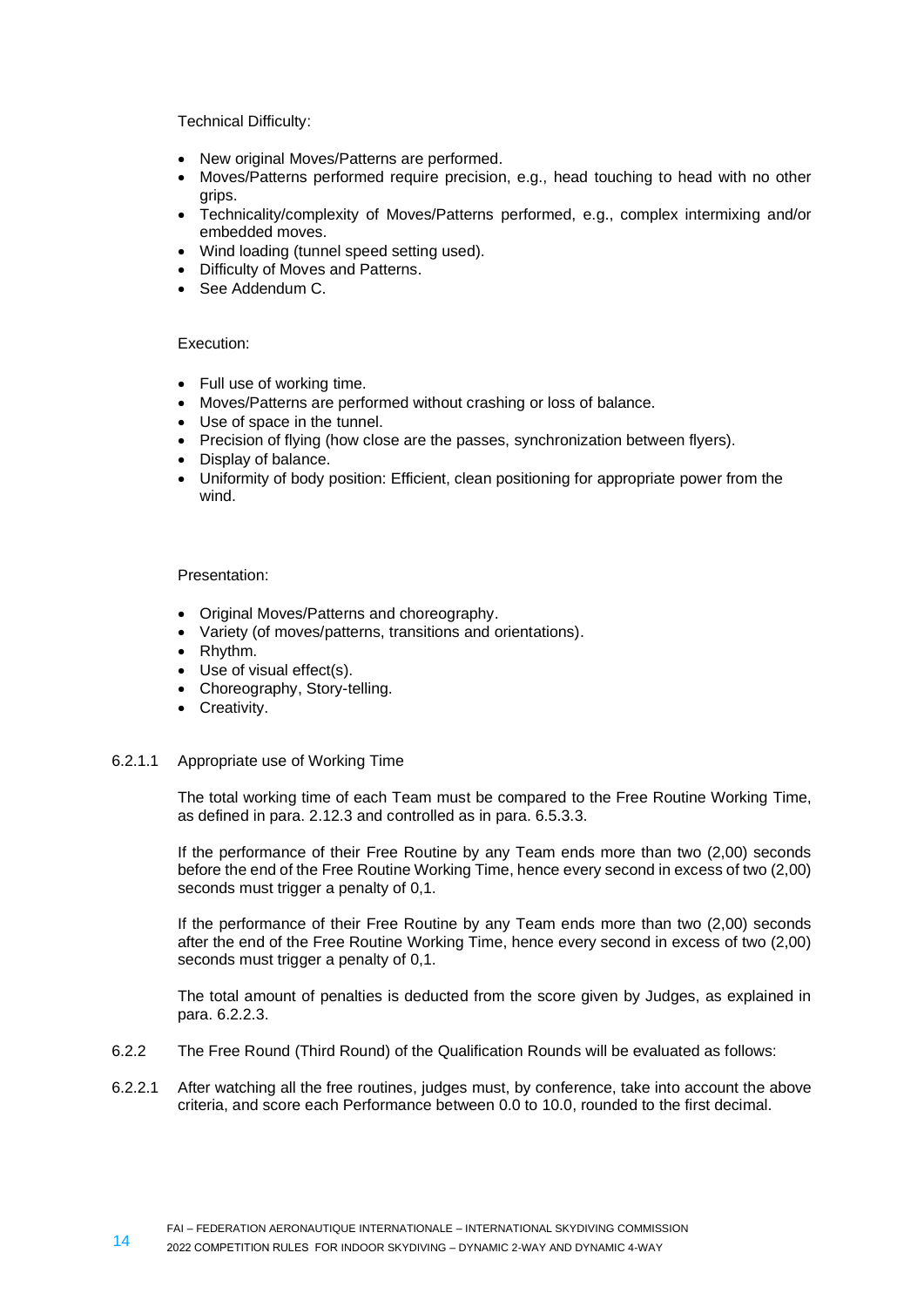- 6.2.2.2 When Scoring each Performance, judges must use the following weightings: 40% for Technical Difficulty, 30% for Execution and 30% for Presentation.
- 6.2.2.3 Each Team will then be attributed by Judges a score (between 0.0 to 10.0 and rounded to the first decimal) equal to the average scores given by Judges to the Team. The total amount of penalties (see para. 6.2.1.1) is then deducted in order to reach the Official Score given to the .<br>Team.
- 6.2.3 During the Tournament, at the completion of each Free Routine Battle of two (2) Teams, the Judges, taking into account the above criteria, determine the winning Team of the Battle.

# <span id="page-14-0"></span>**6.3 Scoring Speed Routines**

The score is based on the time, measured in thousandths of a second that the Team takes to perform the three (3) Compulsory Patterns, repeated three (3) times, as well as the Compulsory Entrance, the Compulsory Transitions, and the Compulsory Exit Sequence; plus penalty times for infringements and omitted Compulsory Patterns.

- 6.3.1 Infringements: Each incorrect, incomplete or non judgeable Compulsory Entrance, Compulsory Pattern, Compulsory Transition or Compulsory Exit Sequence will lead to adding a penalty of five (5) seconds to the total time for the Speed Routine. See Addenda A for performance and scoring requirements.
- 6.3.2 The Performers become designated as P#1, P#2, P#3 and P#4 (P#1 and P#2 for D2W) according to the order in which they enter the flight chamber at the start of the Speed Routine.
- 6.3.3 A five (5) second penalty will apply to the Compulsory Entrance, each Compulsory Pattern, each Compulsory Transition and the Compulsory Exit Sequence if:
	- Any part of the first Performer's body crosses the doorway entering the flight chamber before the visual signal is given to start the working time.
	- Any Performer does not maintain their designated slot. If the same positioning error is carried into the following Patterns to the end of the Speed Routine, this will be considered as one infringement only, provided that the intent of following the performance requirements in the following Patterns and compulsory exit sequence is clearly presented and no other infringement occurs. (After the positioning error, the new order of the Performers must be maintained.)
	- The Team does not stay in view and clearly present the performance requirements to the Judges. e.g., if any Performer flies so high in the Flight Chamber that the Judges cannot determine that the Pattern has been performed correctly, (e.g., properly crossed a Sideline, rotation away from the Start Sideline, etc.).
	- The leading Performer completely crosses the next Sideline before the following Performer reaches (hand, foot,…) the previous Sideline, i.e., during the flight a half tunnel delimited by the Sidelines strictly separates the two competitors (D2W only).
	- With respect to the pathways described in Addendum A, one or both Performers fly a Pattern and/or a Transition in the wrong direction (eg. Carving towards the left instead of the right). It the Performer(s) repeat(s) the performance of the infringed pattern and/or Transition and respect(s) the pathway, the penalty shall still apply.
- 6.3.4 The Compulsory Entrance, certain listed Transitions (as set forth in Addenda A), each Pattern, and the Compulsory Exit Sequence may receive a maximum of one (1) five (5) second time penalty; the maximum number is fourteen (14).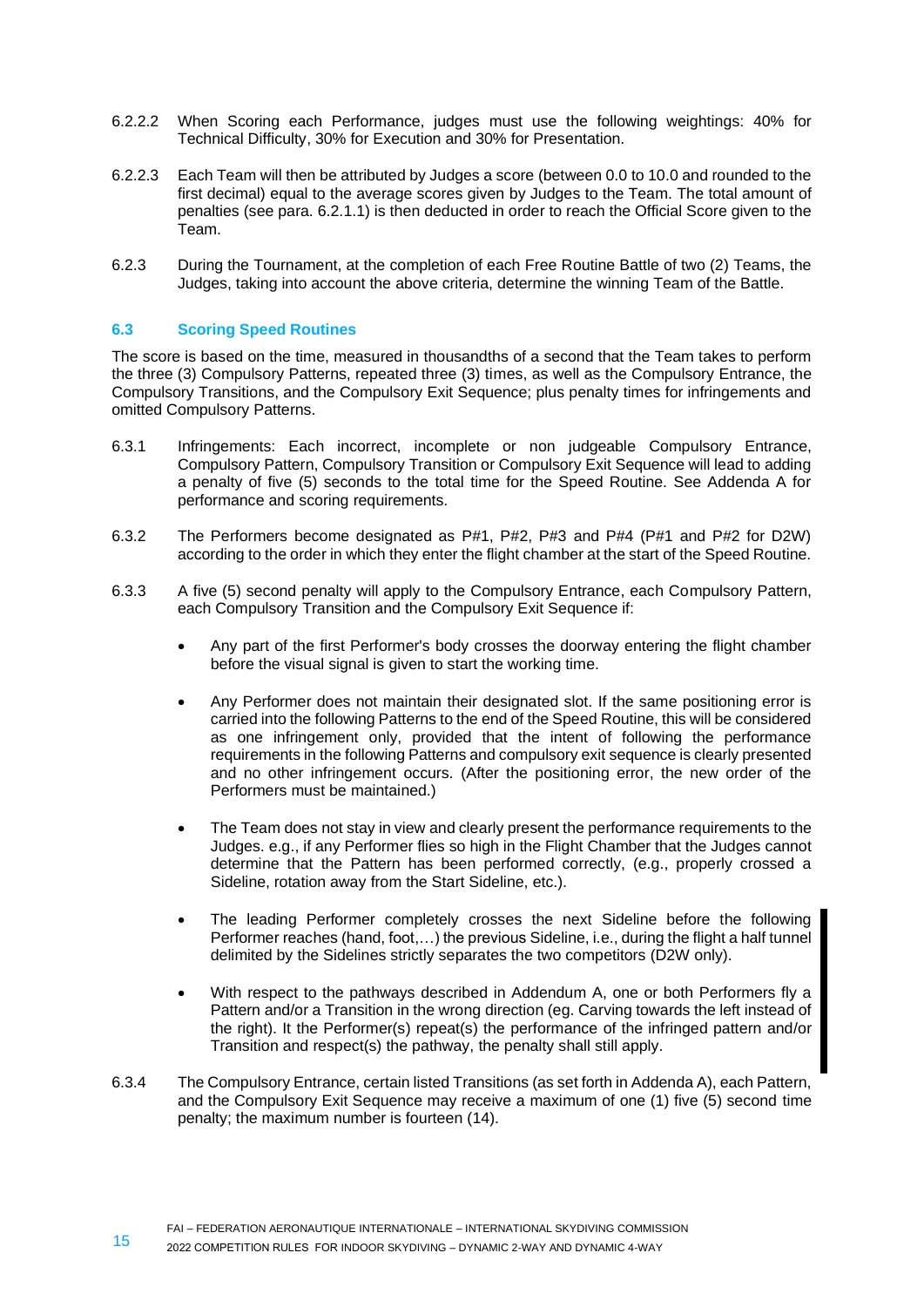- 6.3.5 An omitted Compulsory Pattern will lead to adding a penalty of twenty (20) seconds to the total time for the Speed Routine. An omission is one of the following:
	- A Compulsory Pattern missing from the drawn sequence.
	- No clear intent to finish the Compulsory Pattern (e.g., after an infringement) is seen and there is a resulting time advantage to the Team.
	- No clear intent to perform the correct Compulsory Pattern is seen and another Pattern is presented and there is a time advantage to the Team resulting from the substitution.
- 6.3.6 If a Team crashes and becomes disorganised during a Compulsory Pattern, the Team may continue to the next Compulsory Pattern accruing only a five (5) second time penalty provided that the Judges see the Team losing time in the process of getting organised and there is no time advantage to the Team.
- 6.3.7 One or more Judges may make an evaluation of any infringements and of an omission.
- 6.3.8 During the Tournament, the Team with the fastest time, after all time penalties are applied, wins the Battle.
- 6.3.9 Challenge : A Team may challenge an infringement or omission given by the Judges. No Team can challenge any infringement or omission given by the Judges to another Team.
- 6.3.9.1 After the judges have officially announced their time and busts (specifying the pattern(s) and line(s)), the team may request an official review. This request triggers the challenge procedure and cannot be cancelled. In such case, a visual signal could be given (eg: yellow lines).
- 6.3.9.1.2 This official request must be made before the next flight of the other team, if any, and before leaving the Antechamber.
- 6.3.9.1.3 The review by the Team can only be made once and at normal speed.
- 6.3.9.2 Right after this official review, the team decides to confirm their challenge or to give up. If the team persists in the challenge procedure, then the judges will watch the video of the flight, according to para 6.5.2 and 6.5.3, and determine whether or not the infringement or omission occurred.
- 6.3.9.3 If the Judges determine that the infringement or omission occurred, or if the Team, after watching the video, gave up the procedure, the Team may not again challenge another infringement or omission given by the Judges.

# <span id="page-15-0"></span>**6.4 Scores and Results**

- 6.4.1 The final time for each Speed Routine will be published, including the raw speed routine completion time, time penalties, infringement types and any omissions.
- 6.4.2 For the free round in the Qualification Rounds (para 5.6), the final score for each Free Routine will be published.
- 6.4.3 For each Free Routine during the Tournament (para 5.7), the decision of each Judge will be published.
- 6.4.4 Final Team placings will be determined by a series of Battles in the Tournament (para 5.7).
- 6.4.5 For all Teams, the individual Battles with their winners will be published on the Tournament Bracket diagram.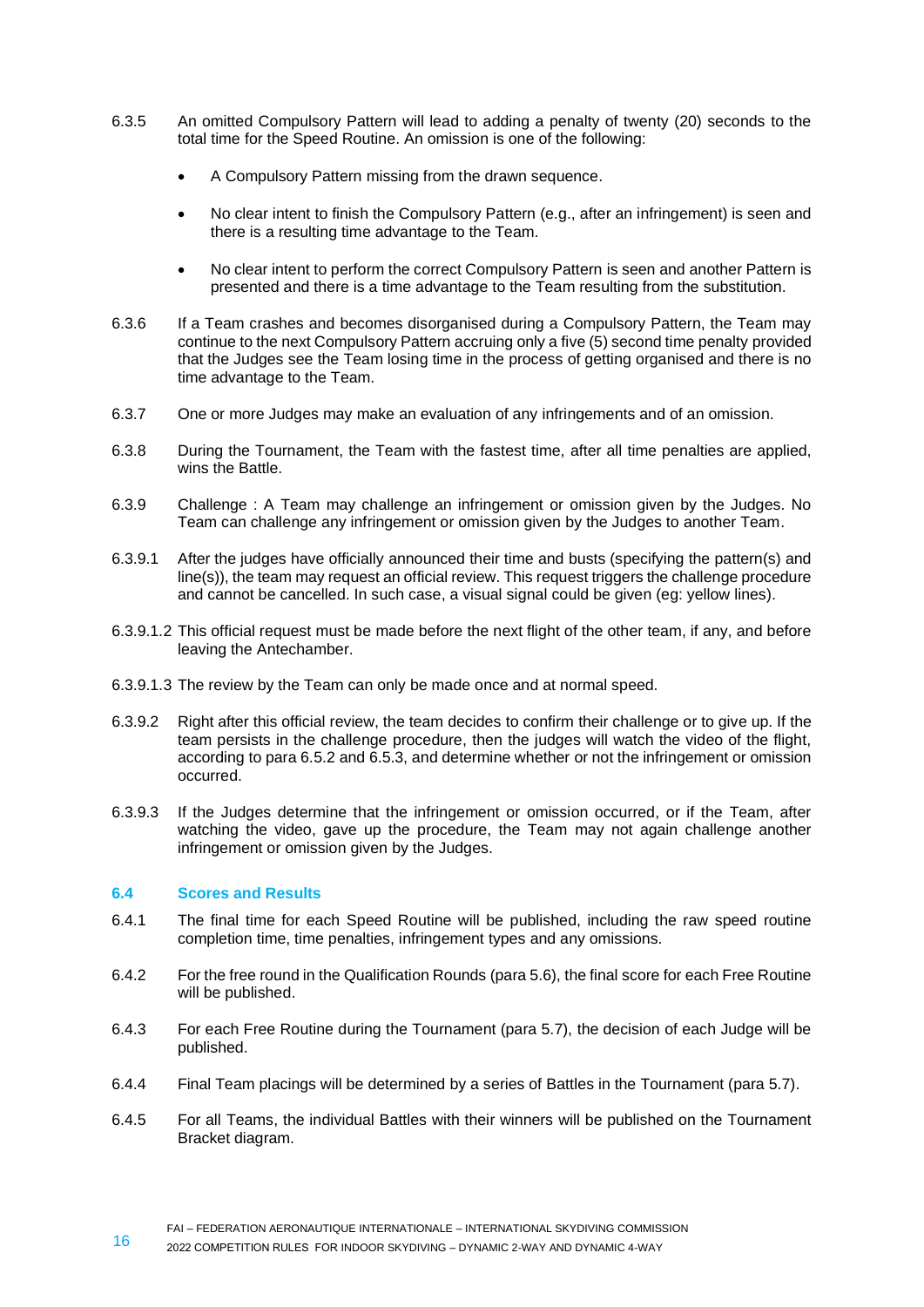# <span id="page-16-0"></span>**6.5 Judging rules**

- 6.5.1 Viewing the Flights:
- 6.5.1.1 The Judges will watch live each Team's flight.
- 6.5.1.2 No Performer will approach or talk to the Judges during any Team's flight. Non-compliance may result in the application of FAI Sporting Code, Section 5, Chapter 5.4 PENALTIES.
- 6.5.2 Speed Routine Judging:
- 6.5.2.1 A panel of a minimum of five (5) Judges, three (3) Judges for D2W, must evaluate each Team's Speed Routine.
- 6.5.2.2 Each Judge will watch each Team's flight from an assigned physical location or by viewing the video monitor of a camera set in that same assigned physical location.
- 6.5.2.2.1 The Judges may use video monitors and these cameras must record video (para 4.2.8). The cameras for the video monitors must be positioned in accordance with the Judges' assigned physical locations below.
- 6.5.2.3 Judges' Assigned Physical Locations:
- 6.5.2.3.1 In D2W, one Judge, positioned at a Sideline, will evaluate for complete crossings of the Sidelines.

In D2W, the one Sideline Judge will also evaluate Synchronisation. In D4W, two (2) Judges, positioned at either or both Sideline(s), will evaluate for complete crossings of the Sidelines. The Sideline Judge(s) must be positioned such that the Sideline on the far wall is obscured from view by the Sideline on the near wall.

- 6.5.2.3.2 A Ring Judge will evaluate that no part of any Performer's body is visible in the Ring hole (Vertical Patterns only). The Ring Judge must be positioned with the Judge's eye level with the Ring and the outer rim (but no view beyond the outer rim) of the far Ring visible through the five (5) cm hole of the near Ring.
- 6.5.2.3.3 A Judge, positioned at the Centreline with the Judge's eye level with the Ring Plane, will evaluate the Team's correctness in following the performance description of each Compulsory Pattern (e.g., Performers flying in the correct order, pirouettes in correct direction, etc.) This judge will also evaluate for complete crossings of the Centreline.
- 6.5.2.3.4 In D4W, a Judge may be positioned between the Centreline and a Sideline Judge. This Judge will evaluate the Team's adherence to the performance description of each Compulsory Pattern (e.g., Performers flying in the correct order, pirouettes in correct direction, etc.).
- 6.5.2.4 Judges' Video Review Process for Speed Routines:
- 6.5.2.4.1 At the request of any member of the judging panel, made within fifteen (15) seconds after the end of the flight, the Chief Judge or the Event Judge will allow a video review, from a particular camera view, of the part of the flight in question. A video from a particular camera view may be subject to several different requests as long as the same part of the flight is not reviewed.
- 6.5.2.4.2 For each request, a maximum of three (3) viewings per camera view is permitted. The judges will watch the video evidence (1) one time at normal speed. Two (2) viewings may be done at normal speed or reduced speed (50% of normal speed). It is not permitted to watch the video backwards or to freeze an image.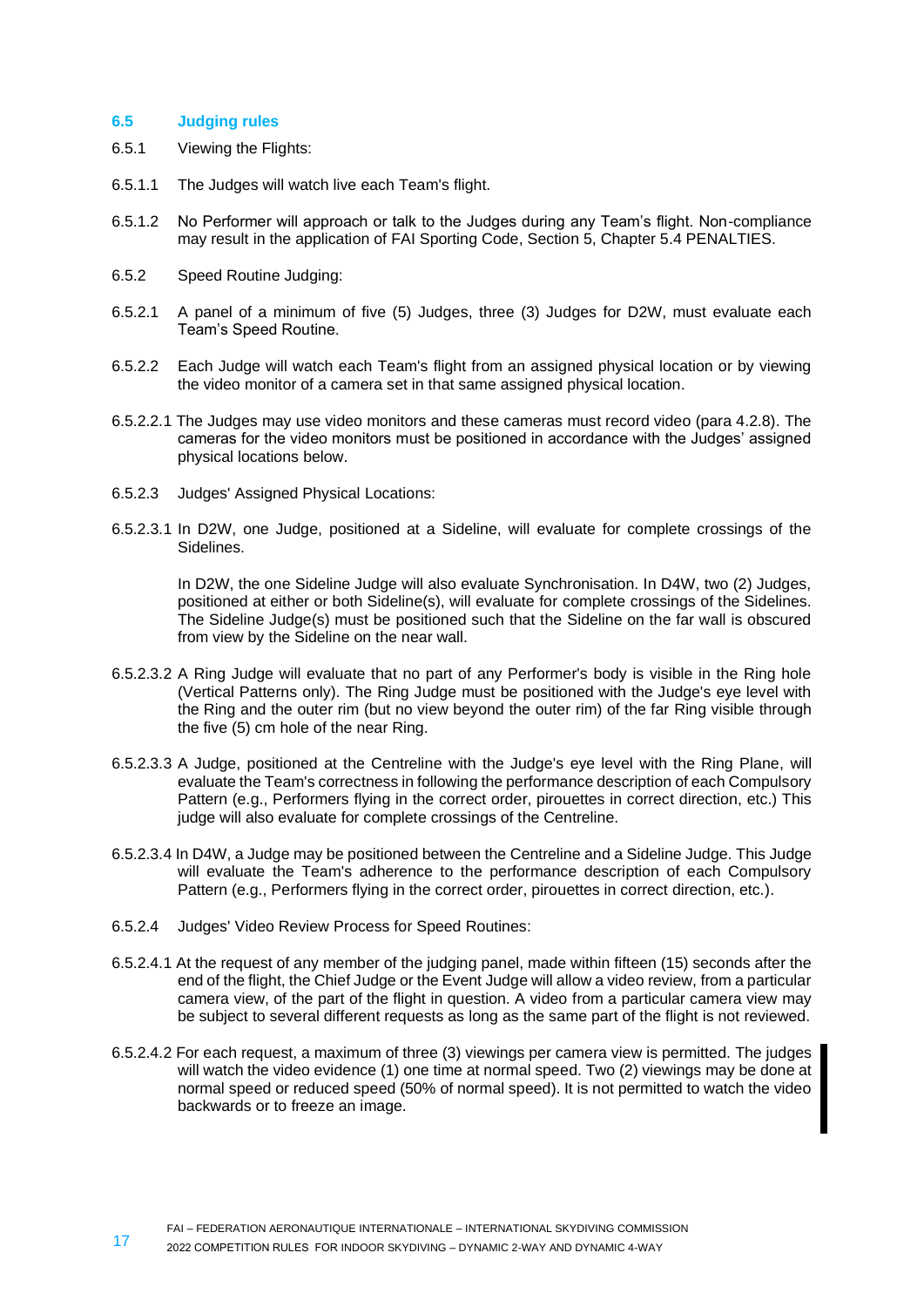When requested by a judge, exceptions to the rules set out in this paragraph may be made upon special authorization given by the Event Judge.

- 6.5.2.4.3 Three (3) or more judges, overseen by the Chief Judge or the Event Judge, will make an assessment by a majority decision of the part(s) of the flight in question.
- 6.5.3 Free Routine Judging:
- 6.5.3.1 A panel of a minimum of three (3) Judges must evaluate each Team's Free Routine. Each Judge will evaluate all criteria (para 6.2).
- 6.5.3.2 The Free Routine Judges will be positioned in an arc spread throughout the entire viewing gallery, not including the Antechamber and controller booth.
- 6.5.3.3 The chronometer will be operated by the Judges or by (a) person(s) appointed by the Chief Judge or by sensor beam technology, and will be started at the beginning of working time (para 2.12.3).
- 6.5.3.4 At the end of working time, a signal will be given. Without discussion with other Judges, each Judge will record their evaluation of the performance executed within the working time and submit it to the Event Judge.
- 6.5.3.5 For the Free Routines in the Qualification Rounds, the Judges may review video of any or all of the Teams.
- 6.5.3.6 During the Tournament, in consideration of the five (5) criteria (para 6.2), each Judge will select the best Team in the Battle.
- 6.5.4 The Judges may use an electronic scoring system to record their evaluations.

# <span id="page-17-0"></span>**7 RULES SPECIFIC TO THE COMPETITION**

# <span id="page-17-1"></span>**7.1 Composition of Delegations**

Each Delegation may be composed of:

- One (1) Head of Delegation.
- One (1) Team Manager.
- A maximum of two (2) D2W Teams and two (2) D4W Teams for a WISC or Continental Indoor Skydiving Championship.
- The number of Teams for an Indoor Skydiving World Cup will be decided by the Organiser.

# <span id="page-17-2"></span>**7.2 Competition schedule**

The competition will be organised in accordance with two (2) official training days and a minimum time frame of three (3) competition days.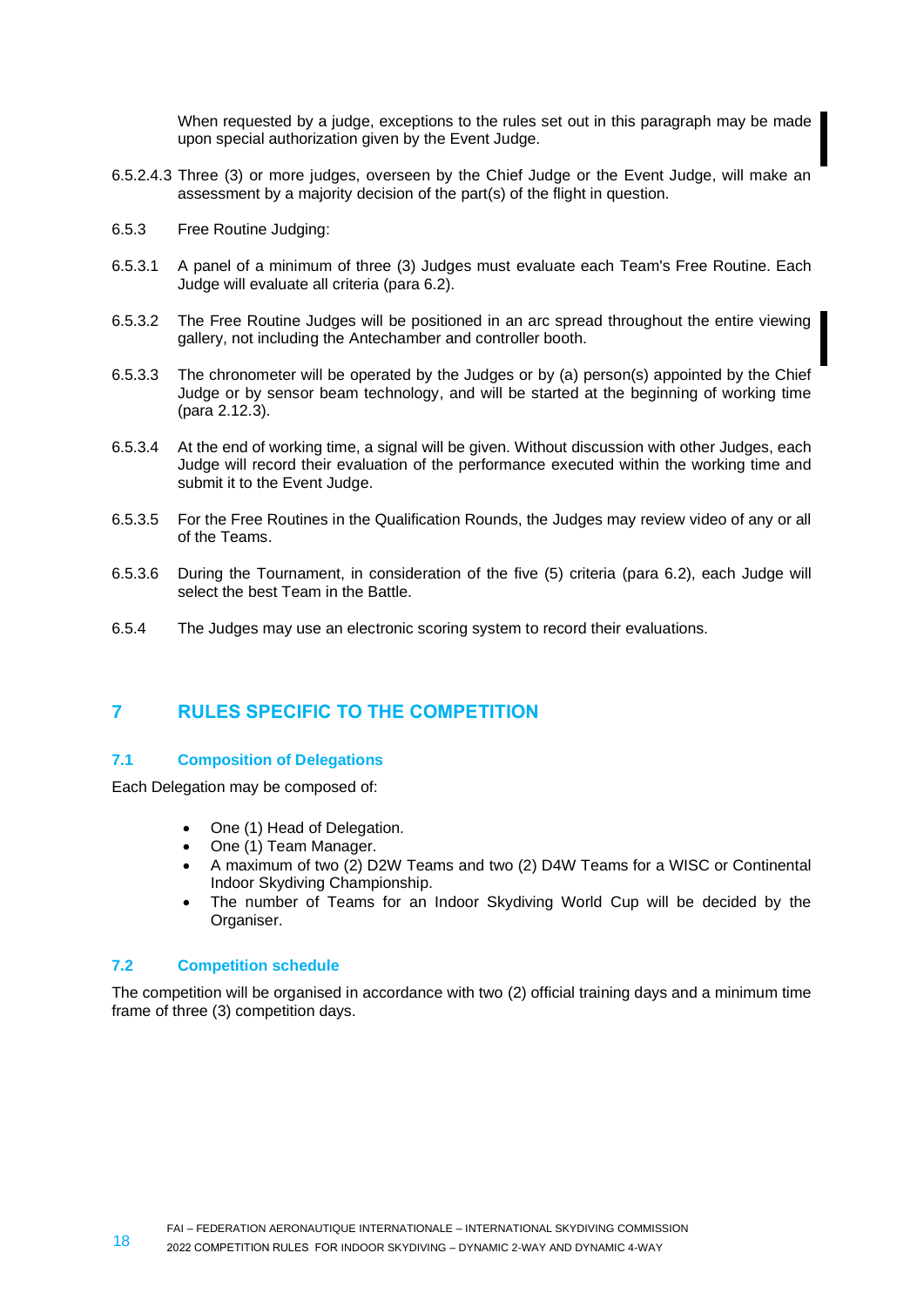# <span id="page-18-0"></span>**8 ADDENDA**

Addendum A1: Speed Routine Compulsory Patterns – Snakes Addendum A2: Speed Routine Compulsory Patterns – Verticals Addendum A3: Speed Routine Compulsory Patterns – Mixers Addendum B: Basic Orientations, Rotations and Pathways Addendum C: Difficulty Addendum D: Free Routine Description Form

Addendum E: Speed Settings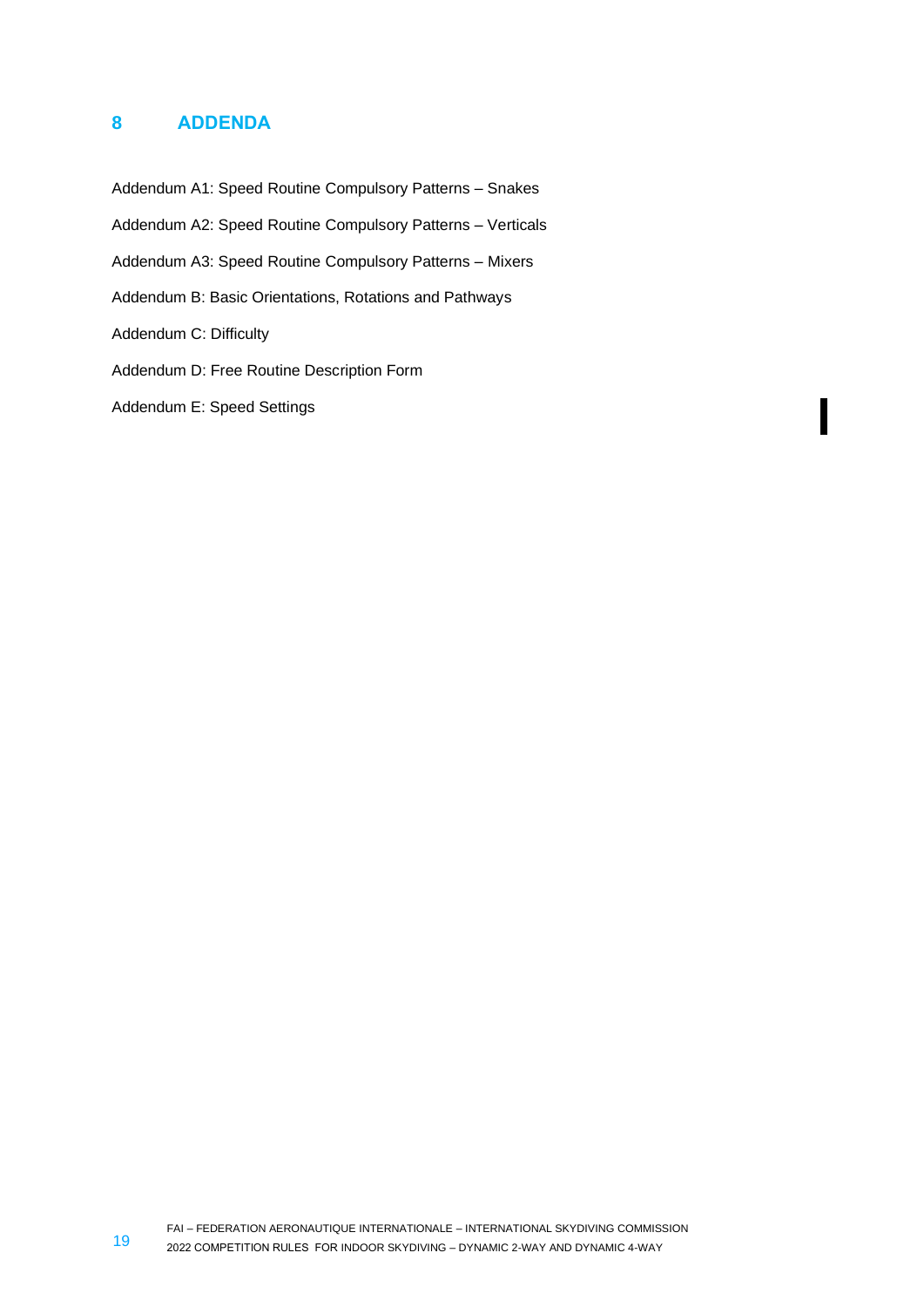# **ADDENDUM – A1**

# **SPEED ROUTINE COMPULSORY PATTERNS - SNAKES PERFORMANCE REQUIREMENTS & JUDGEMENT CRITERIA**

# **Performance Requirements for Snakes**

- For execution purposes, the definitions given in Addendum B for any orientation, rotation and pathway must be respected.
- The Sidelines and Centreline apply.
- Each Performer's entire body must completely cross each Sideline and Centreline.
- Each Performer must be in the orientation of the Snake before crossing the Start Sideline after the Compulsory Entrance.
- For the Compulsory Entrance and before reaching the Start Sideline:
- In D2W, P#1 must be closer to the Start Sideline than P#2 before starting the first Snake. In D4W:
	- - P#1 must be closer to the Start Sideline than P#2, P#3 and P#4 before starting the first Snake.
		- P#2 must be closer to the Start Sideline than P#3 and P#4 before starting the first Snake.
		- P#3 must be closer to the Start Sideline than P#4 before starting the first Snake.
- The following Performer(s) follow the leader throughout the illustrated pathway, with respect to top view. (Mirror image is not permitted.)



• During any Snake, each Performer crosses a Sideline six (6) times and crosses the Centreline three (3) times.

# **Infringements Applicable to the Compulsory Entrance**

• If the Compulsory Entrance is not performed correctly, a five (5) second penalty will apply.

# **Infringements Applicable to Snakes**

- If a Performer flies any Snake differently from that which is described, (e.g., failure to switch to outface during a Switching Snake, etc.) a five (5) second penalty applies.
- Apart from the Compulsory Entrance, if a Performer's body is not in the correct orientation, (e.g., it is horizontal,) before crossing the Start Sideline, a five (5) second penalty applies.
- If a Sideline or Centreline is not completely crossed, (e.g., a hand does not pass the line, even though the rest of the body does,) a five (5) second penalty applies.
- If the Performers change their order of following one another, or a different Performer becomes the leader during any Snake, a five (5) second penalty applies (para 6.3.3).

# **Also see para. 6.3.1 to para. 6.3.6 for general busts and skips.**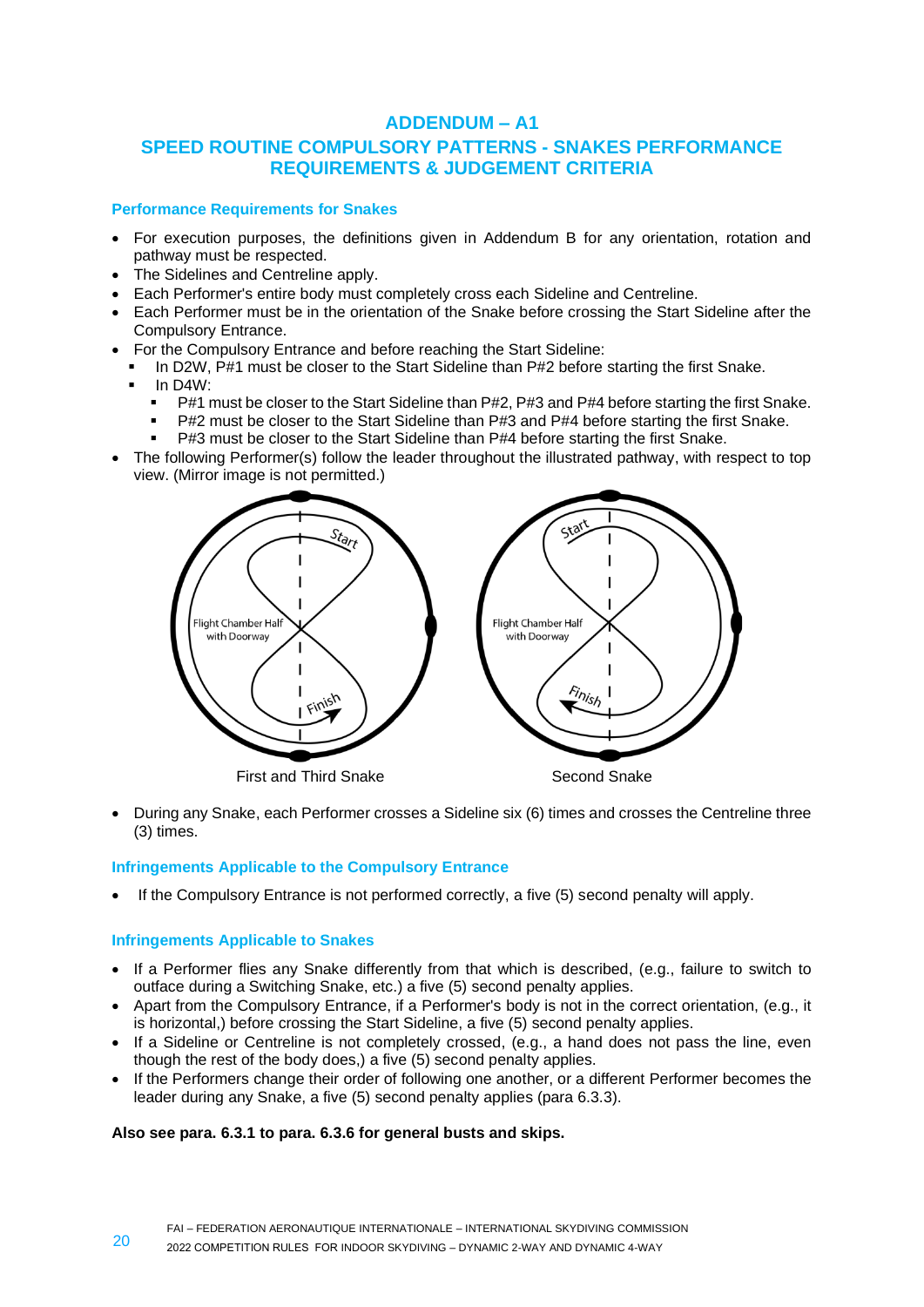# **D4W & D2W ENTRANCE AND SNAKES**

# **Compulsory Entrance (D4W & D2W)**

P#1, followed by P#2 through P#4, must completely cross the vertical plane defined by the Sidelines. The Performers may cross this vertical plane in any orientation. Maintaining sequential order, the Performers must flow counterclockwise (with respect to the top view) into the first Snake.

# **S-1 Head-down Inface Snake (D4W & D2W)**

Performers cross the Start Sideline in a head-down inface orientation and remain in head-down inface carving during the entire Pattern. Performers begin by carving towards the Performers' left in the first and third Snake (right in the second Snake). When passing through the centre the first time, each Performer changes to carving towards his/her right in the first and third Snake (left in the second Snake). When passing through the centre the second time, each Performer changes to carving towards his/her left in the first and third Snake (right in the second Snake).

# **S-2 Head-down Switching Snake (D4W & D2W)**

Performers cross the Start Sideline in a head-down inface orientation and remain head-down during the entire Pattern. Performers begin by inface carving towards the Performers' left in the first and third Snake (right in the second Snake). When passing through the centre the first time, each Performer changes to outface carving towards his/her left in the first and third Snake (right in the second Snake). When passing through the centre the second time, each Performer returns to inface carving towards his/her left in the first and third Snake (right in the second Snake).

# **S-3 Head-up Inface Snake (D4W & D2W)**

Performers cross the Start Sideline in a head-up inface orientation and remain in head-up inface carving during the entire Pattern. Performers begin by carving towards the Performers' right in the first and third Snake (left in the second Snake). When passing through the centre the first time, each Performer changes to carving towards his/her left in the first and third Snake (right in the second Snake). When passing through the centre the second time, each Performer changes to carving towards his/her right in the first and third Snake (left in the second Snake).

#### **S-4 Head-up Switching Snake (D4W & D2W)**

Performers cross the Start Sideline in a head-up inface orientation and remain head-up during the entire Pattern. Performers begin by inface carving towards the Performers' right in the first and third Snake (left in the second Snake). When passing through the centre the first time, each Performer changes to outface carving towards his/her right in the first and third Snake (left in the second Snake). When passing through the centre the second time, each Performer returns to inface carving towards his/her right in the first and third Snake (left in the second Snake).

#### **S-5 Head-down Mixed Snake (D4W & D2W)**

Performers cross the Start Sideline in a head-down inface orientation and begin by head-down inface carving towards the Performers' left in the first and third Snake (right in the second Snake). When crossing through the Sidelines for the first time, each Performer transitions through the back down orientation to head- up inface carving towards his/her left in the first and third Snake (right in the second Snake). When crossing through the Sidelines for the second time, each Performer transitions through the back-down orientation to head-down inface carving towards his/her left in the first and third Snake (right in the second Snake).

#### **S-6 Head-up Mixed Snake (D4W & D2W)**

Performers cross the Start Sideline in a head-up inface orientation and begin by head-up inface carving towards the Performers' right in the first and third Snake (left in the second Snake). When crossing through the Sidelines for the first time, each Performer transitions through the back-down orientation to head-down inface carving towards his/her right in the first and third Snake (left in the second Snake). When crossing through the Sidelines for the second time, each Performer transitions through the backdown orientation to head-up inface carving towards his/her right in the first and third Snake (left in the second Snake).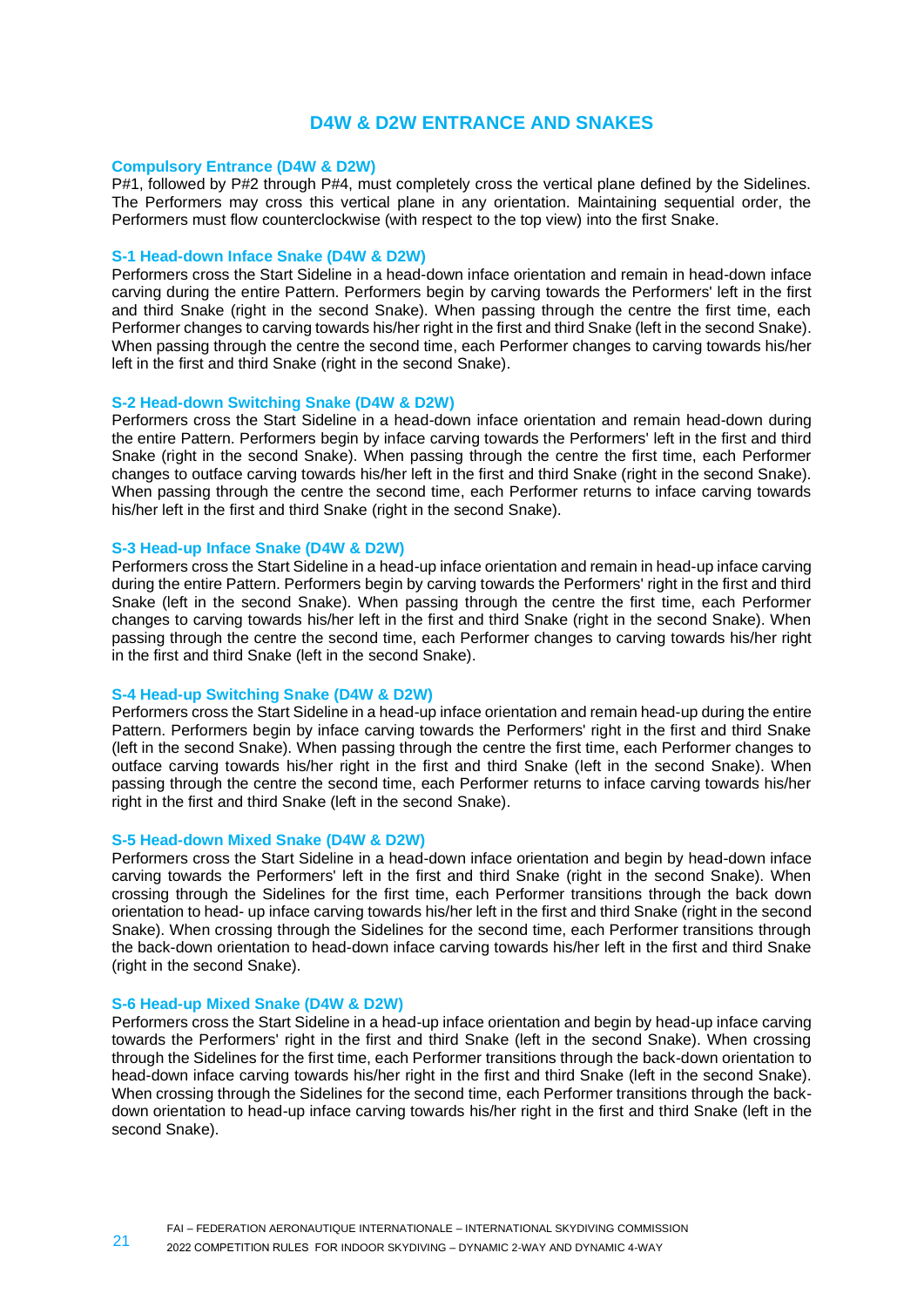# **ADDENDUM – A2**

# **SPEED ROUTINE COMPULSORY PATTERNS - VERTICALS PERFORMANCE REQUIREMENTS & JUDGEMENT CRITERIA**

# **Performance Requirements for Verticals**

- For execution purposes, the definitions given in Addendum B for any orientation, rotation and pathway must be respected.
- The Sidelines and Ring apply.
- During each Vertical (not including the Compulsory Transition), each Performer will cross a Sideline four (4) times, completing (2) two full vertical orbits around the Ring.
- Any Vertical starts in a head-down orientation with P#1 (and P#3 in D4W) having continued across the Centerline following the compulsory transition. During a Vertical, the performers may partially cross the Centerline, but must finish completely on the correct side of the Centerline. Any Vertical ends in a head-down orientation.
- Apart from the Compulsory Transition to any Vertical, Performers must fly around the Ring, completely clear of the Ring. The Performers must completely cross a Sideline on each half of the Vertical.
- All 180° and 360° and all head-up and head-down pirouettes must rotate away from the Start Sideline.
- All 180° and 360°, head-up and head-down pirouettes must be performed with all parts of the body completely above the Ring Plane.

# **Infringements Applicable to the Transition from any Snake**

• If the Compulsory Transition to the Vertical from the Snake is not performed correctly, a five (5) second penalty will apply.

# **Infringements Applicable to Verticals**

- At the beginning of the Vertical, while flying over the Ring, a performer must be, at some time, strictly on his/her side of the Centerline before reaching the Ring Plane; otherwise, a (5) five second penalty applies. At the end of the Vertical, if each Performer is not on their side of the Centerline, a five (5) second penalty applies.
- If any Performer flies any Vertical Pattern differently from that which is described, (e.g., Performers not pirouetting in the correct direction, etc.) a five (5) second penalty applies.
- If a Sideline is not completely crossed, a five (5) second penalty applies.
- Apart from the Compulsory Transition to any Vertical, no part of any Performer's body may be visible through the Ring. If any part of a Performer's body is visible through the Ring, a five (5) second penalty applies.

# **Performance Requirements and Infringements Applicable to V-2 Butterfly and V-6 Crossing Classic**

- The Centreline applies.
- While performing V-2 Butterfly and V-6 Crossing Classic, each Performer must cross the centerline twice. Any infringement will lead to a five (5) second penalty.

# **Also see para. 6.3.1 to para. 6.3.6 for general busts and skips.**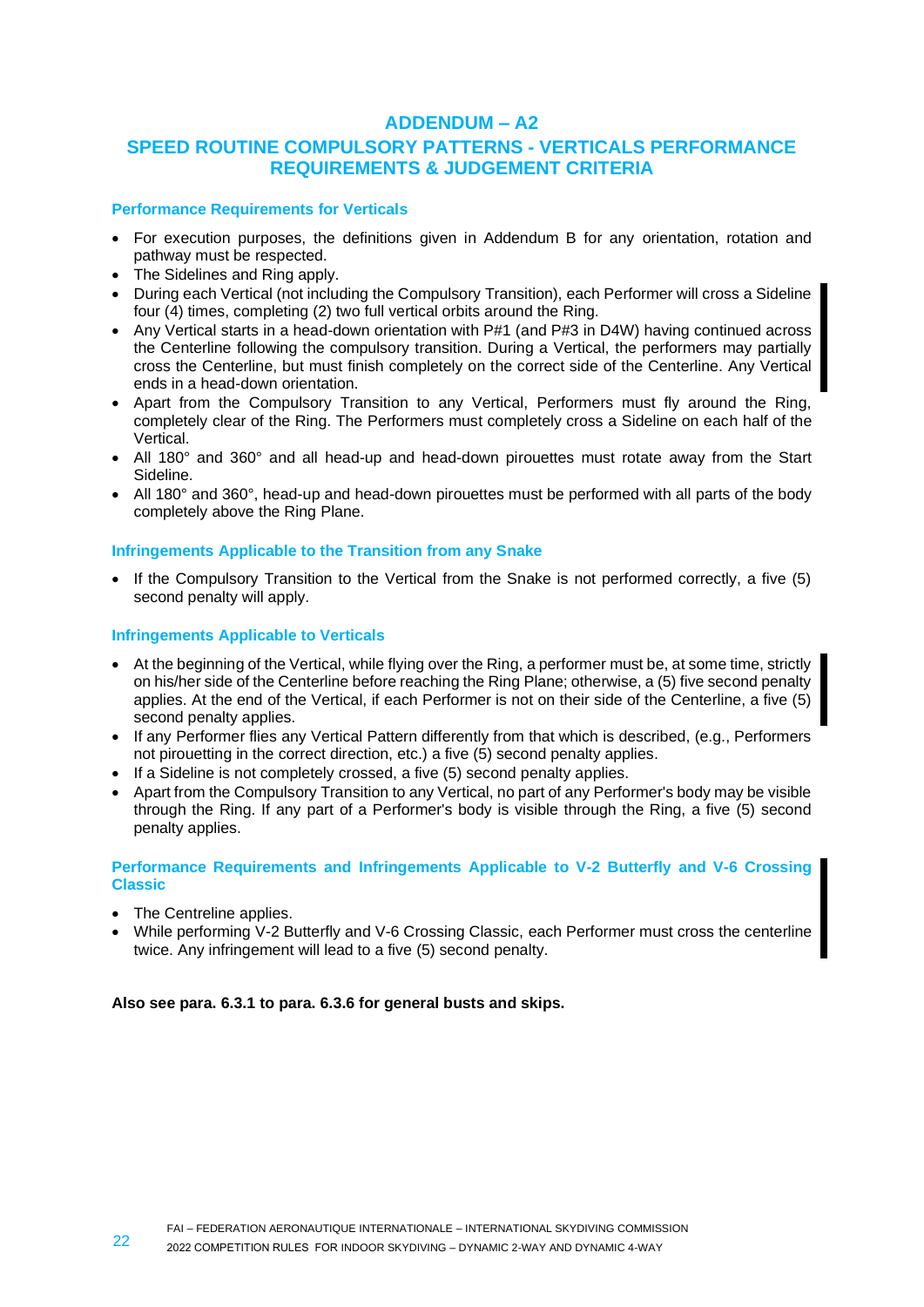# **D4W TRANSITION AND VERTICALS**

# **Compulsory Transition from Any Head-down Snake to Any Vertical**

While remaining head-down throughout the Compulsory Transition, P#1, followed by P#2 through P#4, must cross the Centreline and then the Start Sideline before starting any Vertical.

#### **Compulsory Transition from Any Head-up Snake to Any Vertical**

While remaining head-up throughout the Compulsory Transition, P#1 and P#3 must cross the Centreline. When crossing through the Sidelines, each Performer transitions to head-down in a half inface Reverse Eagle before starting any Vertical.

### **V-1 Back Layout (D4W)**

While head-down, the Performers separate into two (2) pairs. P#1 and P#2 will be the leading pair and P#3 and P#4 will be the following pair. Each pair, one after the other, flies forward over the Ring and then performs one-half outface Eagle passing under the Ring to head-up. Next, each pair, one after the other, flies backward over the Ring and performs one-half inface Reverse Eagle under the Ring to headdown.

#### **V-2 Butterfly with Bottom Loops (D4W)**

While head-down, the Performers separate into two (2) pairs: P#1 and P#2 will be the leading pair and P#3 and P#4 will be the following pair. Each pair, one after the other, flies forward, with the two (2) Performers in the pair crossing each other, over the Ring. Then each pair, one after the other, performs one-half outface Eagle with one-half back loop passing under the Ring to head-down. This sequence is performed twice.

#### **V-3 Classic (D4W)**

While head-down, the Performers separate into two (2) pairs. P#1 and P#2 will be the leading pair and P#3 and P#4 will be the following pair. While head-down and flying over the Ring, each Performer in the pair performs a 180° pirouette. Each pair then performs one-half inface Eagle under the Ring to head-up. While head-up and flying over the Ring, each Performer in the pair performs a 180° pirouette. The pair performs one-half inface Reverse Eagle under the Ring to head-down.

#### **V-4 Head-down 360° (D4W)**

While head-down, the Performers separate into two (2) pairs. P#1 and P#2 will be the leading pair and P#3 and P#4 will be the following pair. Each pair, one after the other, flies forward over the Ring and then performs one-half outface Eagle with one-half back loop passing under the Ring to head-down. As the pairs fly over the Ring, they perform a 360° pirouette and perform one-half outface Eagle with onehalf back loop passing under the Ring to head-down. The 360° pirouette must rotate away from the Start Sideline.

# **V-5 Head-up 360° (D4W)**

While head-down, the Performers separate into two (2) pairs. P#1 and P#2 will be the leading pair and P#3 and P#4 will be the following pair. Each pair, one after the other, flies forward over the Ring and then performs one-half outface Eagle passing under the Ring to head-up. Next, each pair flies backwards over the Ring and performs a 360° pirouette and then performs one-half inface Reverse Eagle under the Ring to head-down.

# **V-6 Crossing Classic (D4W)**

While head-down, the Performers separate into two (2) pairs. P#1 and P#2 will be the leading pair and P#3 and P#4 will be the following pair. Each pair flies forward, and performs a 180° pirouette while the two (2) Performers in the pair crossing each other over the Ring Plane. Each pair then performs onehalf inface Eagle under the Ring to inface head-up. While head-up and flying over the Ring Plane, each pair performs a 180° pirouette while the two (2) Performers in the pair crossing each other. Each pair performs one-half inface Reverse Eagle under the Ring to head-down.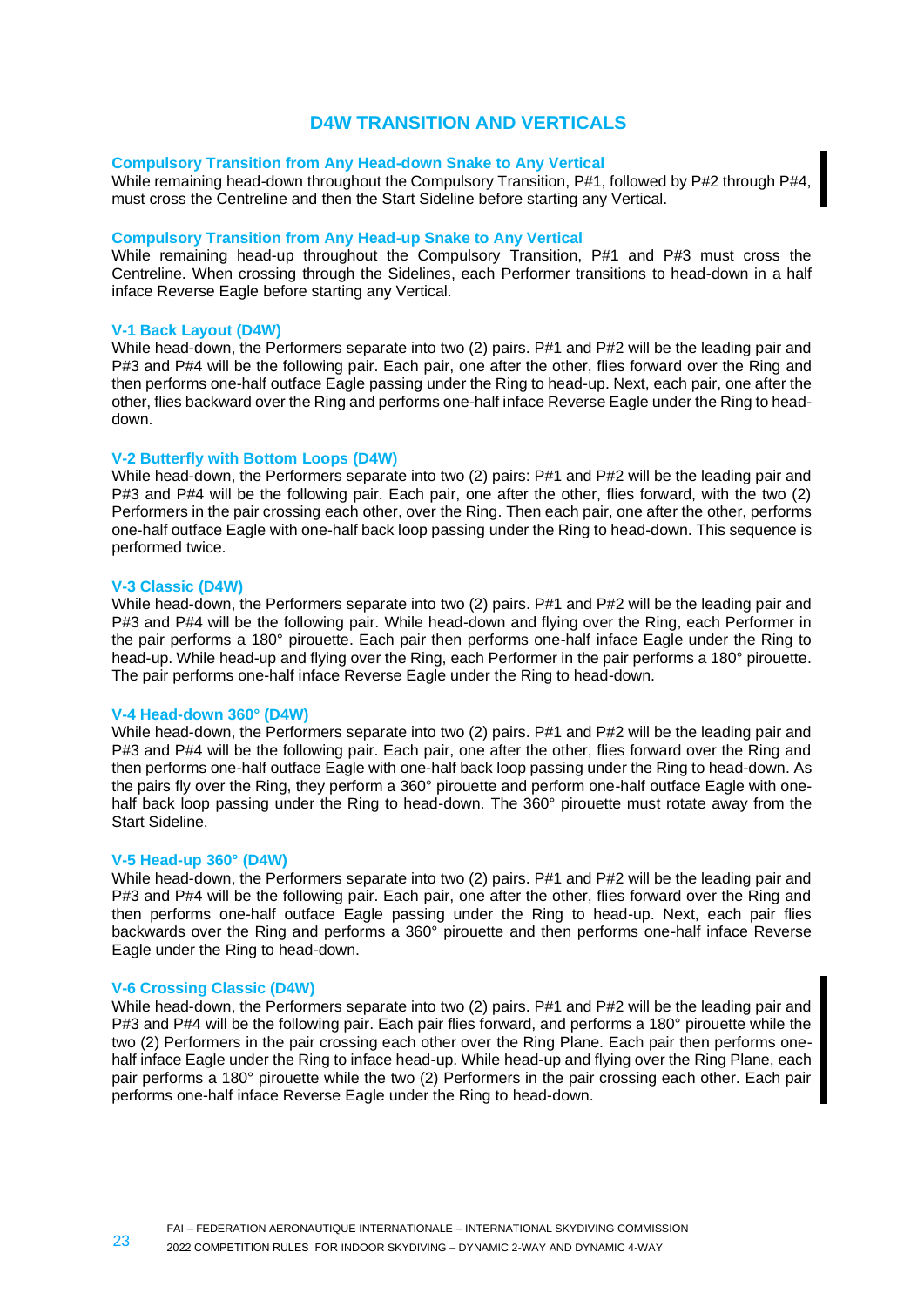# **D2W TRANSITION AND VERTICALS**

### **Compulsory Transition from Any Head-down Snake to Any Vertical**

While remaining head-down throughout the Compulsory Transition, P#1, followed by P#2, must cross the Centreline and then the Start Sideline before starting any Vertical.

#### **Compulsory Transition from Any Head-up Snake to Any Vertical**

While remaining head-up throughout the Compulsory Transition, P#1 must cross the Centreline. When crossing a Sideline, each Performer transitions to head-down in a half inface Reverse Eagle before starting any Vertical.

# **V-1 Back Layout (D2W)**

While head-down, the two (2) Performers fly this Pattern as a pair. The pair flies forwards over the Ring and then performs one-half outface Eagle passing under the Ring to head-up. Next, the pair flies backwards over the Ring and performs one-half inface Reverse Eagle under the Ring to head-down.

#### **V-2 Butterfly with Bottom Loops (D2W)**

While head-down, the two (2) Performers fly this Pattern as a pair. The pair flies forward, with the two (2) Performers in the pair crossing each other, over the Ring. The pair then performs one-half outface Eagle with one-half back loop passing under the Ring to head-down. This sequence is performed twice.

#### **V-3 Classic (D2W)**

While head-down, the two (2) Performers fly this Pattern as a pair. While head-down and flying over the Ring, each Performer in the pair performs a 180° pirouette. The pair then performs one-half inface Eagle under the Ring to head-up. While head-up and flying over the Ring, each Performer in the pair performs a 180° pirouette. The pair performs one-half inface Reverse Eagle under the Ring to head-down.

#### **V-4 Head-down 360° (D2W)**

While head-down, the two (2) Performers fly this Pattern as a pair. The pair flies forwards over the ring and then performs one-half outface Eagle with one-half back loop passing under the Ring to headdown. As they fly over the Ring, they perform a 360° pirouette and perform one-half outface Eagle with one-half back loop passing under the Ring to head-down.

#### **V-5 Head-up 360° (D2W)**

While head-down, the two (2) Performers fly this Pattern as a pair. The pair flies forwards over the Ring and then performs one-half outface Eagle passing under the Ring to head-up. Next, the pair flies backward over the Ring and performs a 360° pirouette and then performs one-half inface Reverse Eagle under the Ring to head-down.

#### **V-6 Crossing Classic (D2W)**

While head-down, the two (2) Performers fly this Pattern as a pair. The pair flies forward, and performs a 180° pirouette while crossing each other over the Ring Plane. The pair then performs one-half inface Eagle under the Ring to inface head-up. While head-up and flying over the Ring Plane, each Performer in the pair performs a 180° pirouette while crossing each other. The pair performs one-half inface Reverse Eagle under the Ring to head-down.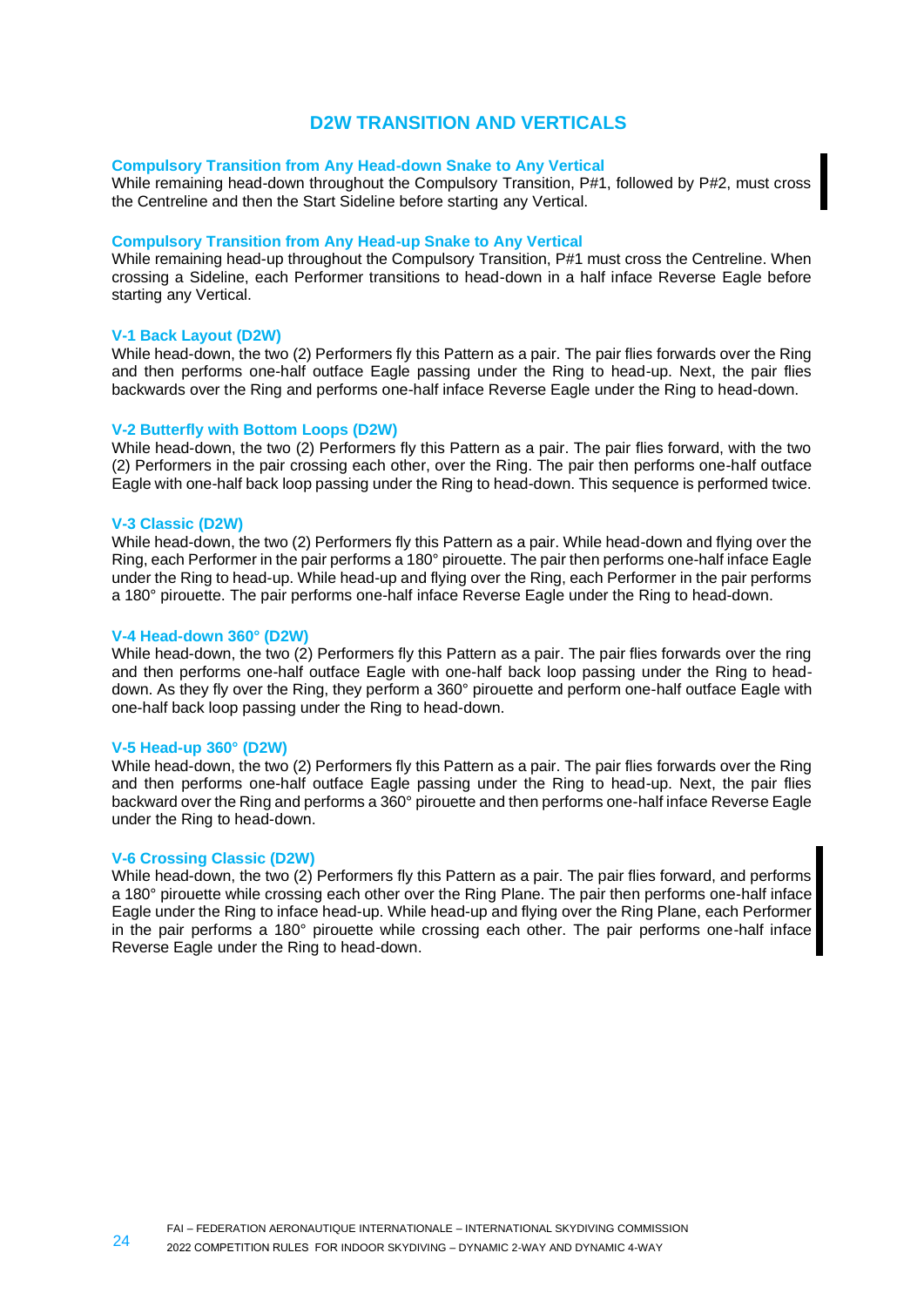# **ADDENDUM – A3**

# **SPEED ROUTINE COMPULSORY PATTERNS - MIXERS PERFORMANCE REQUIREMENTS & JUDGEMENT CRITERIA**

# **Performance Requirements for Mixers**

- For execution purposes, the definitions given in Addendum B for any orientation, rotation and pathway must be respected.
- The Sidelines apply during any Mixer. Each Performer must completely cross a Sideline during each part of a Mixer.
- The Centreline applies during any Shuffler.
- The Compulsory Transition to any Snake or Exit Sequence is considered to be a part of the Mixer.
- Mixers finish to a head-down orientation when all Performers have performed a bottom loop (onehalf outface Eagle with one-half back loop) to head-down and, then, inface carve crossing a Sideline. When head-down (before the inface carve), the Performers must be on the correct side of the Centreline.
- Mixers finish to a head-up orientation when the Performers have performed one-half outface Eagle to the head-up orientation and, then, flown backwards through the Sidelines again. When head-up (before flying backwards), the Performers must be on the correct side of the Centreline.
- During a Mixer, the Performers may partially cross the Centreline, but must finish completely on the correct side.

# **Infringements Applicable to Mixers**

- If any Performer flies any Mixer differently from that which is described, (e.g., failure to switch to outface during a Shuffler, etc.) a five (5) second penalty applies.
- If any Performer crosses through the centre in the incorrect order during any Shuffler, (e.g., P#2) crosses the centre before P#1,) a five (5) second penalty applies.
- If any Performer does not completely cross a Sideline during each part of a Mixer, (e.g., a Performer does not perform their circle sufficiently wide enough for their entire body to completely cross a Sideline on each half circle,) a five (5) second penalty applies.
- At the beginning of the Mixer, if each Performer is not on their side of the Centreline, a five (5) second penalty applies to the previous Vertical.
- At the end of the Mixer, if each Performer is not on their side of the Centreline when head-down, right after his/her half back loop, a five (5) second penalty applies.
- At the end of the Mixer, if each Performer is not on their side of the Centreline when head-up just before moving backwards during the transition to a head-up Snake, a five (5) second penalty applies.

# **Performance Requirements and Infringements Applicable to Specific Mixers**

- After the half back loop to head-up, at the beginning of each head-up Mixer (M-2 and M-6), a five (5) second penalty applies if any Performer, when proceeding into inface carving, is not in a headup orientation before reaching the Sideline.
- In D4W, during any Circling Mixer (M-1, M-2, M-3 and M-4), a five (5) second penalty applies if any pair of Performers (P#1 and P#3, and P#2 and P#4) does not fly the circles in a circular orbit in a horizontal plane.

# **Infringements Applicable to the Transition from the Mixer to the Snake**

• If the transition from the Mixer to the Snake is not performed correctly, a five (5) second penalty will apply to the Mixer.

# **Infringements Applicable to the Compulsory Exit Sequence**

If the Compulsory Exit Sequence from any Mixer is not performed correctly, a five (5) second penalty applies to the Compulsory Exit Sequence.

# **Also see para. 6.3.1 to para. 6.3.6 for general busts and skips.**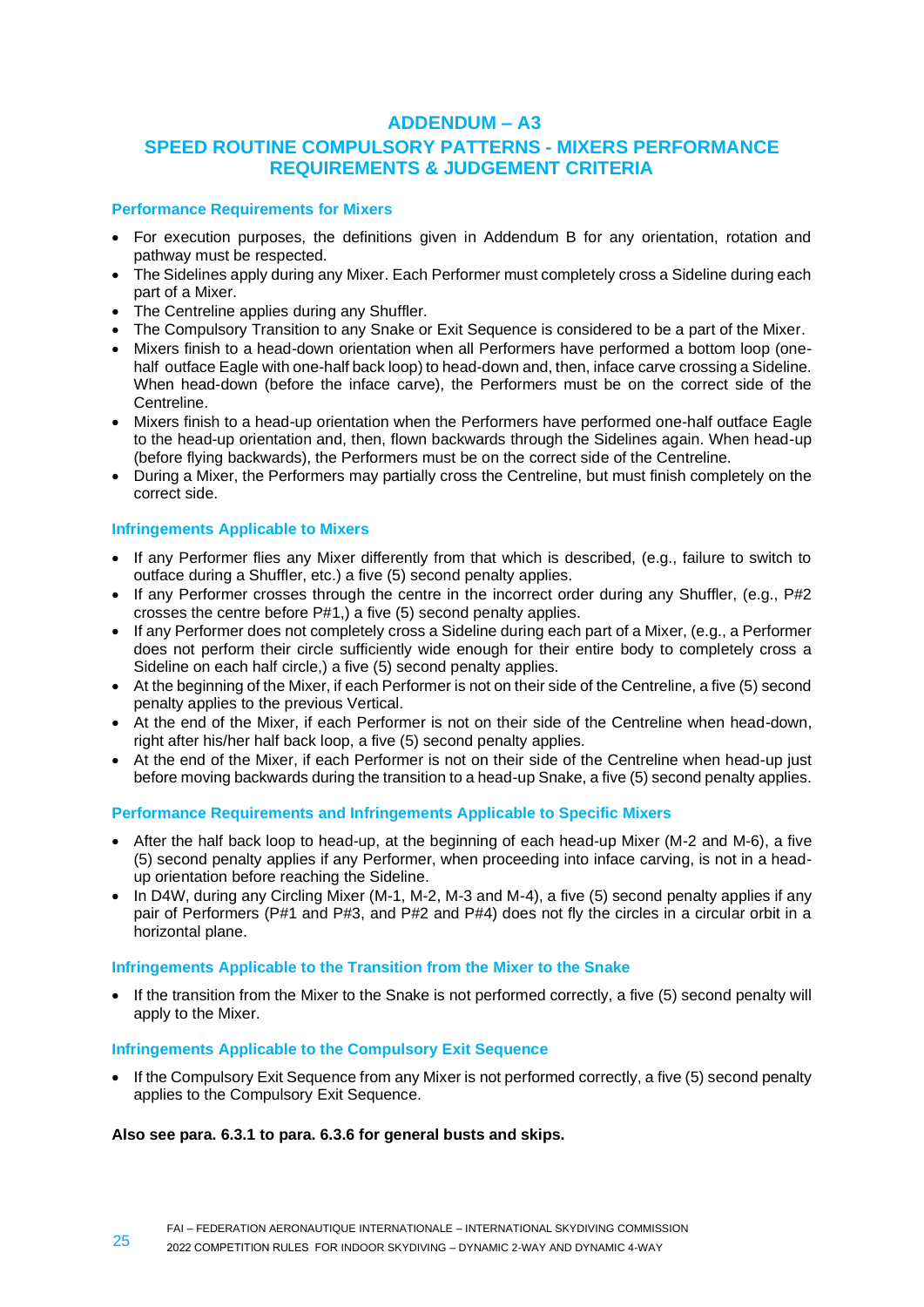# **D4W MIXERS, TRANSITION AND EXIT**

### **M-1 Head-down Inface Circles (D4W)**

While head-down, each pair of Performers separates into inface carving in opposite directions, with P#1 followed by P#3, crossing a Sideline, and P#2 followed by P#4, crossing the other Sideline. While headdown, P#1 and P#3, facing one another, and P#2 and P#4, facing one another, perform an additional 360° of inface carving, crossing a Sideline two (2) additional times, once for each half circle. P#1 and P#2 then become the leading pair and fly forwards, crossing through the Sidelines, followed by P#3 and P#4. Thence...

#### **M-2 Head-up Inface Circles (D4W)**

While head-down, each pair of Performers flies forwards, crossing through the Sidelines, performing one-half back loop to head-up. While head-up, each pair of Performers separates into inface carving in opposite directions, with P#1 followed by P#3, crossing a Sideline and P#2 followed by P#4, crossing the other Sideline. While head-up, P#1 and P#3, facing one another, and P#2 and P#4, facing one another, perform an additional 360° of inface carving, crossing a Sideline two (2) additional times, once for each half circle. P#1 and P#2 become the leading pair and perform one-half inface Reverse Eagle, crossing through the Sidelines, to head-down, followed by P#3 and P#4. P#1 and P#2 fly forwards, crossing through the Sidelines, followed by P#3 & P#4. Thence...

#### **M-3 Mixed Circles (D4W)**

While head-down, each pair of Performers flies directly through the Sidelines, presenting their backs to each other into 180° of inface carving in opposite directions, with P#1 followed by P#3, crossing a Sideline, and P#2 followed by P#4, crossing the other Sideline. Each pair, one after the other, flies forwards, crossing through the Sidelines, and then performs one-half outface Eagle, passing though the Sidelines again, to head-up, into 180° of outface carving in opposite directions, with P#1 followed by P#3, crossing a Sideline and P#2 followed by P#4, crossing the other Sideline. Then, P#1 and P#2 become the leading pair and fly backwards, crossing through the Sidelines, followed by P#3 and P#4. Each pair, one after the other, then performs one-half inface Reverse Eagle, crossing through the Sidelines, to head-down. P#1 and P#2 fly forwards, crossing through the Sidelines, followed by P#3 and P#4. Thence...

#### **M-4 Reverse Mixed Circles (D4W)**

While head-down, each pair flies forwards, crossing through the Sidelines, and then performs one-half outface Eagle, crossing through the Sidelines, into 180° of head-up outface carving in opposite directions, with P#1 followed by P#3, crossing a Sideline and P#2 followed by P#4, crossing the other Sideline. While head-up, P#1 and P#2 then become the leading pair and fly backwards, crossing through the Sidelines, followed by P#3 and P#4. Each pair, one after the other, then performs one-half inface Reverse Eagle, crossing through the Sidelines again, to head-down. Each pair then flies directly through the Sidelines, presenting their backs to each other into 180° of inface carving in opposite directions, with P#1 followed by P#3, crossing a Sideline and P#2 followed by P#4, crossing the other Sideline.P#1 and P#2 then become the leading pair and fly forwards through the Sidelines, followed by P#3 and P#4. Thence...

### **M-5 Head-down Shuffler (D4W)**

While head-down, each pair of Performers separates into inface carving in opposite directions, with P#1 followed by P#3, crossing a Sideline and P#2 followed by P#4, crossing the other Sideline. Next, P#1, then P#2, then P#3, then P#4, passes through the centre into 180° of outface carving, with P#1, then P#3, crossing a Sideline and P#2, then P#4, crossing the other Sideline. Continuing the Shuffler, P#1, then P#2, then P#3, then P#4, passes through the centre into 180° of inface carving, with P#1, then P#3, crossing a Sideline and P#2, then P#4, crossing the other Sideline. P#1 and P#2 then become the leading pair and fly forwards through the Sidelines, followed by P#3 & P#4. Thence...

#### **M-6 Head-up Shuffler (D4W)**

While head-down, each pair flies forwards, crossing through the Sidelines, performing one-half back loop to head-up. While head-up, each pair of Performers separates into inface carving in opposite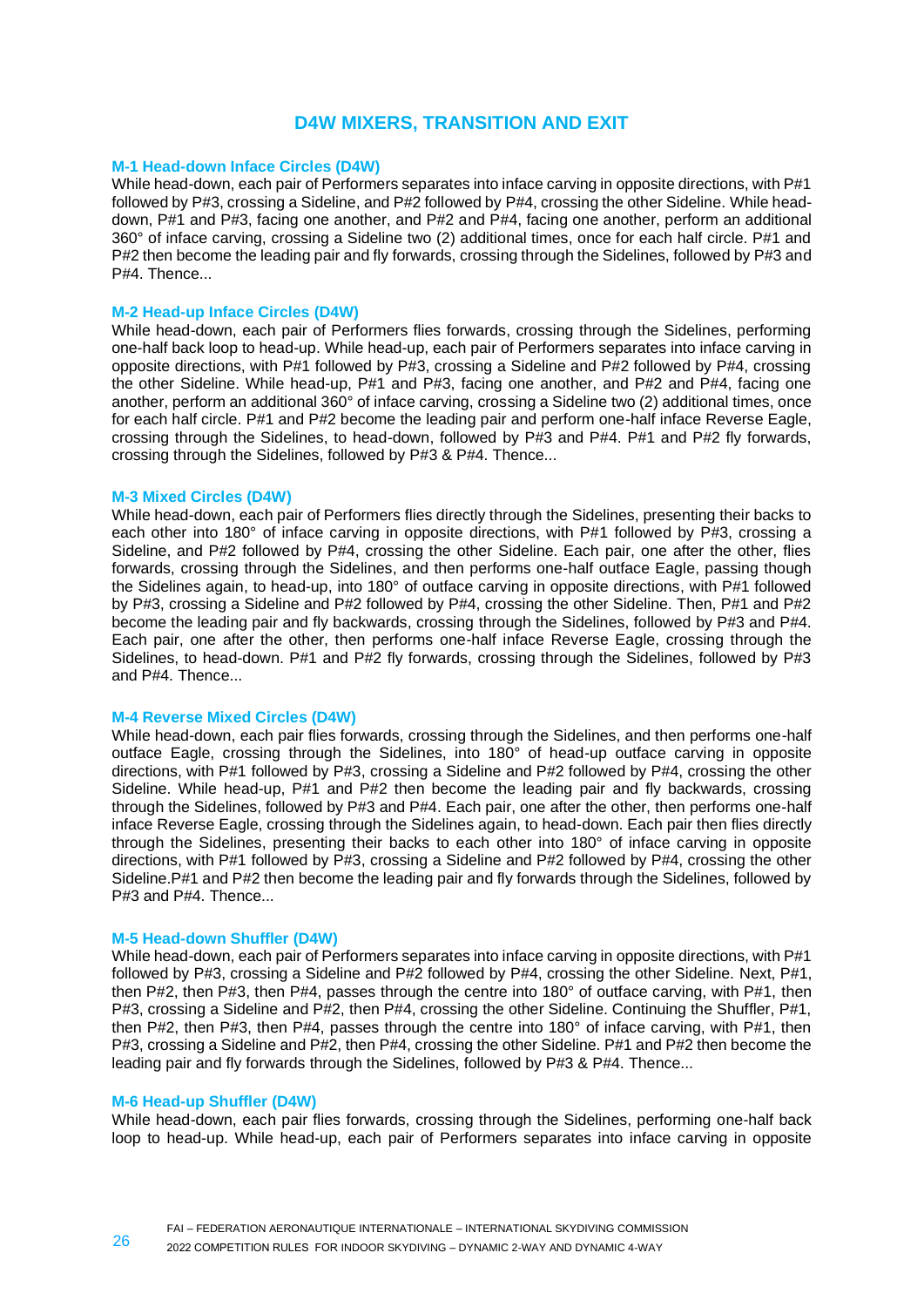directions, with P#1 followed by P#3, crossing a Sideline and P#2 followed by P#4, crossing the other Sideline. Next, P#1, then P#2, then P#3, then P#4, passes through the centre into 180° of outface carving, with P#1, then P#3, crossing a Sideline and P#2, then P#4, crossing the other Sideline. Continuing the Shuffler, P#1, then P#2, then P#3, then P#4, passes through the centre into 180° of inface carving, with P#1, then P#3, crossing a Sideline and P#2, then P#4, crossing the other Sideline. P#1 and P#2 then become the leading pair and perform one-half inface Reverse Eagle, crossing through the Sidelines, to head-down, followed by P#3 and P#4. Each pair then flies forwards crossing through the Sidelines. Thence...

#### **M-7 Mixed Shuffler (D4W)**

While head-down, each pair of Performers separates into inface carving in opposite directions, with P#1 followed by P#3, crossing a Sideline and P#2 followed by P#4, crossing the other Sideline. Next, P#1, then P#2, then P#3, then P#4, crosses through the Sidelines while performing one-half inface Eagle to head-up and then perform 180° of inface carving, with P#1, then P#3, crossing a Sideline and P#2, then P#4, crossing the other Sideline. Continuing the Shuffler, while head-up, P#1, then P#2, then P#3, then P#4, crosses through the Sidelines and performs 180° of outface carving, with P#1, then P#3, crossing a Sideline and P#2, then P#4, crossing the other Sideline. Then, P#1 and P#2 become the leading pair and fly backwards through the Sidelines, followed by P#3 and P#4. Each pair, one after the other, then performs one-half inface Reverse Eagle, crossing through the Sidelines, to head-down. P#1 and P#2 fly forwards, crossing through the Sidelines, followed by P#3 and P#4. Thence...

#### **M-8 Head-down inface Shuffler (D4W)**

While head-down, each pair of Performers separates into inface carving in opposite directions, with P#1 followed by P#3, crossing a Sideline and P#2 followed by P#4, crossing the other Sideline. Next, P#1, then P#2, then P#3, then P#4 passes through the centre (completely crossing the Centreline) into 180° of inface carving, with P#1 followed by P#3, crossing a Sideline and P#2 followed by P#4, crossing the other Sideline. Continuing the Shuffler, P#1, then P#2, then P#3, then P#4, passes through the centre (completely crossing the Centreline) into 180° of inface carving, with P#1 followed by P#3, crossing a Sideline and P#2 followed by P#4, crossing the other Sideline. P#1 and P#2 then become the leading pair and fly forwards through the Sidelines, followed by P#3 & P#4. Thence...

# **Compulsory Transition to any Snake or Compulsory Exit Sequence (D4W):**

...To transition to a **Head-down** Snake or Head-down Compulsory Exit Sequence (D4W): Each pair, one after the other, performs one-half outface Eagle with one-half back loop, crossing through the Sidelines, to head-down, ending with each Performer head-down completely on his/her side of the Centreline, right after his/her half back loop. While head-down, each pair then inface carves, crossing a Sideline, before starting any Head-down Snake or Head-down Compulsory Exit Sequence.

...To transition to a **Head-up** Snake or Head-up Compulsory Exit Sequence (D4W): Each pair, one after the other, performs one-half outface Eagle, crossing through the Sidelines, to headup, ending with each Performer completely on his/her side of the Centreline. While head-up, each pair then flies backwards through the Sidelines, before starting any Head-up Snake or Head-up Compulsory Exit Sequence.

### **Head-down Compulsory Exit Sequence (D4W)**

While head-down, P#1, followed by P#2, then P#3, then P#4, will inface carve towards the Performers' right, completely crossing the Centreline, then the Start Sideline before exiting the flight chamber from the far side, while maintaining sequential order.

#### **Head-up Compulsory Exit Sequence (D4W)**

While head-up, P#1, followed by P#2 then P#3, then P#4, will inface carve towards the Performers' left, completely crossing the Centreline, then the Start Sideline before exiting the flight chamber from the far side, while maintaining sequential order.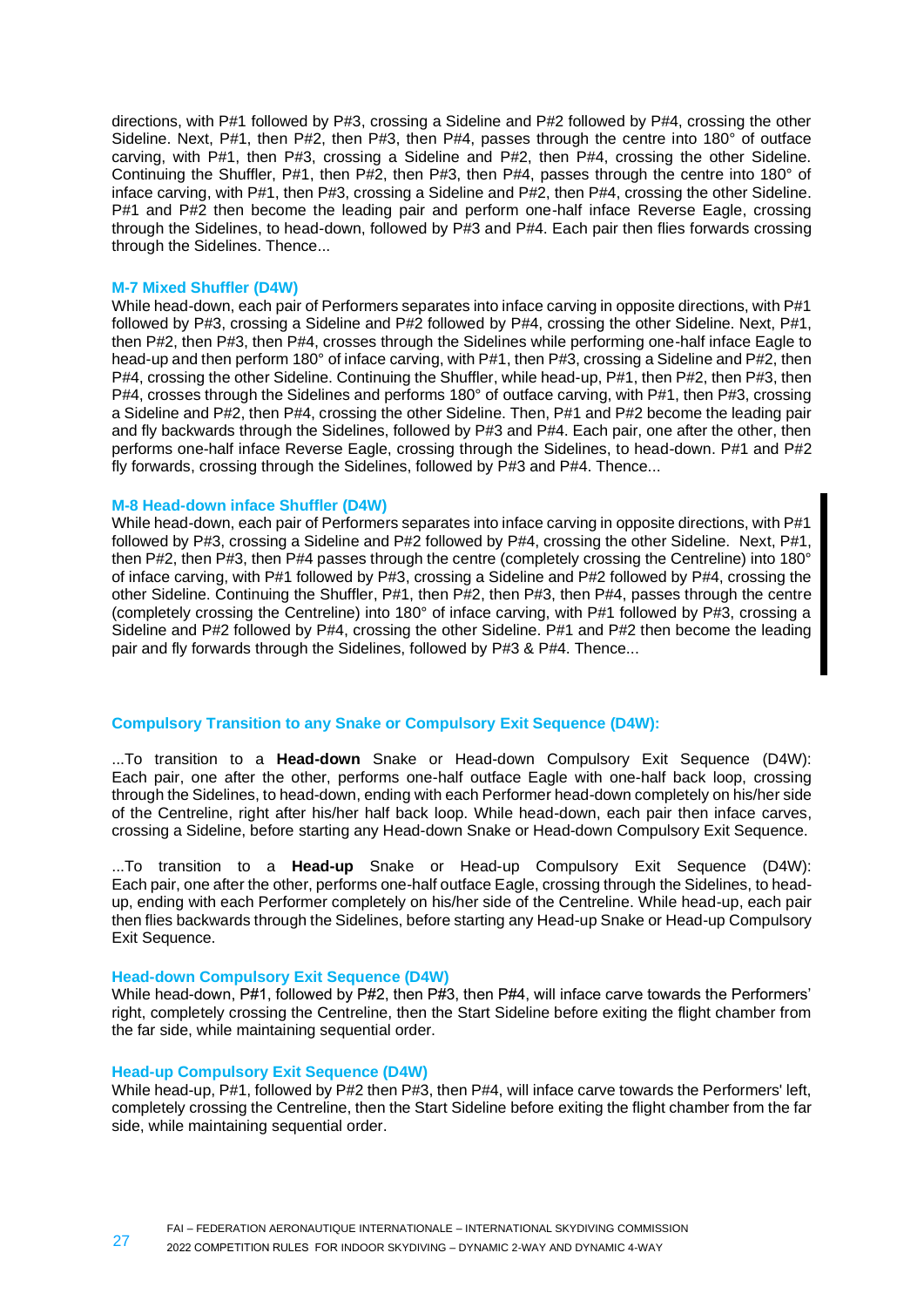# **D2W MIXERS, TRANSITION AND EXIT**

# **M-1 Head-down Inface Circles (D2W)**

While head-down, the two (2) Performers separate into inface carving in opposite directions, with P#1 crossing a Sideline and P#2 crossing the other Sideline. While head-down, they perform 360° of inface carving, crossing a Sideline two (2) additional times, once for each half circle. Joining as a pair, the Performers then fly forwards, crossing through the Sidelines. Thence...

# **M-2 Head-up Inface Circles (D2W)**

While head-down, the two (2) Performers, as a pair, fly forwards, crossing through the Sidelines, performing one-half back loop to head-up. While head-up, the two (2) Performers separate into inface carving in opposite directions, with P#1 crossing a Sideline and P#2 crossing the other Sideline. They perform an additional 360° of inface carving, crossing a Sideline two (2) additional times, once for each half circle. Joining as a pair, the Performers perform one-half inface Reverse Eagle, crossing through the Sidelines, to head-down and then fly forwards, crossing through the Sidelines. Thence...

#### **M-3 Mixed Circles (D2W)**

While head-down, the two (2) Performers, as a pair, fly directly through the Sidelines, presenting their backs to each other into 180° of inface carving in opposite directions, with P#1 crossing a Sideline and P#2 crossing the other Sideline. As a pair, the Performers fly forwards, crossing through the Sidelines, and then perform one-half outface Eagle, passing through the Sidelines again, to head-up, into 180° of outface carving in opposite directions, with P#1 crossing a Sideline and P#2 crossing the other Sideline. Joining as a pair, the Performers fly backwards crossing through the Sidelines. The pair then performs one-half inface Reverse Eagle, crossing through the Sidelines, to head-down. The pair flies forwards, crossing through the Sidelines. Thence...

#### **M-4 Reverse Mixed Circles (D2W)**

While head-down, the pair flies forwards, crossing through the Sidelines, and then performs one-half outface Eagle, crossing through the Sidelines, into 180° of head-up outface carving in opposite directions, with P#1 crossing a Sideline and P#2 crossing the other Sideline. While head-up, both Performers, as a pair, fly backwards, crossing through the Sidelines, and then perform one-half inface Reverse Eagle, crossing through the Sidelines again to head-down. The pair then flies directly through the Sidelines, presenting their backs to each other into 180° of inface carving in opposite directions, with P#1 crossing a Sideline and P#2 crossing the other Sideline. Joining as a pair, the Performers fly forwards, crossing through the Sidelines. Thence...

# **M-5 Head-down Shuffler (D2W)**

While head-down, the two (2) Performers separate into inface carving in opposite directions, with P#1 crossing a Sideline and P#2 crossing the other Sideline. Next, P#1, then P#2, passes through the centre (completely crossing the Centreline) into 180° of outface carving, with P#1 crossing a Sideline and P#2 crossing the other Sideline. Continuing the Shuffler, P#1, then P#2, passes through the centre (completely crossing the Centreline) into 180° of inface carving, with P#1 crossing a Sideline and P#2 crossing the other Sideline. Joining as a pair, the Performers fly forwards through the Sidelines. Thence...

#### **M-6 Head-up Shuffler (D2W)**

While head-down, the two (2) Performers, as a pair, fly forwards, crossing through the Sidelines, performing one-half back loop to head-up. While head-up, the two (2) Performers separate into inface carving in opposite directions, with P#1 crossing a Sideline and P#2 crossing the other Sideline. Next, P#1, then P#2, passes through the centre (completely crossing the Centreline) into 180° of outface carving, with P#1 crossing a Sideline and P#2 crossing the other Sideline. Continuing the Shuffler, P#1, then P#2, passes through the centre (completely crossing the Centreline) into 180° of inface carving, with P#1 crossing a Sideline and P#2 crossing the other Sideline. Joining as a pair, the Performers perform one-half inface Reverse Eagle, crossing through the Sidelines, to head-down. The Performers then fly forwards, crossing through the Sidelines. Thence...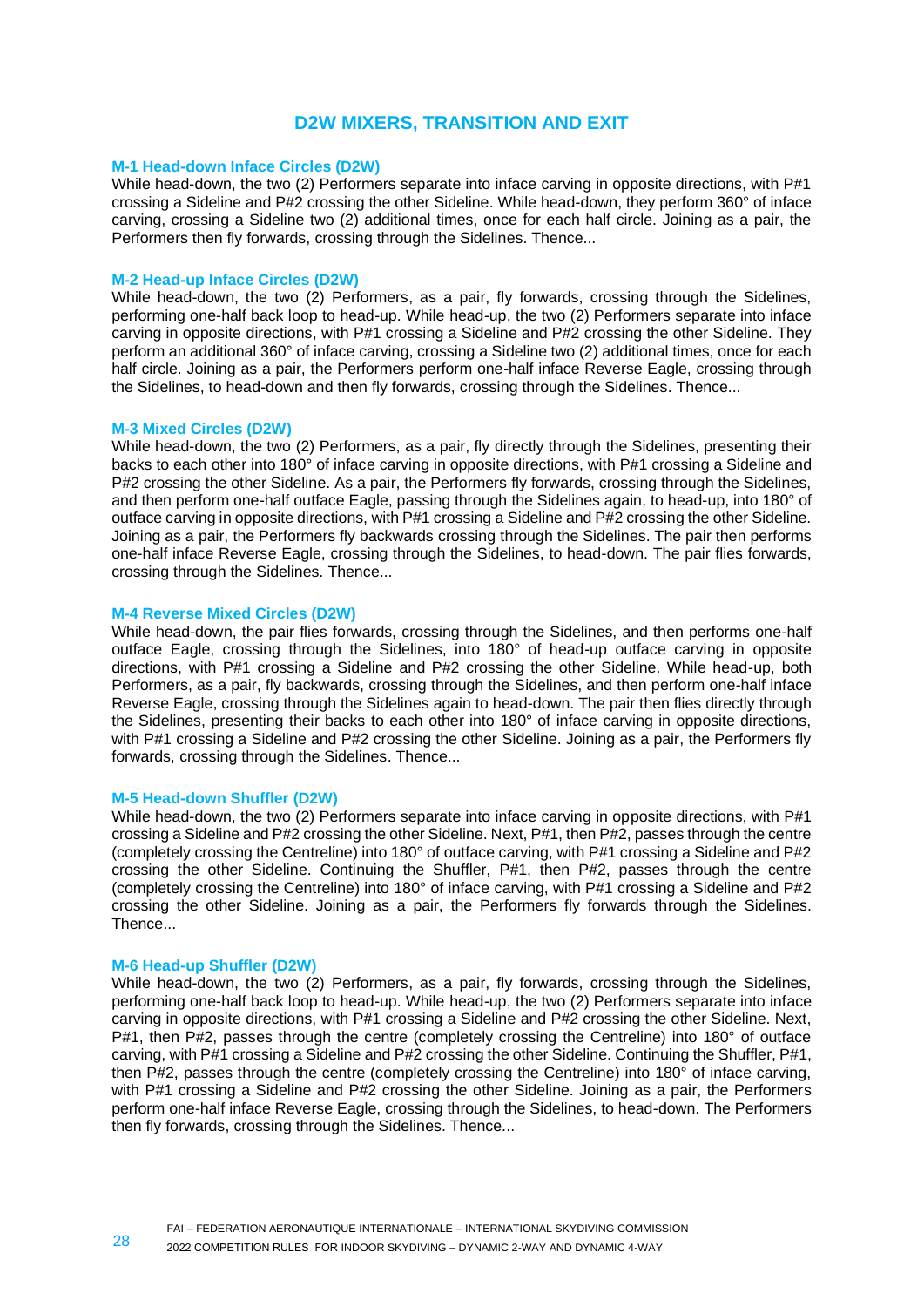#### **M-7 Mixed Shuffler (D2W)**

While head-down, the two (2) Performers separate into inface carving in opposite directions, with P#1, crossing a Sideline and P#2, crossing the other Sideline. Next, P#1 then P#2, crosses through the Sidelines, while performing one-half inface Eagle to head-up and then performs 180° of inface carving, with P#1 crossing a Sideline and P#2 crossing the other Sideline. Continuing the Shuffler, while headup, P#1, then P#2, crosses through the Sidelines and then performs 180° of outface carving, with P#1, crossing a Sideline and P#2 crossing the other Sideline. Joining as a pair, the Performers fly backwards through the Sidelines. The Performers then perform one-half inface Reverse Eagle, crossing through the Sidelines, to head-down and then fly forwards, crossing through the Sidelines. Thence...

#### **M-8 Head-down inface Shuffler (D2W)**

While head-down, the two (2) Performers separate into inface carving in opposite directions, with P#1 crossing a Sideline and P#2 crossing the other Sideline. Next, P#1, then P#2, passes through the centre (completely crossing the Centreline) into 180° of inface carving, with P#1 crossing a Sideline and P#2 crossing the other Sideline. Continuing the Shuffler, P#1, then P#2, passes through the centre (completely crossing the Centreline) into 180° of inface carving, with P#1 crossing a Sideline and P#2 crossing the other Sideline. Joining as a pair, the Performers fly forwards through the Sidelines. Thence...

# **Compulsory Transition to any Snake or Compulsory Exit Sequence (D2W):**

...To transition to a **Head-down** Snake or Head-down Compulsory Exit Sequence (D2W): The pair then performs one-half outface Eagle with one-half back loop, crossing through the Sidelines, to head-down, ending with each Performer head-down completely on his/her side of the Centreline. They then inface carve, crossing a Sideline, before starting any Head-down Snake or Head-down Compulsory Exit Sequence.

...To transition to a **Head-up** Snake or Head-up Compulsory Exit Sequence (D2W): The pair then performs one-half outface Eagle, crossing through the Sidelines, to head-up, ending with each Performer completely on his/her side of the Centreline. While head-up, the pair then flies backwards through the Sidelines, before starting any Head-up Snake or Head-up Compulsory Exit Sequence.

#### **Head-down Compulsory Exit Sequence (D2W)**

While head-down, P#1, followed by P#2, inface carves towards the Performers' right, completely crossing the Start Sideline before exiting the flight chamber from the far side, while maintaining sequential order.

#### **Head-up Compulsory Exit Sequence (D2W)**

While head-up, P#1, followed by P#2, inface carves towards the Performers' left, completely crossing the Start Sideline before exiting the flight chamber from the far side, while maintaining sequential order.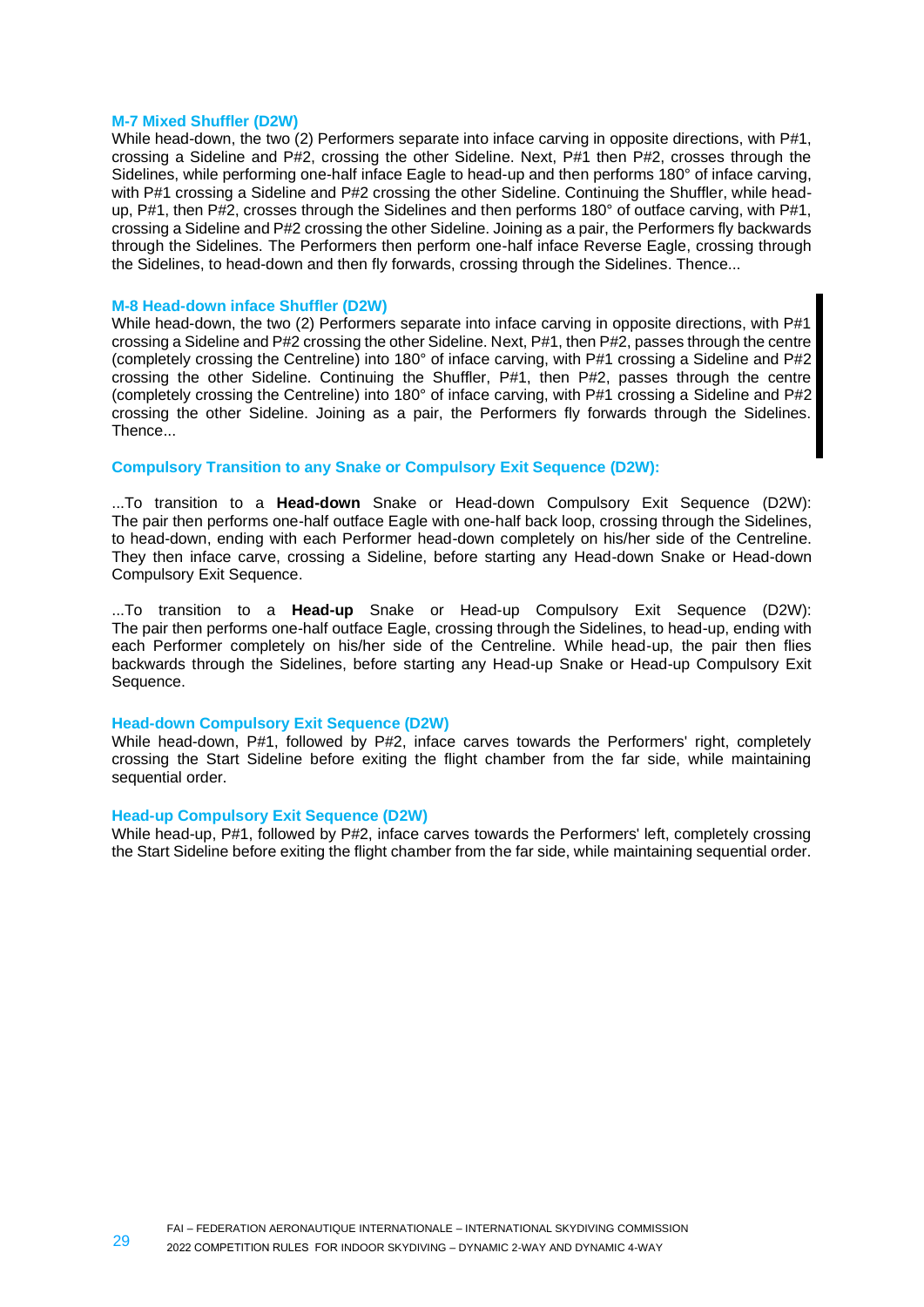# **ADDENDUM B BASIC ORIENTATIONS, ROTATIONS AND PATHWAYS**

#### **A. ORIENTATIONS**

There are six (6) basic orientations (not including diagonal orientations) which a body can have to the wind (or cable floor). These define which way the torso is oriented.

#### **A-1. Belly-down Orientation**

The torso is horizontal, on its front, facing down towards the wind (or the cable floor).

#### **A-2. Back-down Orientation**

The torso is horizontal, on its back, facing up, away from the wind (towards the ceiling).

#### **A-3. Sideways Orientation**

The torso is horizontal, on its side, with either side facing towards the wind (or cable floor). The chest is facing the tunnel wall.

#### **A-4. Head-up Orientation (HU)**

The torso is vertical with the head up, directly away from the wind (towards the ceiling). For the Compulsory Patterns, the Performers may lean, but the feet must be below the knees, the knees below the hips and the hips below the shoulders.

#### **A-5. Head-down Orientation (HD)**

The torso is vertical with the head down, pointing directly down into the wind (towards the cable floor). For the Compulsory Patterns, the Performers may lean, but the shoulders must be below the hips, the hips below the knees and the knees below the feet.

#### **B. ROTATION AXES**

Most moves involve a form of rotational motion of the body. A total of five (5) axes are used to describe the six (6) possible basic rotational motions.

#### **B-1. Wind Axes**

There are two inertial axes which stay fixed with respect to the wind (or cable floor).

#### **Vertical Axis**

The vertical axis remains parallel to the wind, (pointing from the ceiling to the cable floor). Spins are rotations about the Vertical Axis.

#### **Horizontal Axis**

The horizontal axis is any axis perpendicular (90°) to the wind, pointing towards any part of the tunnel wall.

#### **B-2. Body Axes**

There are three (3) body axes which stay fixed with respect to each Performer's body.

#### **Body Head-Tail Axis**

The body head-tail axis is oriented lengthwise, pointing from head to tail-bone, normally through the Performer's torso. (In a layout position, the head and feet are in the same line. When the body is bent at the hips, this axis is aligned with the spine and does not include the legs.)

#### **Body Front-Back Axis**

The body front-back axis is oriented forwards and backwards, pointing from front to back, normally through the Performer's belly.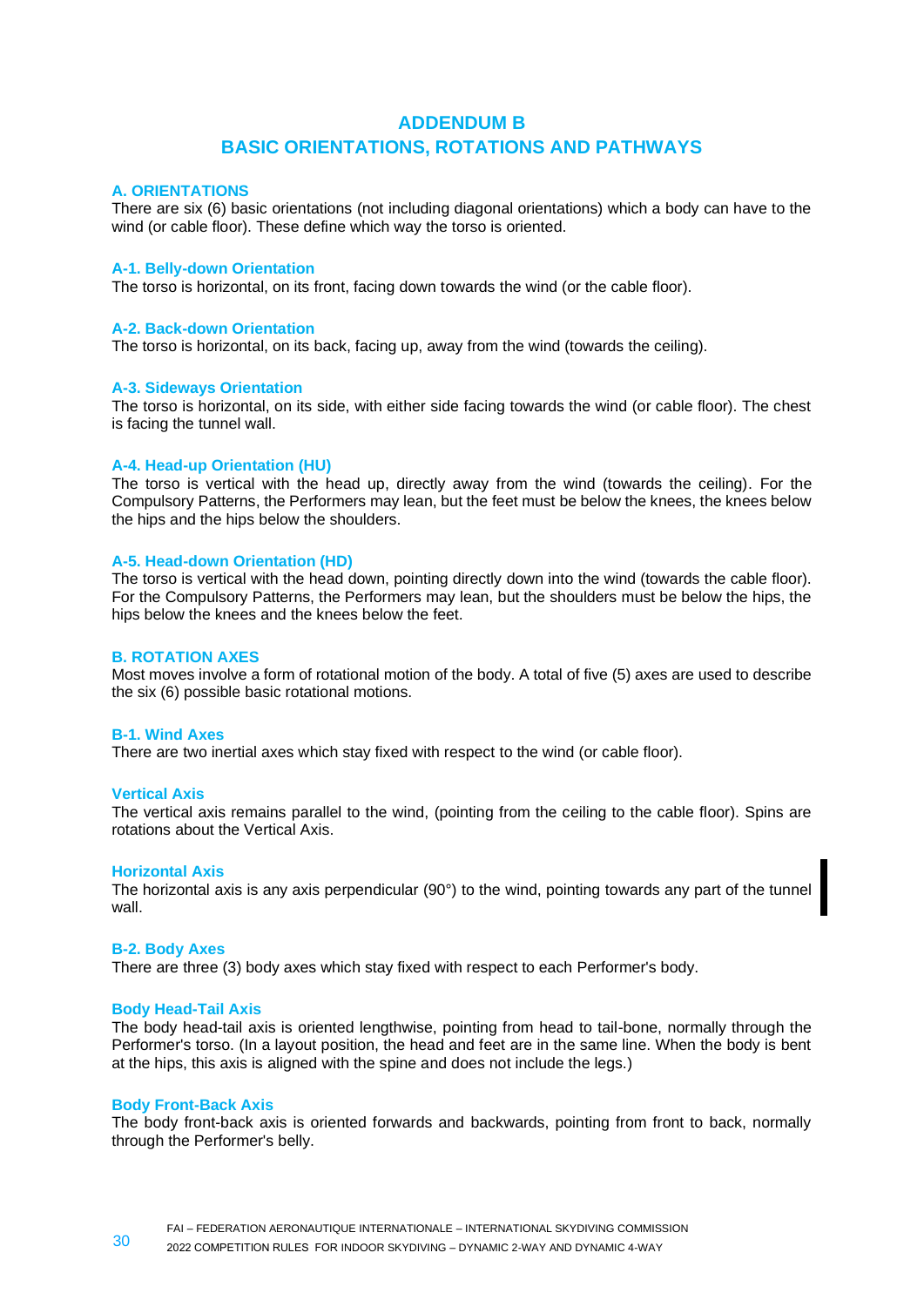#### **Body Left-Right Axis**

The body left-right axis is oriented sideways, pointing from left to right, normally through the Performer's hips.

# **C. BASIC ROTATIONAL ACTIONS**

There are six (6) basic rotational actions. Twisting combines rotational actions by adding a rotation about the body head-tail axis during a rotation about the body left-right or front-back axis.

#### **C-1. Flat Turns**

Flat turns involve a rotation (specified in degrees) about the body front-back axis when that axis is aligned with the vertical axis. The body can be belly-down or back-down while performing a flat turn.

#### **C-2 Pirouettes**

Pirouettes involve a rotation (specified in degrees) about the body head-tail axis when that axis is aligned with the vertical axis. The body can be head-up or head-down while performing a pirouette.

### **C-3 Barrel Rolls**

A barrel roll is a rotation about the body head-tail axis when that axis is aligned with the horizontal axis. A barrel roll may begin and end in a belly-down, back-down or sideways orientation.

#### **C-4 Cartwheels**

A cartwheel is a head-over-heels rotation about the body front-back axis when that axis is aligned with the horizontal axis. The body passes through a head-up, sideways and/or head-down orientations during the course of a cartwheel. A cartwheel needs not start nor finish in an exact head-up, sideways or head-down orientation. A cartwheel is considered to be a full cartwheel when the head has travelled 360° around the horizontal axis from the point at which it started. A cartwheel may be performed to the right or left.

#### **C-5. Loops**

A loop is a head-over-heels rotation about the body left-right axis when that axis is aligned with the horizontal axis. The body passes through a head-up, belly-down, head-down and/or back-down orientation during the course of the loop. A loop may begin and end in a head-up, belly-down, headdown and/or back- down orientation. A loop needs not start nor finish in an exact head-up, belly-down, head-down and/or back-down orientation. A loop is considered to be a full loop when the head has travelled 360° around the horizontal axis from the point at which is started. There are two (2) kinds of loops. (Loops are referred to by the direction in which the loop is initiated, since in the case of twisting loops, the direction in which the loop completes may be different from the direction at the start.)

#### **Back Loop**

A back loop is a loop rotation initiated with the torso rotating backwards.

# **Front Loop**

A front loop is a loop rotation initiated with the torso rotating forwards.

# **C-6. Side Loops (Loops on the Side)**

A loop in the sideways orientation is a rotation about the body left-right axis when that axis is aligned with the vertical axis. For example, a Spinning Egg is a true loop on the side.

#### **C-7. Twists**

Twisting combines rotational actions by adding a rotation about the body head-tail axis during a rotation about the body left-right or front-back axis, aligned with either the horizontal or vertical axis. There are two (2) basic categories of twists.

#### **Vertical Twists**

A vertical twist is a head-over-heels rotation about the horizontal axis (loop or cartwheel) combined with a rotation about the body head-tail axis. A single or full twist is defined to be a 360° rotation about the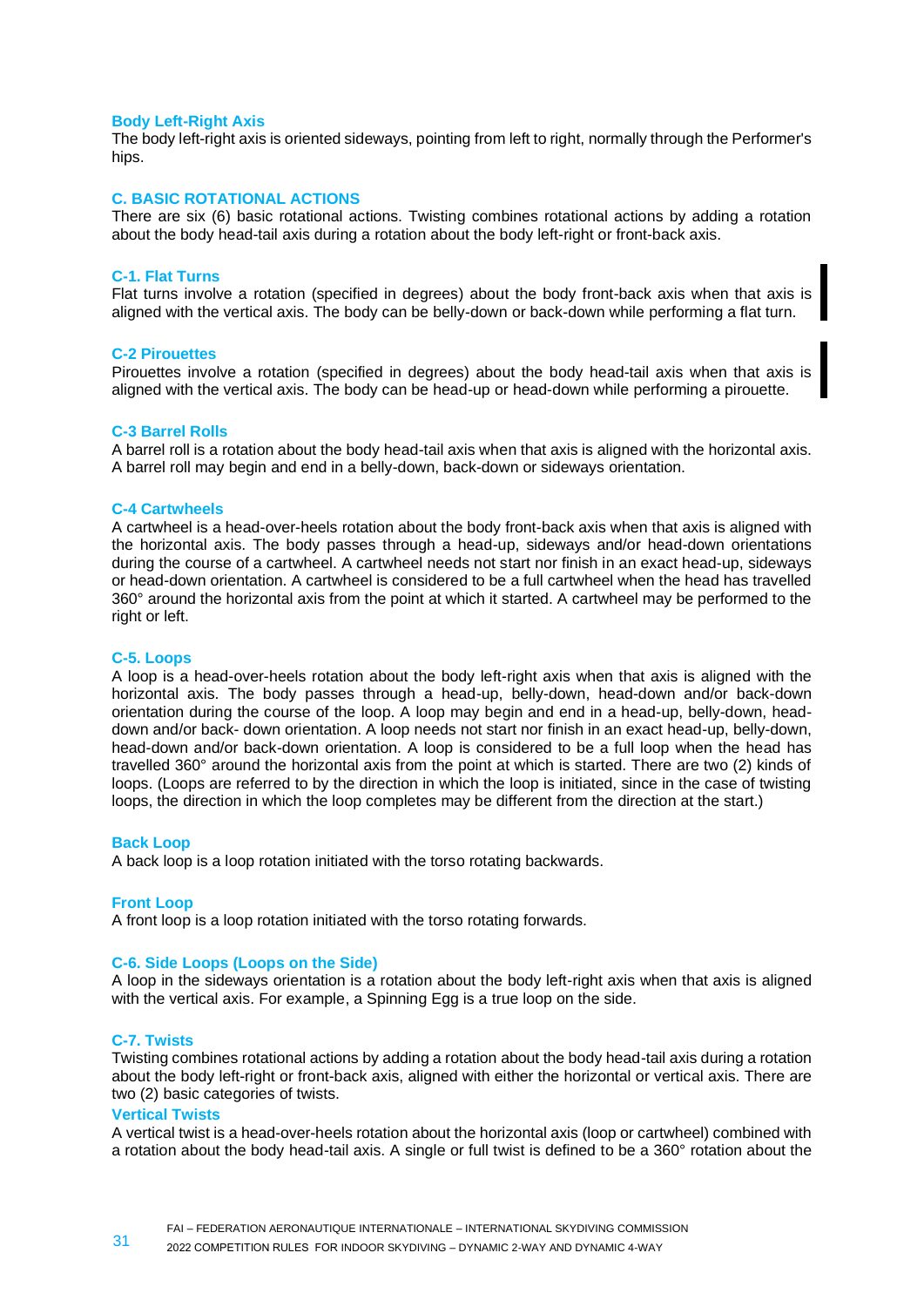body head-tail axis over the course of a 360° loop or cartwheel. The amount of twist contained within a loop or cartwheel is the amount of twisting rotation completed after a 360° looping or cartwheeling rotation has been performed, when measured from the point in the loop or cartwheel at which the twist was first initiated. Twists may be initiated at any position in the loop or cartwheel and in any direction.

#### **Horizontal Twists**

A horizontal twist is a rotation about the vertical axis (flat turn or side loop) combined with a rotation about the body head-tail axis. A single or full twist is defined to be a 360° rotation about the body headtail axis over the course of a 360° flat turn or side loop. For example, a Flip Through is a horizontal twist.

#### **D. CIRCULAR PATHWAYS**

There are two (2) basic types of circular pathways a Performer may follow, which can be performed either infacing or outfacing. Circular pathways may have embedded moves (e.g. Bottom Loop) or intermixing of Performers.

#### **Inface**

The front of the torso faces inward towards the concave side of the pathway, usually, but not always, towards the centre of the flight chamber.

#### **Outface**

The front of the torso faces outward, away from the concave side of the pathway, usually, but not always, towards the wall of the flight chamber.

#### **D-1. Carving**

The Performer(s) body(ies) trace(s) a circular path in approximately a horizontal plane. Carving is performed while head-down, head-up or in other orientations.

#### **D-2. Vertical Orbits**

The Performer(s') body(ies) trace(s) a circular path in a vertical plane. Eagles and Reverse Eagles are two (2) common forms of Vertical Orbits that involve also rotating about the Body Left-Right Axis.

#### **Eagle**

The Performer(s) travel(s) in a Vertical Orbit while continuously leading with the head, passing through the back-down, head-up, belly-down and/or head-down orientation (in that order, if infacing). An Eagle may begin from any orientation in this progression. A Half Eagle is when the Performer has travelled head first through 180° of vertical orbiting. A Full Eagle is when the Performer has travelled head first through 360° of vertical orbiting.

#### **Reverse Eagle**

The Performer(s) travel(s) in a Vertical Orbit while continuously leading with the feet (or tail-bone), passing through the back-down, head-down, belly-down and/or head-up orientation (in that order, if infacing). A Reverse Eagle may begin from any orientation in this progression. A Half Reverse Eagle is when the Performer has travelled feet (or tail-bone) first through 180° of vertical orbiting. A Full Reverse Eagle is when the Performer has travelled feet (or tail-bone) first through 360° of vertical orbiting.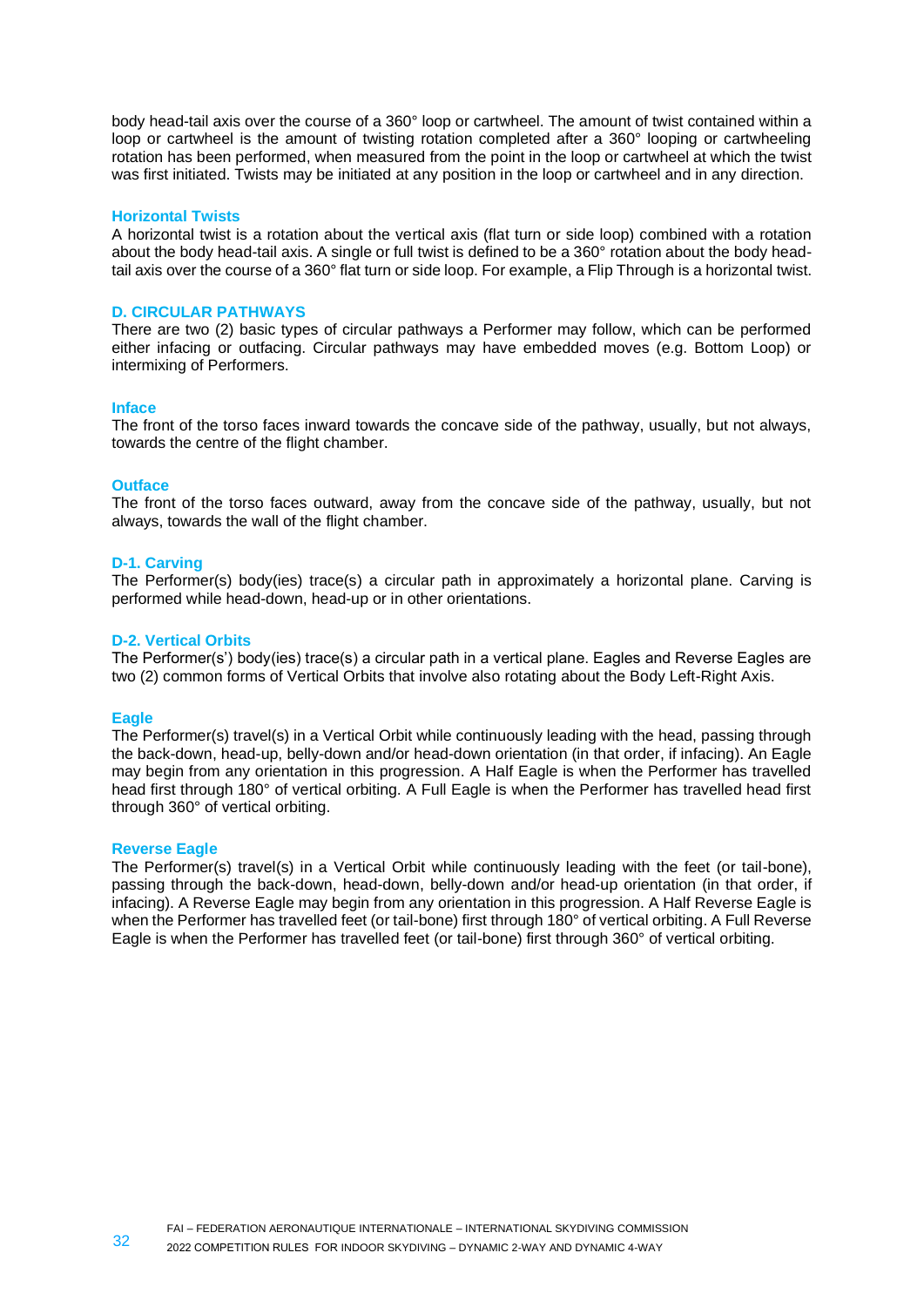# **ADDENDUM – C DIFFICULTY**

'Difficulty' is the combined result of several factors. The overall performance of the Flights (moves, patterns and transitions) counts for Difficulty. In general, Difficulty factors are:

| <b>Easier</b>                                                                             | <b>More Difficult</b>                                                                                                               |
|-------------------------------------------------------------------------------------------|-------------------------------------------------------------------------------------------------------------------------------------|
| High drag moves flown with slow tunnel speed                                              | High drag moves flown with fast tunnel speed, the longer the<br>duration of high drag move(s), the more difficult                   |
| Low drag moves flown with fast tunnel speed                                               | Low drag moves flown with slow tunnel speed, the longer the<br>duration of the low drag move(s), the more difficult                 |
| Moves executed individually                                                               | Moves executed in a connected sequence                                                                                              |
| Body position lost during move(s)                                                         | Ideal body position maintained throughout move(s)                                                                                   |
| <b>Random Movements</b>                                                                   | Precisely Choreographed Movements                                                                                                   |
| Move(s)/Pattern(s) without elements of precision                                          | Move(s)/Pattern(s) with elements of precision, e.g., head-to-<br>head with no other grips                                           |
| Easy natural body positions                                                               | Awkward body position and/or grip(s), such as a hand grip on<br>one's own foot with that grip behind                                |
| Move(s) do(es) not require flexibility                                                    | Move(s) require(s) flexibility                                                                                                      |
| Move(s) do(es) not require strength and power                                             | Move(s) require(s) strength and power                                                                                               |
| Basic, simple Move(s)/Pattern(s)                                                          | Move(s)/Pattern(s) require(s) long learning progression                                                                             |
| Performing previously seen Move(s)/Pattern(s)                                             | Performing brand new Move(s)/Pattern(s)                                                                                             |
| Rotations on 1 axis                                                                       | Rotations on more than 1 axis (in which use of 3 axes is<br>more difficult than use of 2 axes)                                      |
| Slow flying in lose proximity                                                             | Fast flying in very close proximity                                                                                                 |
| Performing moves, carving/rotating always in a<br>preferred direction                     | Performing moves, carving/rotating in both directions                                                                               |
| Performer(s) flying in clean airflow                                                      | Performer(s) flying across burble of other Performer(s)<br>and/or doorway                                                           |
| Fast transitions through burble(s) of other<br>Performer(s) and/or doorway                | Performer(s) remaining in burble(s) of other Performer(s)<br>and/or doorway for extended time                                       |
| All Performers flying in same direction and pathway<br>(carving, vertical orbiting, etc.) | Performers simultaneously flying different directions and<br>pathways, intermixing (while carving, vertical orbiting, etc.)         |
| Carving/vertical orbits without embedded move(s)                                          | Carving/vertical orbits with embedded move(s)                                                                                       |
| Transitions between Moves/Patterns with the same<br>axes                                  | Transitions between Moves/Patterns with different axes at a<br>precise heading/orientation                                          |
| No direction change                                                                       | Reversal of direction at a precise heading/orientation                                                                              |
| Complex Moves/Patterns using arms and legs to<br>control flying                           | Variety of complex Moves/Patterns without using arms or<br>with arms and/or legs in fixed pose or in creative, artistic<br>gestures |
| Eye contact with other Performer(s)                                                       | No eye contact (blind) with other Performer(s)                                                                                      |
| Landing on the cable floor to exit and end routine                                        | Landing exactly in the doorway with a complex move to exit<br>and end routine                                                       |

Combinations of multiple factors further increase difficulty. Teams are not expected to demonstrate all of the above difficulty factors within one routine. A difficulty factor may sometimes have the opposite effect of making a Move/Pattern easier, e.g., retracting the arms keeping them fixed to the body may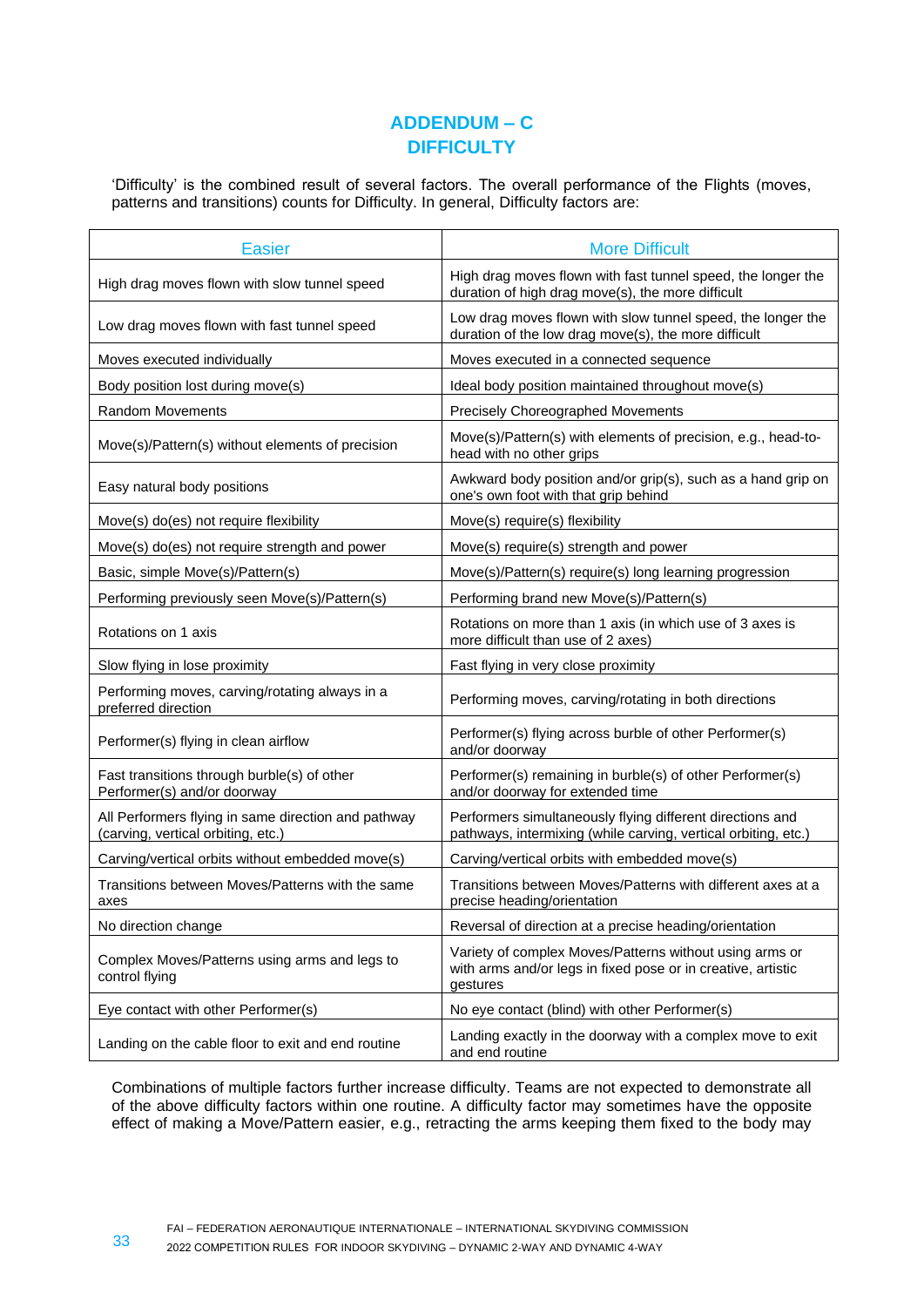decrease the difficulty of certain moves. Judges are expected to apply additional knowledge and understanding of Difficulty.

| Difficulty Free Routine Moves and Patterns Categorised by Type of Movement |                                                      |                                                              |                                                 |                                                |                                                                                                     |
|----------------------------------------------------------------------------|------------------------------------------------------|--------------------------------------------------------------|-------------------------------------------------|------------------------------------------------|-----------------------------------------------------------------------------------------------------|
| <b>Type of Move</b>                                                        | Very easy                                            | Easy                                                         | <b>Moderate</b>                                 | <b>Difficult</b>                               | <b>Very Difficult</b>                                                                               |
| <b>HD Inface Carving</b>                                                   | Same direction                                       | With direction<br>change                                     | With mixed<br>orientation                       | With mixed direction                           | Mixed orientations AND<br>directions                                                                |
| <b>HD Outface Carving</b>                                                  |                                                      | Same direction                                               | With direction<br>change                        | Mixed orientations<br>OR directions            | Mixed orientations AND<br>directions                                                                |
| <b>HU Inface Carving</b>                                                   | Same direction                                       | With direction<br>change                                     | With mixed<br>orientations                      | With mixed<br>directions                       | Mixed orientations AND<br>directions                                                                |
| <b>HU Outface Carving</b>                                                  |                                                      | Same direction                                               | With direction<br>change                        | Mixed orientations<br>OR directions            | Mixed orientations AND<br>directions                                                                |
| <b>HD Flares</b>                                                           | Same direction                                       | With direction<br>change                                     | With mixed<br>orientations                      | While crossing &<br>directions                 | While crossing & burble<br>burble hoping, mixed hoping, mixed orientations<br><b>AND directions</b> |
| <b>HU Flares</b>                                                           | Same direction                                       | With direction<br>change                                     | With mixed<br>orientations                      | While crossing &<br>directions                 | While crossing & burble<br>burble hoping, mixed hoping, mixed orientations<br><b>AND directions</b> |
| Cheerleaders                                                               | Direction change<br>returning to same<br>orientation | Direction change into<br>different orientation               | With mixed<br>orientations                      | Transition into<br>verticals or flares         | Transition into verticals or<br>flares with tricks OR spins                                         |
| Interlacing                                                                | <b>Transition into</b><br>carving                    | <b>Transition into</b><br>carving with<br>orientation change | <b>Transition into</b><br>verticals             | <b>Transition into</b><br>verticals with spins | Transition into verticals<br>with flips/loops                                                       |
| <b>Breakers</b>                                                            | Same direction                                       | Mixed direction &<br>crossing with burble<br>hoping          | With mixed<br>orientations                      | Anti-breakers                                  | Anti-breakers with mixed<br>directions & crossing with<br>burble hoping                             |
| <b>Back Layouts (Verticals)</b>                                            | Back Layout (V-1)                                    | Verticals while<br>crossing & burble<br>hopping              | Back Layout with<br>spins OR tricks             |                                                | Mixed orientation back<br>layouts with tricks OR<br>spins                                           |
| Front Layouts (Verticals)                                                  |                                                      | Front Layout (2015<br>D2W/D4W-10)                            | Verticals while<br>crossing & burble<br>hopping | Front Layout with<br>spins OR tricks           | Mixed orientation Front<br>Layouts with tricks OR<br>spins                                          |

The above table shows a scale of difficulty for each type of move/pattern and each type of move/pattern is to be read within its own line. The table does not compare the difficulties of each type of move/pattern to the other types of moves/patterns, e.g., it does NOT intend to imply that a basic Breaker is as easy as basic HD Inface Carving.

Judges are expected to apply additional knowledge and understanding of Difficulty.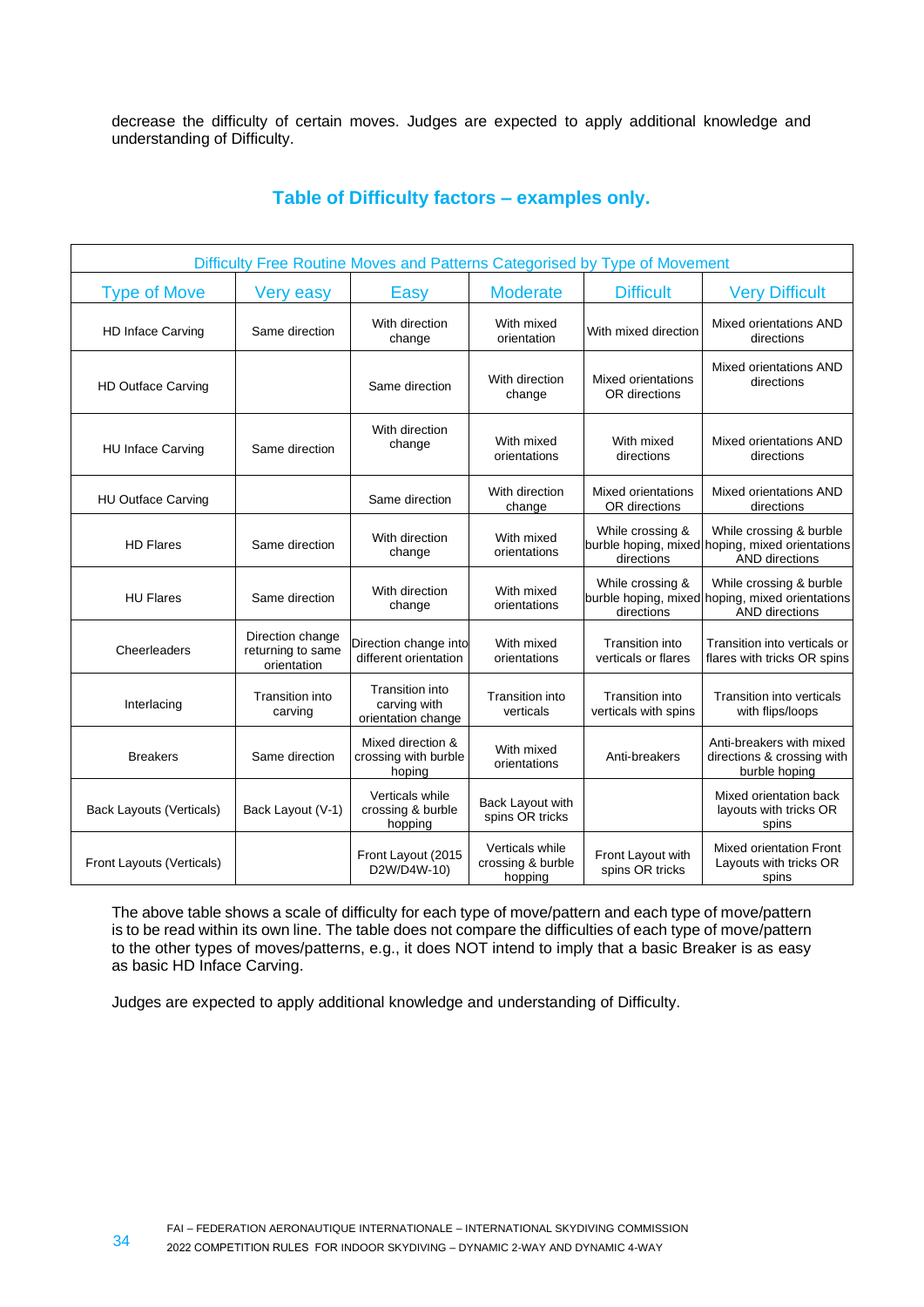# **ADDENDUM - D FREE ROUTINE DESCRIPTION**

# **Instructions for use:**

# **Word file (recommended):**

- Download the Addendum D as word.doc on a PC and save it, preferably under your Team country name and number.
- Fill in the required data.
- Add rows in the Free Routine description if needed.
- When done, save it again under a name relating to your Team and category.
- Print the document and deliver it to the Chief Judge.

# **PDF file:**

- Print the page of the Addendum D.
- Fill in the required data with pen (black or blue only).
- Print the last page with boxes only if you need more space for the Free Routine description.
- Deliver it to the Chief Judge.
- *Do not write out of the boxes, or in the sidelines or edges of the paper.*

| Team #                                                | Team Name:                                                                                                                                                                                                              |
|-------------------------------------------------------|-------------------------------------------------------------------------------------------------------------------------------------------------------------------------------------------------------------------------|
| <b>COMPULSORY</b><br><b>INFORMATION</b><br>Art. 5.2.4 | <b>START</b> of the Routine:<br>$\Box$ Antechamber<br>□ Cable Floor<br>□ Other (specify) : ________________<br><b>END</b> of the Routine:<br>$\Box$ Antechamber<br>□ Cable Floor<br>□ Other (specify) : _______________ |
| <b>COMPULSORY</b><br><b>VIDEO</b>                     | □ PROVIDED TO JUDGES                                                                                                                                                                                                    |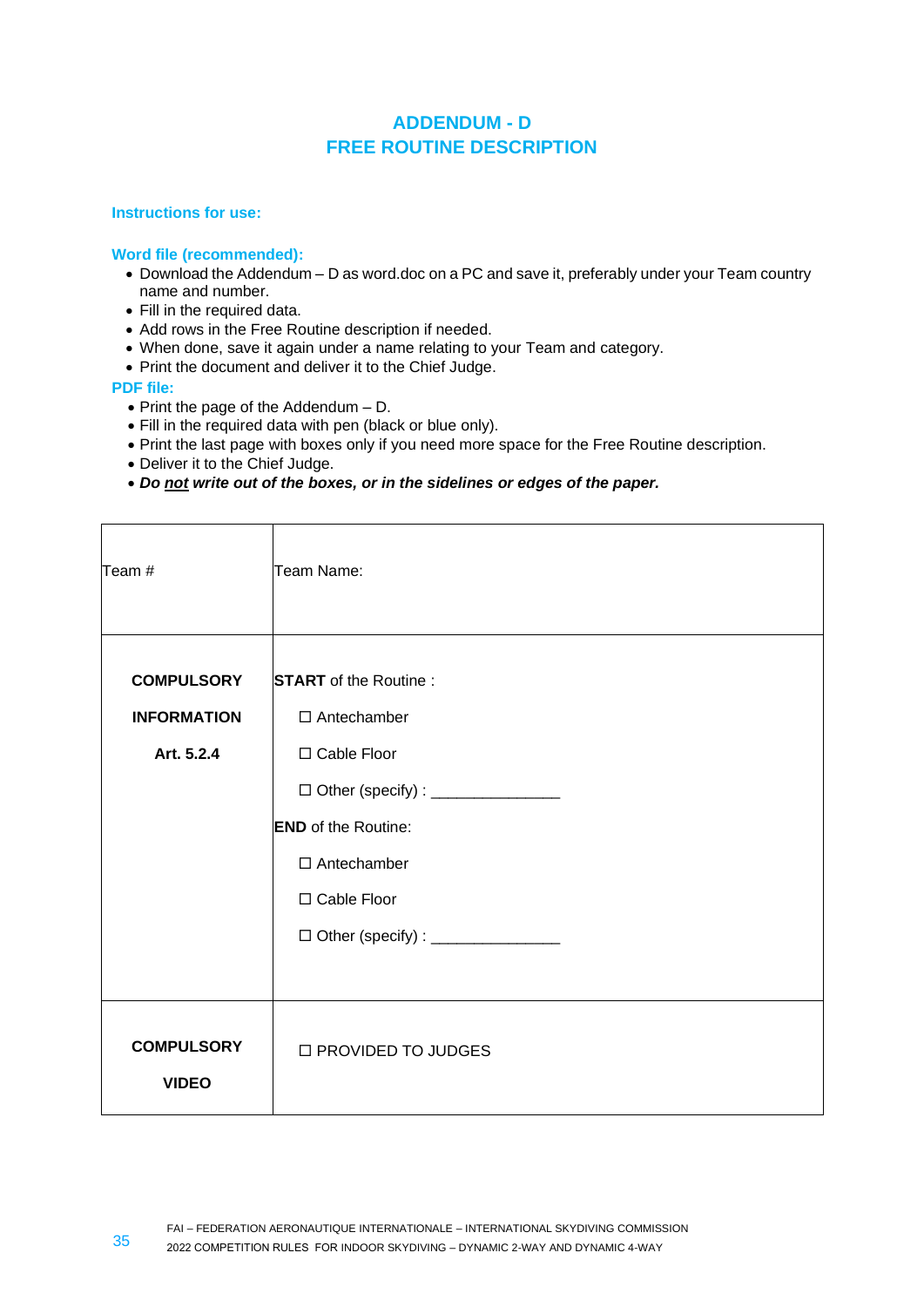| <b>OPTIONAL:</b>             |
|------------------------------|
| The Free Routine description |
| covers the following rounds: |
|                              |

| Name of move / sequence | Description, if appropriate |
|-------------------------|-----------------------------|
|                         |                             |
|                         |                             |
|                         |                             |
|                         |                             |
|                         |                             |
|                         |                             |
|                         |                             |
|                         |                             |
|                         |                             |
|                         |                             |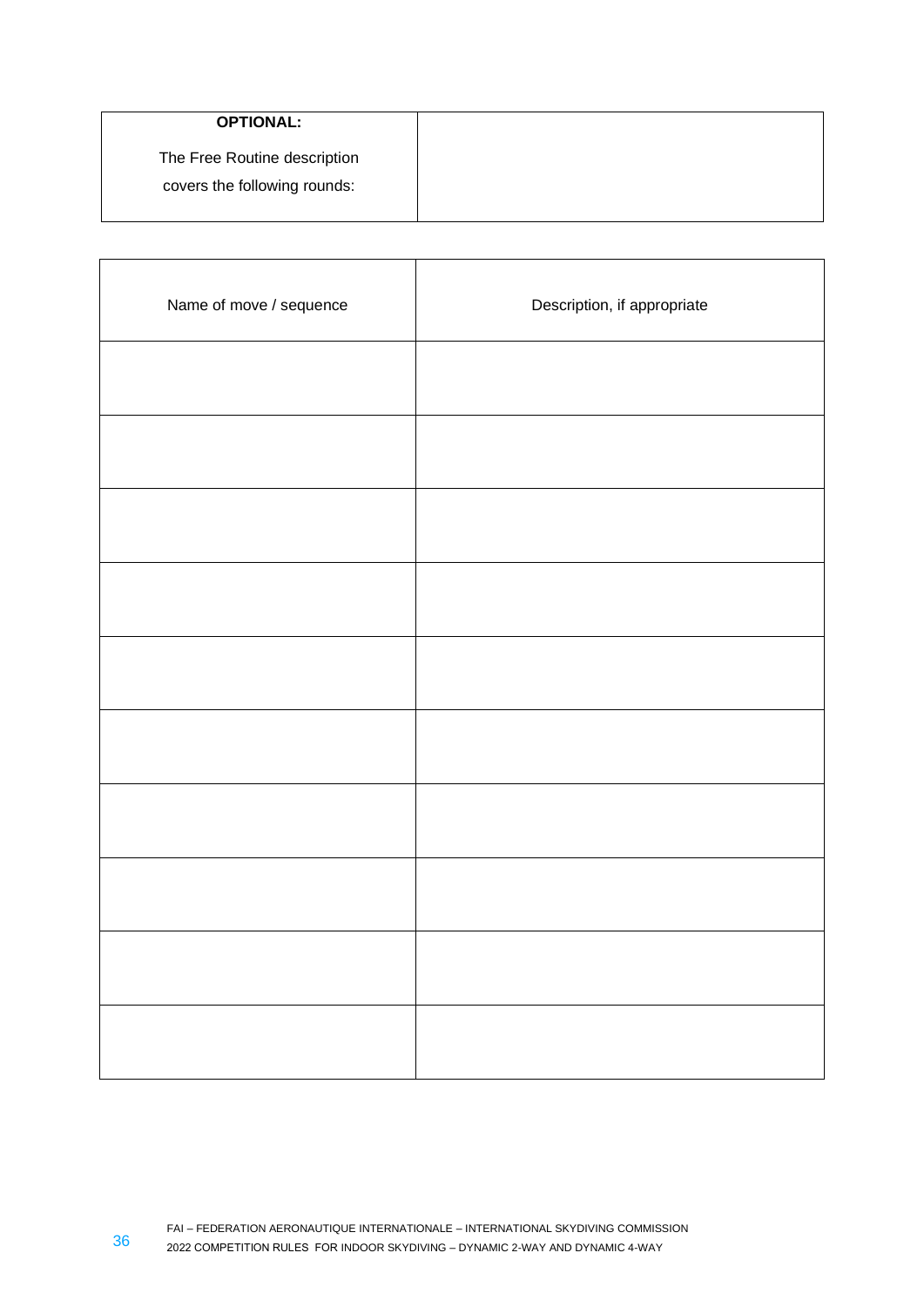# **ADDENDUM - E SPEED SETTINGS**

# **Instructions for use:**

- Print the page of the Addendum E.
- Fill in the required data with pen (black or blue only).
- Deliver it to the Event Judge:
	- Prior to the Start of the Competition for Initial Settings or
	- At least 20 min before entering the antechamber for any changes (use a blank document)
- **Do not write out of the boxes, or in the sidelines or edges of the paper.**

**- - - - - - - - - - - - - - - - - - - - - - - - - - - - - - - - - - - - - - - - - - - - - - - - - - - - - - - - - - - - - - - - - - - - -**

**SPEED SETTINGS** (indicate INITIAL or CHANGE) :

| <b>TEAM NUMBER</b>   | <b>TEAM NAME</b>    |
|----------------------|---------------------|
|                      |                     |
| <b>SPEED ROUTINE</b> | <b>FREE ROUTINE</b> |
| $\frac{0}{0}$        | $\frac{0}{0}$       |

| Date and Time | <b>Competitor's Name and Signature</b> |
|---------------|----------------------------------------|
|               |                                        |
|               |                                        |

# **DO NOT USE THE FOLLOWING BOXES**

| <b>Event Judge</b> |  |
|--------------------|--|
| <b>Driver</b>      |  |